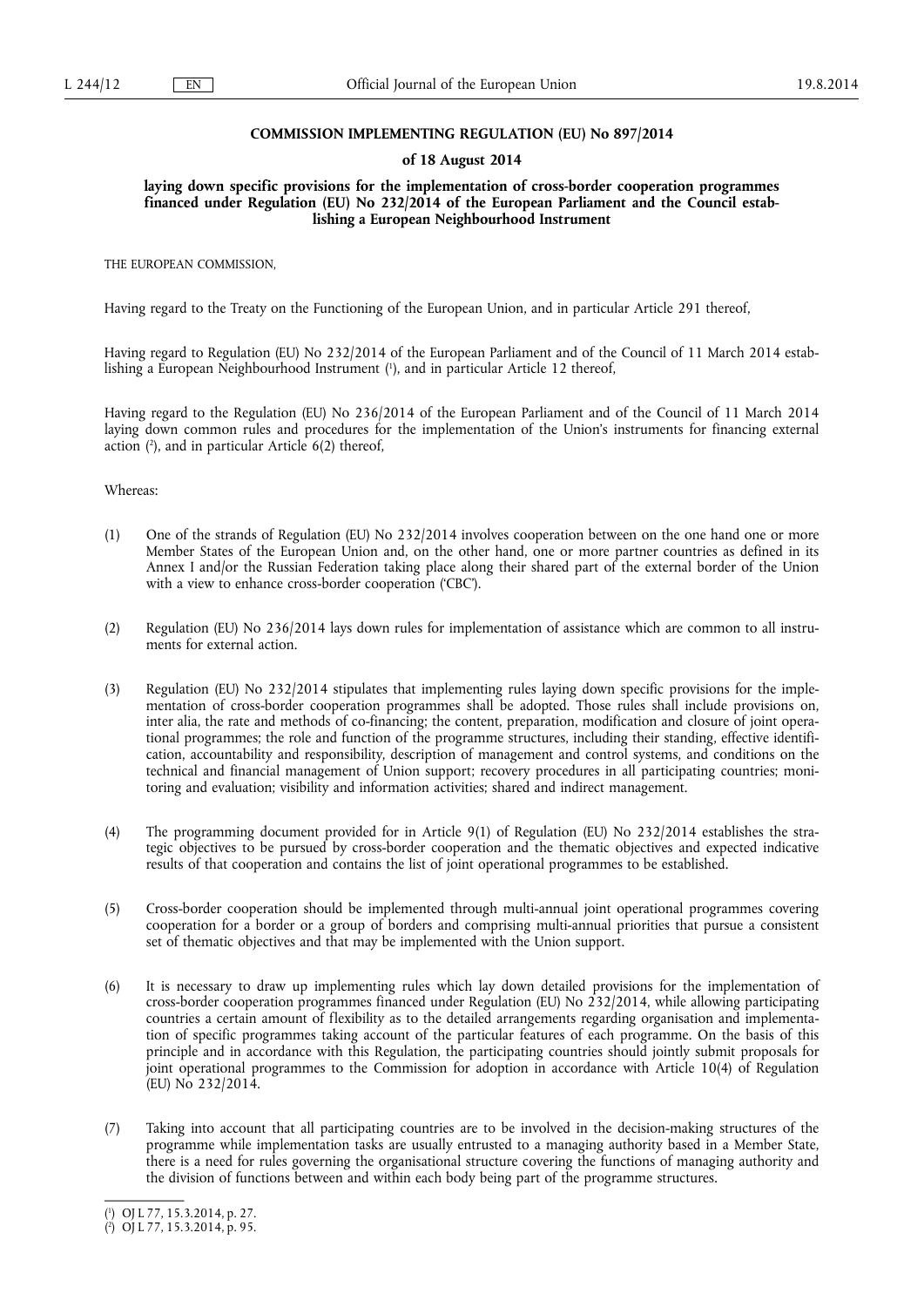(8) Based on lessons learnt from the 2007-2013 programming period, the Commission will not automatically bear the final responsibility for recoveries in partner countries. Therefore new provisions have been set out in the implementing rules giving more responsibilities to the participating countries in terms of management, control and audit. The programmes will have to define their own management and control systems based on these rules. The partner countries will have to assist the managing authorities in the implementation of the programmes by setting up national authorities, control contact points and group of auditors.

(9) In accordance with Article 10(8) of Regulation (EU) No 232/2014 where necessary, agreements shall be signed between the participating countries and the managing authority to set out provisions not included in the financing agreements signed with partner countries or the Russian Federation.

- (10) Based on lessons learnt from the 2007-2013 programming period, grant award procedures and rules developed by the Commission for external actions will not anymore be compulsory. The programmes should be allowed to apply procedures developed by the participating countries provided certain standards set out in this Regulation are met.
- (11) In accordance with Article 7(7) of Regulation (EU) No 232/2014 funding under this Regulation can be pooled with funding under other relevant Union Regulations. This will allow a transfer of funding from Regulation (EU) No 232/2014 to programmes financed under Regulation (EU) No 1299/2013 of the European Parliament and of the Council ( 1 ). The equivalent rule exists in Regulation (EU) No 231/2014 of the European Parliament and of the Council ( 2 ) for funding to be transferred to Regulation (EU) No 232/2014 to cover the participation of the latter's beneficiaries in the cross-border cooperation programmes subject to this Regulation. These new rules will simplify the management procedures for these countries' participation in the programmes.
- (12) Since programmes are usually to be implemented through shared management, management and control systems should be in line with Union rules, in particular Regulation (EU, Euratom) No 966/2012 of the European Parliament and of the Council ( 3 ) and Commission Delegated Regulation (EU) No 1268/2012 ( 4 ), as well as with Council Regulation (EC, Euratom) No 2988/95 ( 5 ). The Commission should ensure that Union funds are used in accordance with the applicable rules during the implementation of the programmes.
- (13) These measures are in line with the opinion of the Committee established by Regulation (EU) No 232/2014.
- (14) In order to allow for timely programming and implementation of programmes, this Regulation should enter into force on the third day following its publication in the *Official Journal of the European Union*,

HAS ADOPTED THIS REGULATION:

## PART ONE

# **SUBJECT MATTER AND DEFINITIONS**

### *Article 1*

### **Subject matter**

This Regulation lays down detailed provisions for the implementation of cross-border cooperation programmes as set out in Article 12 of Regulation (EU) No 232/2014 and Article 6(2) of Regulation (EU) No 236/2014.

<sup>(</sup> 1 ) Regulation (EU) No 1299/2013 of the European Parliament and of the Council of 17 December 2013 on specific provisions for the support from the European Regional Development Fund to the European territorial cooperation goal (OJ L 347, 20.12.2013, p. 259).

<sup>(</sup> 2 ) Regulation (EU) of the European Parliament and of the Council No 231/2014 of 11 March 2014, establishing an Instrument for Pre-Accession Assistance (IPA II) (OJ L 77, 15.3.2014, p. 11).

<sup>(</sup> 3 ) Regulation (EU, Euratom) No 966/2012 of the European Parliament and of the Council of 25 October 2012 on the financial rules applicable to the general budget of the Union and repealing Council Regulation (EC, Euratom) No 1605/2002 (OJ L 298, 26.10.2012, p. 1).

<sup>(</sup> 4 ) Commission Delegated Regulation (EU) No 1268/2012 of 29 October 2012 on the rules of application of Regulation (EU, Euratom) No 966/2012 of the European Parliament and of the Council on the financial rules applicable to the general budget of the Union (OJ L 362, 31.12.2012, p. 1).

<sup>(</sup> 5 ) Council Regulation (EC, Euratom) No 2988/95 of 18 December 1995 on the protection of the European Communities financial interests (OJ L 312, 23.12.1995, p. 1).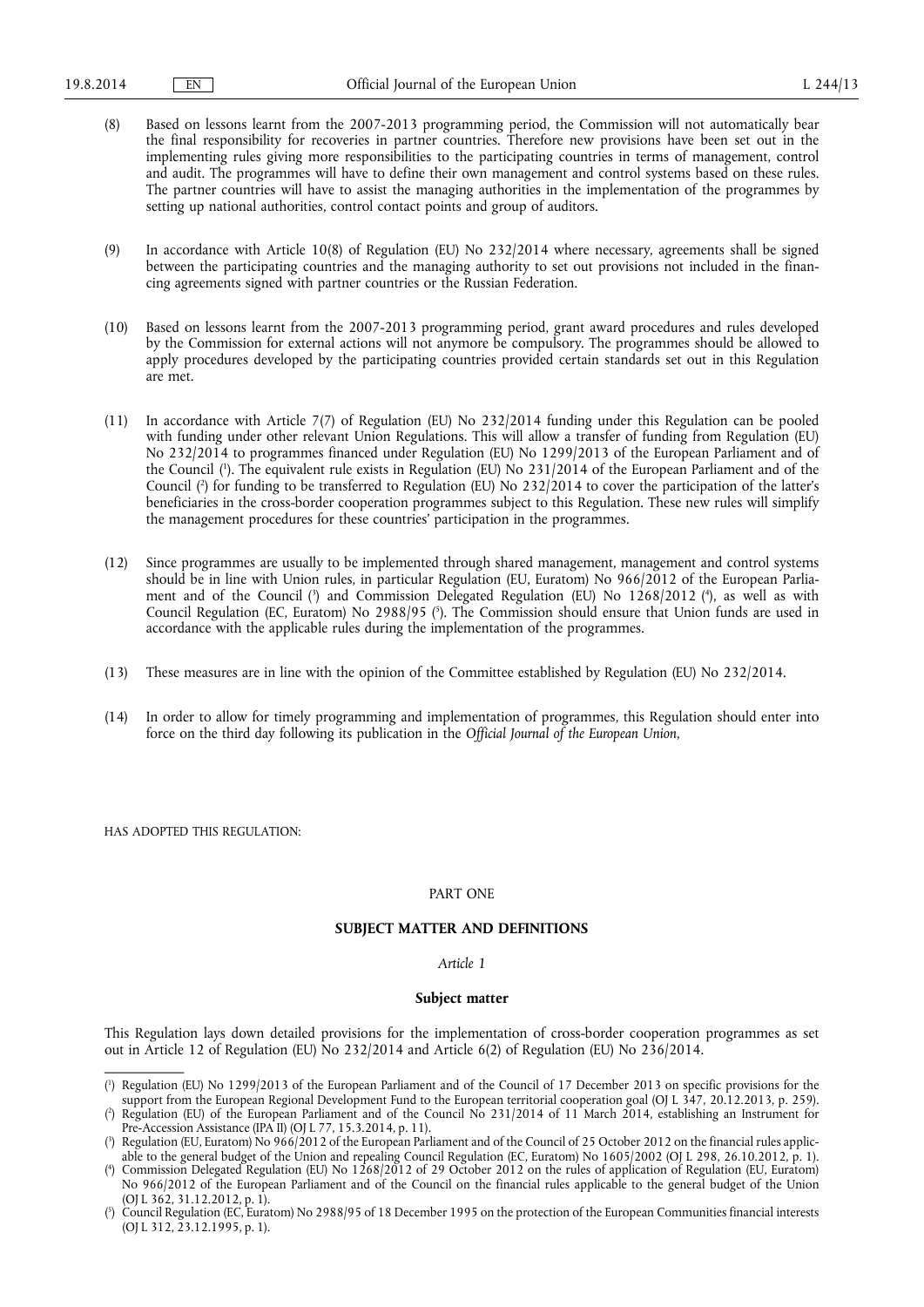## **Definitions**

For the purposes of this Regulation the following definitions shall apply:

- (a) 'programme' means a joint operational programme within the meaning of Article 10 of Regulation (EU)  $\hat{N}$ o 232/2014;
- (b) 'participating countries' means all Member States, CBC partner countries and any European Economic Area country taking part in a programme;
- (c) 'programming document' means the document which is referred to Article 9(1) of Regulation (EU) No 232/2014 and which establishes the strategic objectives, the list of programmes, their indicative multiannual allocation and geographical eligibility;
- (d) 'programme area' means core regions, adjoining regions, the major social, economic or cultural centres and territorial units referred to in Article 8(3) and (4) of Regulation (EU) No 232/2014 respectively
- (e) 'core regions' means the territorial units referred to in Article 8(1) of Regulation (EU) No 232/2014 and border areas in Instrument for Pre-Accession Assistance geographic entities and in European Economic Area countries as set out in the programming document;
- (f) 'adjoining regions' means the territorial units referred to in Article 8(2) of Regulation (EU) No 232/2014 and those adjoining to core regions in Instrument for Pre-Accession Assistance geographic entities and in European Economic Area countries;
- (g) 'Joint Monitoring Committee' means the joint committee responsible for monitoring the implementation of the programme;
- (h) 'Managing Authority' means the authority or body appointed by the participating countries as responsible for managing the programme;
- (i) 'national authority' means the entity appointed by each participating country bearing the ultimate responsibility for supporting the Managing Authority in the implementation of the programme on its own territory;
- (j) 'Joint Technical Secretariat' means the body set up by the participating countries to assist the programme bodies;
- (k) 'financial instruments' means Union measures of financial support provided on a complementary basis in order to address one or more specific policy objectives of the Union. Such instruments may take the form of equity or quasi-equity investments, loans or guarantees, or other risk-sharing instruments, and may, where appropriate, be combined with grants;
- (l) 'CBC partner countries' means countries and territories listed in Annex I to Regulation (EU) No 232/2014, the Russian Federation and beneficiaries listed in Annex I to Regulation (EU) No 231/2014 when there is co-financing under the latter;
- (m) 'irregularities' means any infringement of a financing agreement, a contract or of applicable law resulting from an act or omission by an economic operator involved in the implementation of the programme, which has, or would have, the effect of prejudicing the budget of the Union by charging an unjustified item of expenditure to the budget of the Union;
- (n) 'Union contribution' means the part of the eligible expenditure of the programme or project which is financed by the Union;
- (o) 'contract' means any procurement or grant contract concluded in the framework of a programme;
- (p) 'large infrastructure projects' means projects comprising a set of works, activities or services intended to fulfil an indivisible function of a precise nature pursuing clearly identified objectives of common interest for the purposes of implementing investments delivering a cross-border impact and benefits and where a budget share of at least EUR 2,5 million is allocated to acquisition of infrastructure;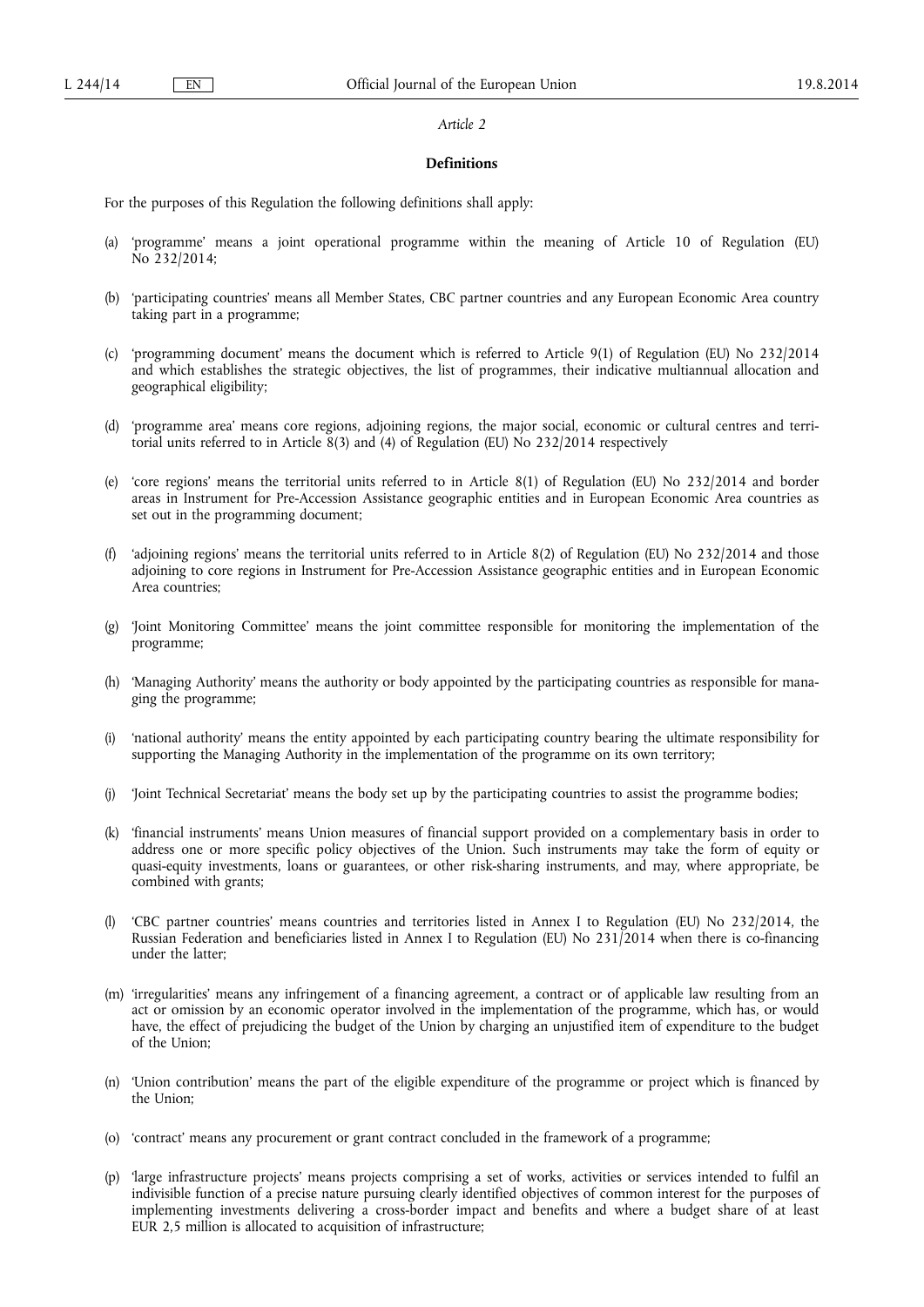- (q) 'intermediate body' means any public or private body which acts under the responsibility of a Managing Authority, or which carries out duties on behalf of such an in relation to beneficiaries implementing projects;
- (r) 'contractor' means a natural or legal person with whom a procurement contract has been concluded;
- (s) 'beneficiary' means a natural or legal person with whom a grant contract has been signed;
- (t) 'accounting year' means the period from 1 July to 30 June, except for the first accounting year, in respect of which it means the period from the start date for eligibility of expenditure until 30 June 2015. The final accounting year shall be from 1 July 2023 to 30 September 2024. In case of indirect management with an international organisation in the sense of Article 80, the accounting year shall be the financial year;
- (u) 'financial year' means the period from 1 January to 31 December.

# PART TWO

# **COMMON PROVISIONS**

## TITLE I

### **GENERAL FRAMEWORK FOR IMPLEMENTATION**

#### *CHAPTER 1*

#### *Programmes*

### *Article 3*

## **Preparation**

Each programme shall be prepared by a common agreement of all the participating countries, in accordance with Regulation (EU) No 232/2014, the programming document and this Regulation.

## *Article 4*

### **Content**

Each programme shall contain in particular the following information:

- 1. Introduction: a short description of the programme preparation steps including information on consultations and actions taken to involve the participating countries and other stakeholders in the preparation of the programme.
- 2. Description of the programme area:
	- (a) core regions: a list of eligible territorial units as set out in the programming document and, where relevant, any extension in accordance with Article 8(4) of Regulation (EU) No 232/2014 and in line with the requirements set out in the programming document;
	- (b) adjoining regions, where relevant: a list of adjoining regions, the justification for their inclusion in line with the requirements set out in the programming document and the conditions for their participation in the programme, as decided by the participating countries;
	- (c) major social, economic or cultural centres referred to in Article 8(3) of Regulation (EU) No 232/2014, where relevant: a list of centres identified per priority, the justification for their inclusion in line with the requirements set out in the programming document and the conditions for their participation in the programme, as decided by the participating countries;
	- (d) a map of the programme area, mentioning the name of each territorial unit and, where relevant, distinguishing between the territorial units referred to in (a), (b) and (c);
	- (e) in addition to the description of the programme area, where relevant, the intention to make use of Article 10(5) of Regulation (EU) No 232/2014 under the conditions set out in the programming document shall be indicated in the programme.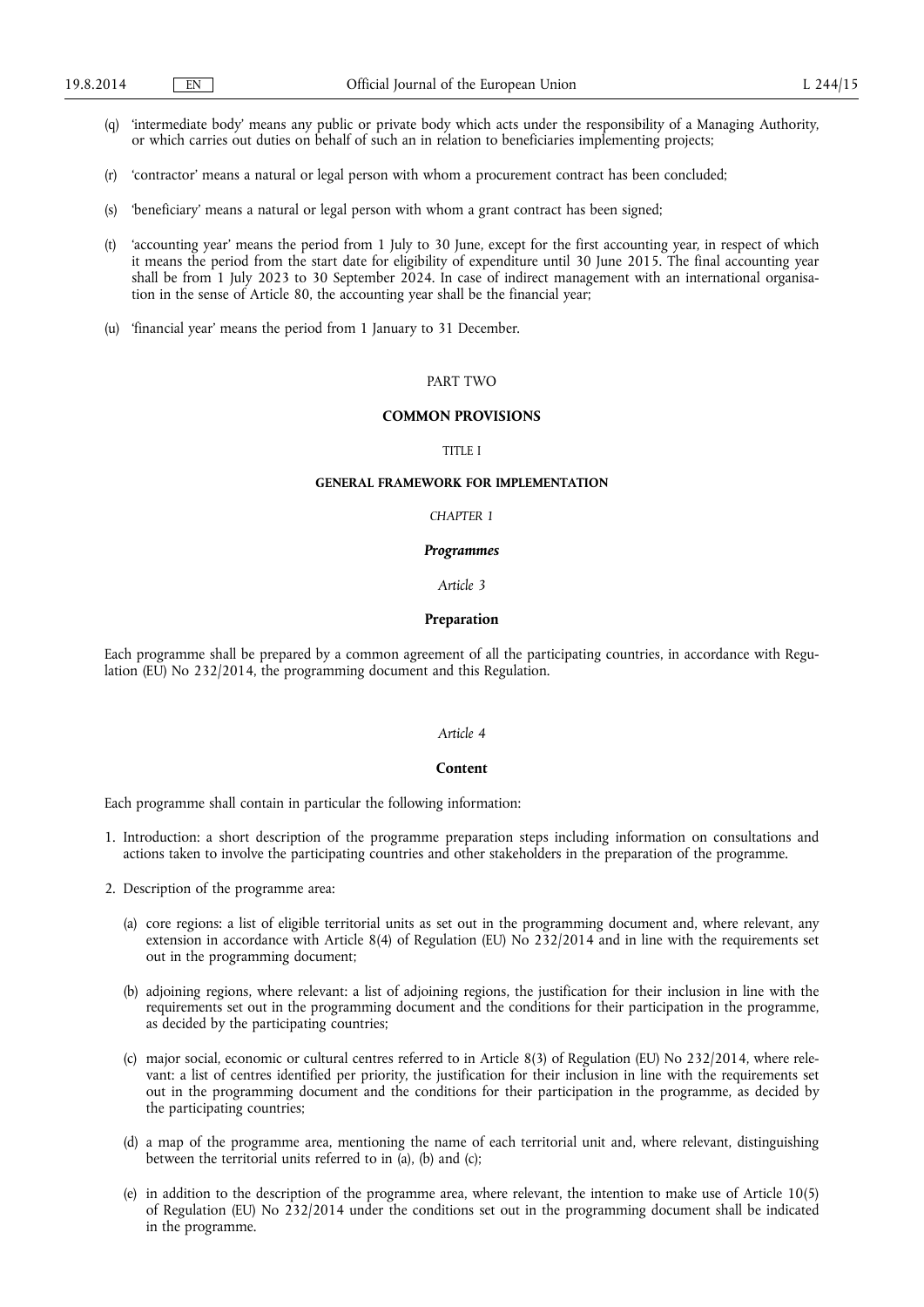- 3. Programme's strategy:
	- (a) a description of the programme strategy including the choice of thematic objectives and corresponding priorities in line with the provisions of the programming document;
	- (b) a justification for the chosen strategy based on:
		- an analysis of the socioeconomic and environmental situation of the programme area in terms of strengths and weaknesses and the medium-term needs deriving from that analysis,
		- a description of lessons learnt from previous experiences in cross-border programmes,
		- based on a wider stakeholders consultation, information on the coherence with other Union-financed programmes in the countries and regions concerned together with an analysis of coherence with national and regional strategies and policies,
		- a risk analysis and mitigating measures;
	- (c) a description of objectively verifiable indicators, in particular:
		- the expected results for each priority, and the corresponding result indicators, with a baseline value and a target value,
		- the output indicators for each priority, including the quantified target value, which are expected to contribute to the results;
	- (d) a description of ways to mainstream the following cross-cutting issues, where relevant: democracy and human rights, environmental sustainability, gender equality and HIV/AIDS.
- 4. Structures and appointment of the competent authorities and management bodies:
	- (a) the composition of the Joint Monitoring Committee and tasks;
	- (b) the Managing Authority and its designation process;
	- (c) national authorities of all participating countries, in particular, the authority in each participating country referred to in Articles 20 and 31 and where relevant support structures, other than those referred to in points (e) and (f);
	- (d) the procedure for setting up the Joint Technical Secretariat, and branch offices and tasks, where relevant;
	- (e) the audit authority and the members of the group of auditors;
	- (f) the body or bodies appointed as control contact points in all participating countries and its/their tasks pursuant to Article 32;
- 5. Programme implementation:
	- (a) a summary description of the management and control systems in accordance with Article 30;
	- (b) a time-frame for programme implementation;
	- (c) a description of project selection procedures in accordance with Article 30;
	- (d) a description per priority of nature of support in accordance with Article 38, including a list of projects to be selected through direct award procedure or contributions to financial instruments. It shall also include an indicative timetable for the selection of projects to be financed in accordance with Article 41;
	- (e) a description of planned use of technical assistance and applicable contract award procedures;
	- (f) a description of the monitoring and evaluation systems, together with an indicative monitoring and evaluation plan for the whole duration of the programme;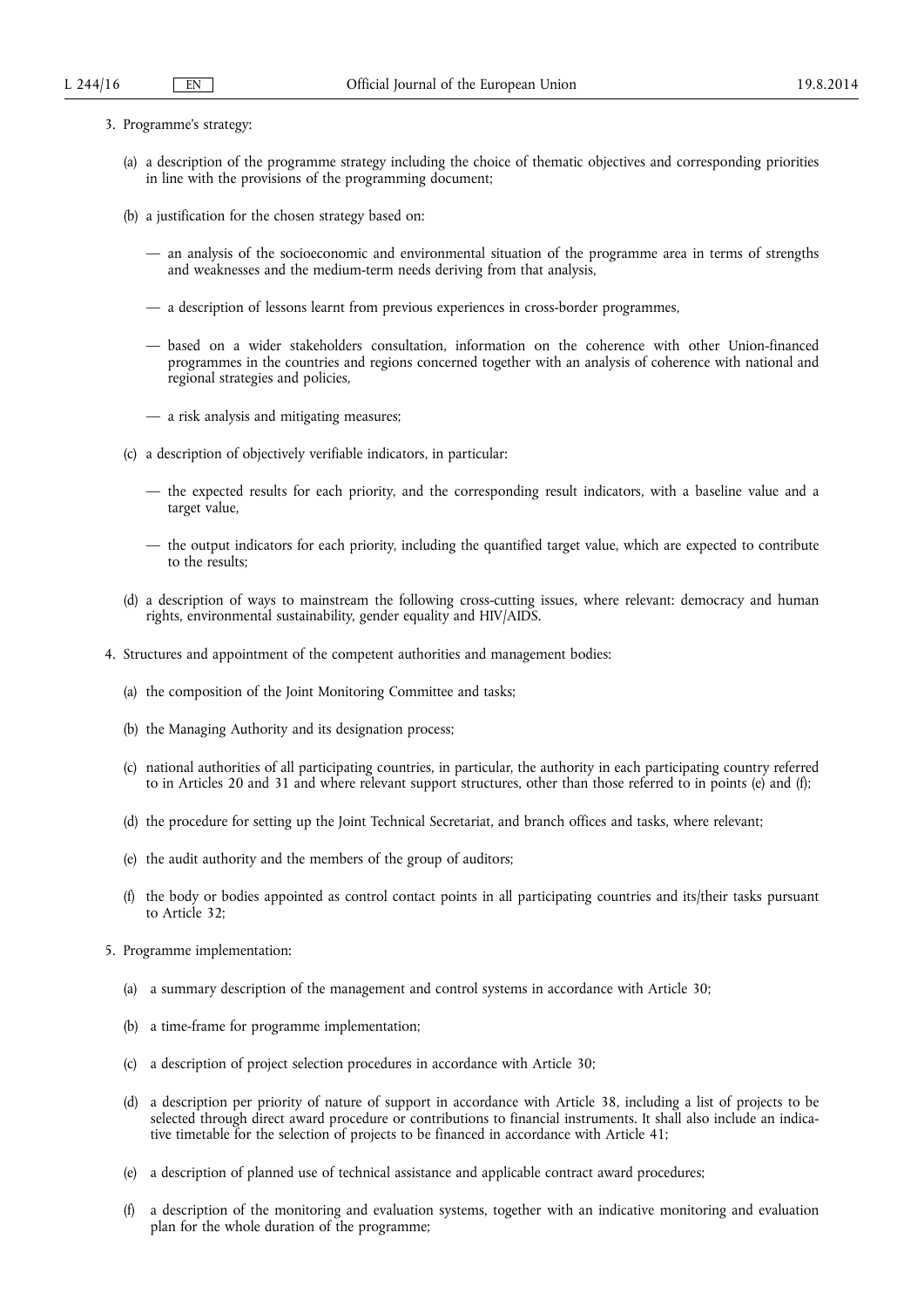- (g) the communication strategy for the whole programme period and an indicative information and communication plan for the first year;
- (h) information on fulfilment of regulatory requirements laid down in Directive 2001/42/EC of the European Parliament and of the Council ( 1 );
- (i) an indicative financial plan containing two tables (without any division per participating country):
	- a table specifying the yearly provisional financial appropriations for commitments and payments envisaged for the support from the Union for each thematic objective and technical assistance. The first year's appropriations shall include the costs for preparatory actions pursuant to Article 16,
	- a table specifying the provisional amounts of the financial appropriations of the support from the Union and co-financing for the whole programming period for each thematic objective and technical assistance;
- (j) rules on eligibility of expenditure referred to in Articles 48 and 49;
- (k) the apportionment of liabilities among the participating countries in accordance with Article 74;
- the rules of transfer, use and monitoring of co-financing;
- (m) a description of IT systems for the reporting and exchange of computerised data between the Managing Authority and the Commission;
- (n) language(s) adopted by the programme in conformity with Article 7.

#### **Adoption**

1. Within one year of approval of the programming document, the participating countries shall jointly submit a proposal for a programme to the Commission containing all the elements referred to in Article 4. The participating countries shall confirm in writing their agreement with the content of the programme prior to its submission to the Commission.

2. The Commission shall verify that the programme contains all the elements referred to in Article 4. The Commission shall assess the consistency of the programme with Regulation (EU) No 232/2014, the programming document, this Regulation and any other relevant Union law. The assessment shall in particular address:

- (a) the quality of the analysis, its consistency with the proposed priorities and with other Union-financed programmes;
- (b) the accuracy of the financial plan;
- (c) the compliance with Directive 2001/42/EC.

3. Within three months of the programme submission date the Commission shall make observations and request necessary revisions. Within two months of the Commission's request the participating countries shall provide all necessary information. Within six months of the programme submission date the Commission shall approve the programme provided that all Commission observations have been duly taken into account. The Commission may extend these deadlines depending on the nature of the required revisions.

4. Each programme shall be adopted by a Commission decision for the whole programme duration in accordance with Article 10(4) of Regulation (EU) No 232/2014.

# *Article 6*

#### **Adjustments and revision**

1. Adjustments of the programme that do not significantly affect the nature and objectives of the programme shall be considered non substantial. In particular:

- (a) cumulative changes up to 20 % of the originally allocated Union contribution to each thematic objective or technical assistance or as amended pursuant to paragraph 2 involving transfer between thematic objectives or from technical assistance to thematic objectives;
- (b) cumulative changes up to 20 % of the originally allocated Union contribution to each thematic objective or as amended pursuant to paragraph 2 involving transfer from thematic objectives to technical assistance.

<sup>(</sup> 1 ) Directive 2001/42/EC of the European Parliament and of the Council of 27 June 2001 on the assessment of the effects of certain plans and programmes on the environment (OJ L 197, 21.7.2001, p. 30).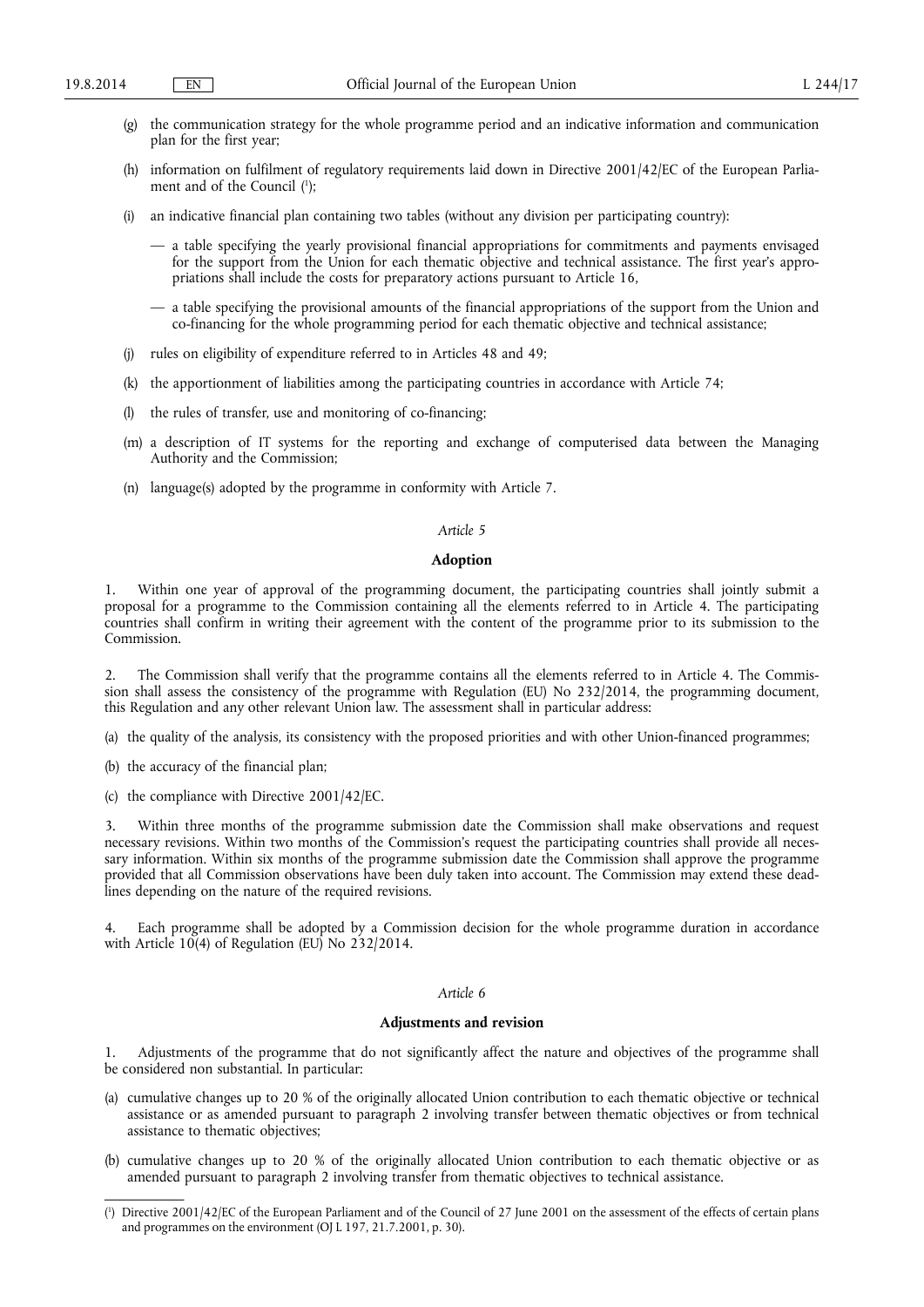Changes of the programme financial plan referred to in point (a) may be directly made by the Managing Authority, with the prior approval of the Joint Monitoring Committee. The Managing Authority shall inform the Commission of any of these changes, at the latest in the next annual report, and provide the Commission with all necessary additional information.

In case of changes of the programme financial plan referred to in point (b), the Managing Authority shall seek the prior approval of both the Joint Monitoring Committee and the Commission.

2. Following a reasoned request from the Joint Monitoring Committee or at the initiative of the Commission after having consulted the Joint Monitoring Committee, programmes may be revised as a result of any of the following:

(a) review of the programming document;

- (b) major socioeconomic changes or substantial changes in the programme's area;
- (c) implementation difficulties;
- (d) changes in the financial plan beyond the margin of flexibility referred to in paragraph 1 or any change significantly affecting the nature and objectives of the programme;

(e) audits, monitoring and evaluations.

3. Requests for revision of programmes shall be duly substantiated and shall reflect the expected impact of the changes to the programme.

4. The Commission shall assess the information provided in accordance with paragraphs 2 and 3. If The Commission has observations the Managing Authority shall submit all necessary additional information to the Commission. Within five months of the submission of the request for revision, the Commission shall approve it provided that all Commission observations have been duly taken into account.

5. Any revision of a programme in the cases referred to in paragraph 2 or Article 66(5) shall be adopted by a decision of the Commission and may require the modification of the financing agreements referred to in Articles 8 and 9.

# *Article 7*

# **Use of Languages**

1. As working language each programme shall use one or more of the Union's official language(s). In addition, the participating countries may also decide to use other non-Union official languages as working language. The choice of working language(s) shall be described in the programme pursuant to Article 4.

2. In order to take account of the partnership nature of the programmes, the beneficiaries may submit documents to the Managing Authority concerning their project in their national language, provided that this possibility is specifically mentioned in the programme and that the Joint Monitoring Committee makes provision, through the Managing Authority, for any interpretation and translation that may be necessary.

Interpretation and translation costs for all languages selected by the programme shall be covered by either the technical assistance budget at programme level or the budget of each individual project at project level.

## *CHAPTER 2*

#### *Financing Agreements*

### *Article 8*

## **Financing agreements with CBC partner countries**

1. The Commission shall conclude financing agreements with each of the CBC partner countries. Financing agreements may also be signed by the other participating countries and by the Managing Authority or by the country hosting the Managing Authority.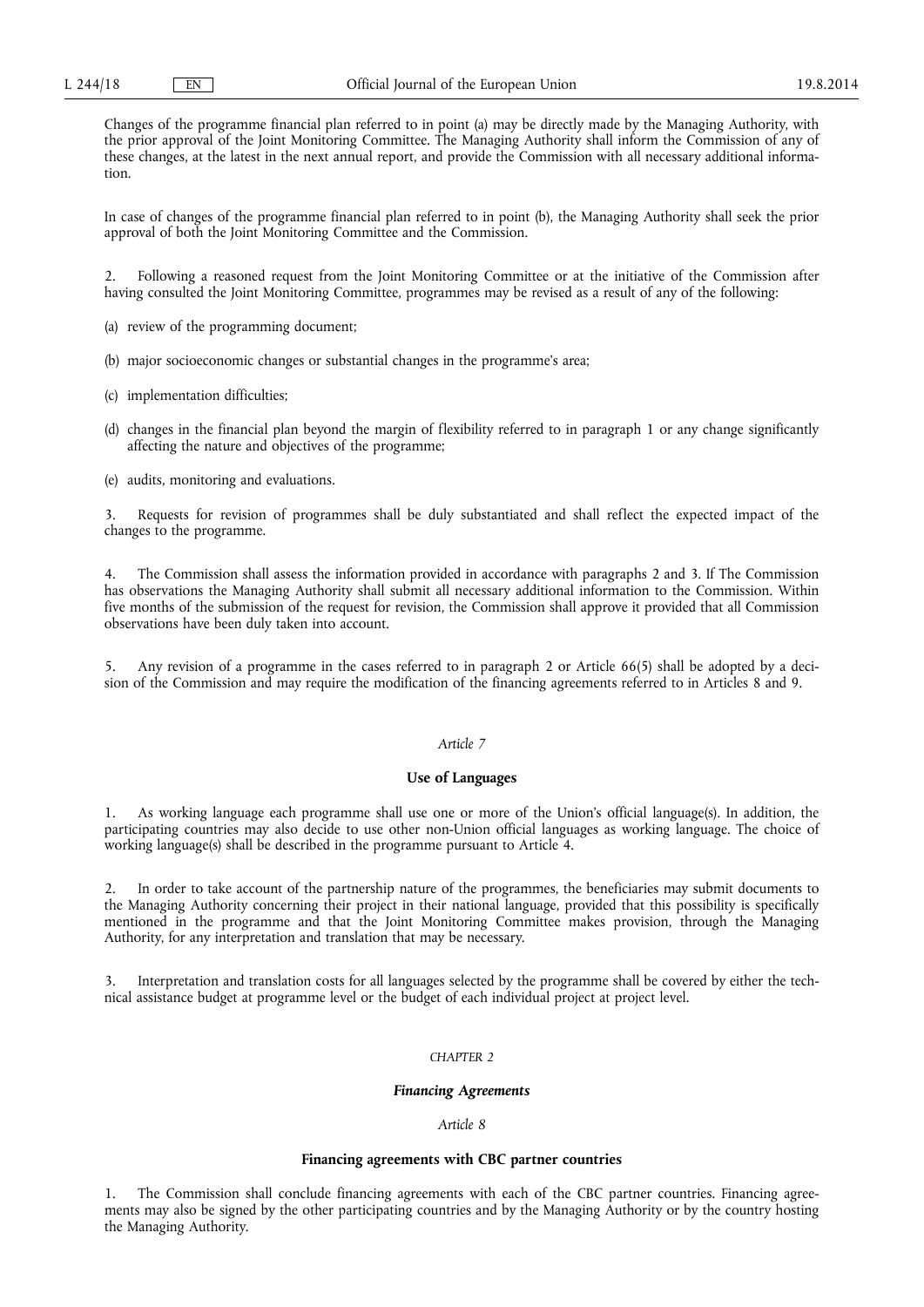2. Financing agreements shall be signed not later than the end of the year which follows the year of the Commission decision adopting the programme. Nevertheless, where a programme involves more than one CBC partner country, at least one financing agreement shall be signed by all parties before that date. The other CBC partner countries may sign their respective financing agreements afterwards. Pending the entry into force of its financing agreement, the external component of the programme with that CBC partner country may not be launched. Where a programme is co-financed under Regulation (EU) No 231/2014, and there is more than one CBC partner country, at least one financing agreement with one participating partner country listed in Annex I to Regulation (EU) No 232/2014 or the Russian Federation shall be signed by all parties not later than the end of the year which follows the year of the Commission decision adopting the programme.

## *Article 9*

### **Financing agreements with CBC partner countries providing co-financing**

1. Where a CBC partner country's co-financing is transferred to the Managing Authority, the financing agreement referred to in Article 8 shall also be signed by the other participating Member States and CBC partner countries and by the Managing Authority or by the country hosting the Managing Authority.

2. That financing agreement shall contain provisions concerning the CBC partner country's co-financing, such as:

#### (a) amount;

- (b) intended use and conditions for use, including conditions for applying;
- (c) modalities of payments;
- (d) financial management;
- (e) record keeping;
- (f) reporting obligations;
- (g) verifications and controls;
- (h) irregularities and recoveries.

### *CHAPTER 3*

### *Other agreements or Memoranda of Understanding*

## *Article 10*

#### **Content**

The Managing Authority may conclude Memoranda of Understanding or any other agreement with participating countries outlining programme provisions, in particular national co-financing, specific financial responsibilities, audits and recoveries.

The content of those Memoranda of Understanding or any other agreement shall be in line with the provisions laid down in this Regulation and in the financing agreement(s).

# *CHAPTER 4*

## *Implementation*

## *Article 11*

### **Methods of implementation**

Programmes shall be usually implemented in shared management with Member States in accordance with Article 59 of Regulation (EU, Euratom) No 966/2012. Participating countries may propose implementation in indirect management by a CBC partner country or an international organisation in accordance with Article 60 of Regulation (EU, Euratom) No 966/2012.

Programmes implemented in indirect management shall be governed by Part Three of this Regulation.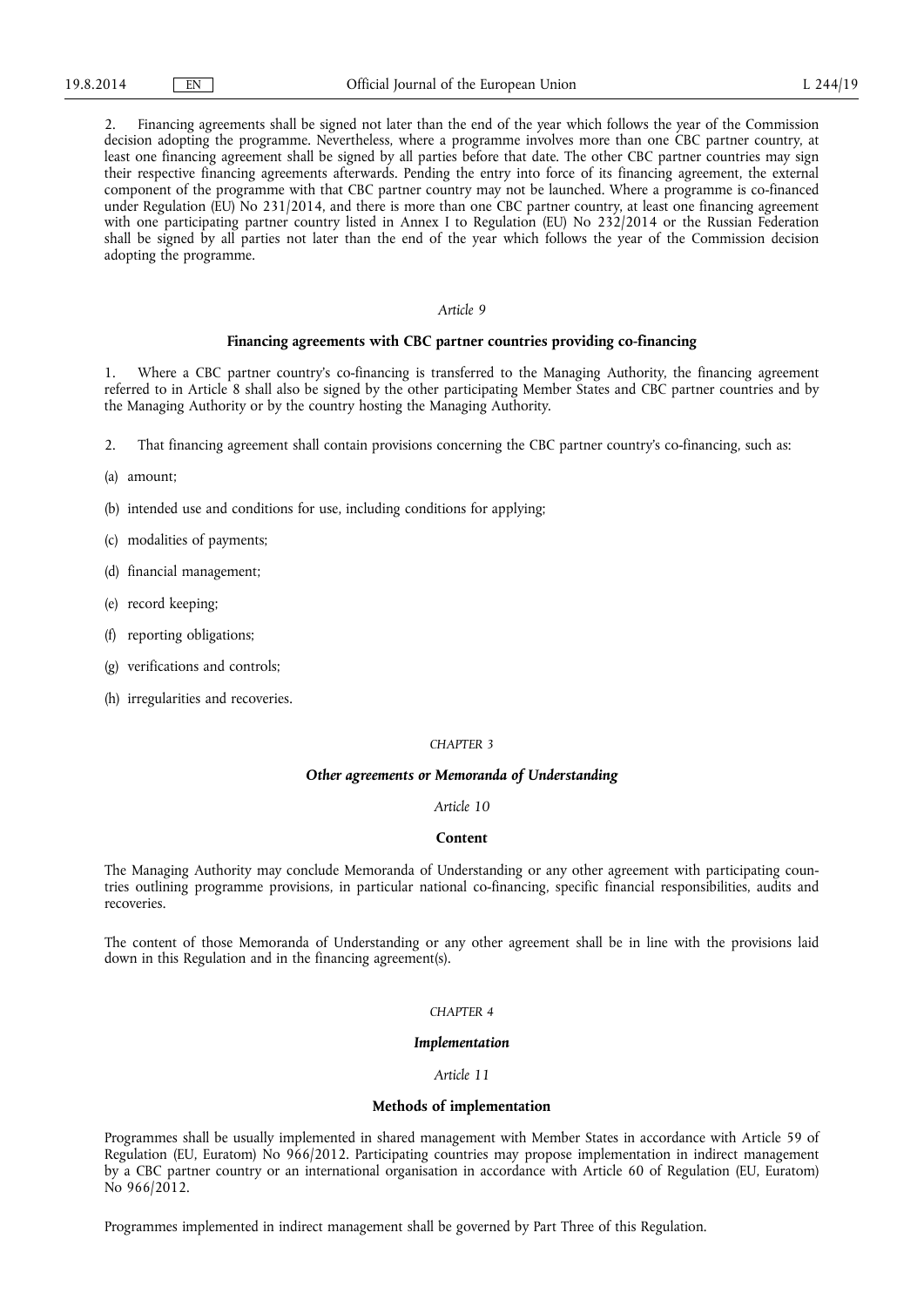#### TITLE II

#### **CO-FINANCING**

## *Article 12*

### **Co-financing rate**

1. Co-financing shall amount to at least 10 % of the Union contribution.

2. Where possible, co-financing shall be distributed in a balanced way throughout the duration of the programme to ensure that the minimum objective of 10 % is achieved by the end of the programme.

3. Aid granted under the programme shall comply with the applicable Union rules on State aid within the meaning of Article 107 of the Treaty on the Functioning of the European Union.

#### *Article 13*

## **Co-financing sources**

1. Co-financing shall come from sources other than the Union.

2. Within each programme the participating countries shall be free to determine the source, amount and distribution of co-financing.

3. If a CBC partner country undertakes to transfer its co-financing to the Managing Authority, the arrangements for providing, using and monitoring the co-financing shall be set out in the financing agreement referred to in Article 9 and if relevant in the agreements referred to in Article 10.

4. In all other cases, the arrangements applicable to the co-financing may be set out in the agreements referred to in Article 10.

## *Article 14*

## **Contributions in kind**

1. Any provision of non-financial resources free of charge by a third party shall be considered as contributions in kind at programme or project level. The cost of staff assigned to a project or programme shall not be considered a contribution in kind but may be considered part of the minimum 10 % co-financing referred to in Article 12 when paid by beneficiaries or participating countries.

2. Contributions in kind are not eligible costs and may not be considered part of the minimum 10 % co-financing referred to in Article 12.

## TITLE III

### **PERIOD OF EXECUTION**

*Article 15* 

#### **Period of execution**

The period of execution of each programme shall start at the earliest on the date of the adoption of the programme by the Commission and end on 31 December 2024 at the latest.

# *Article 16*

# **Starting phase of the programme**

1. Under shared management, the programme shall start in the participating Member States upon receipt of the notification referred to in Article 25(4) by which the Commission informs that it does not intend to request the documents referred to in that Article or that it does not have any observation. The participating countries may launch the preparatory actions required to set up the management and control systems earlier. The related costs shall be eligible in accordance with Article 36.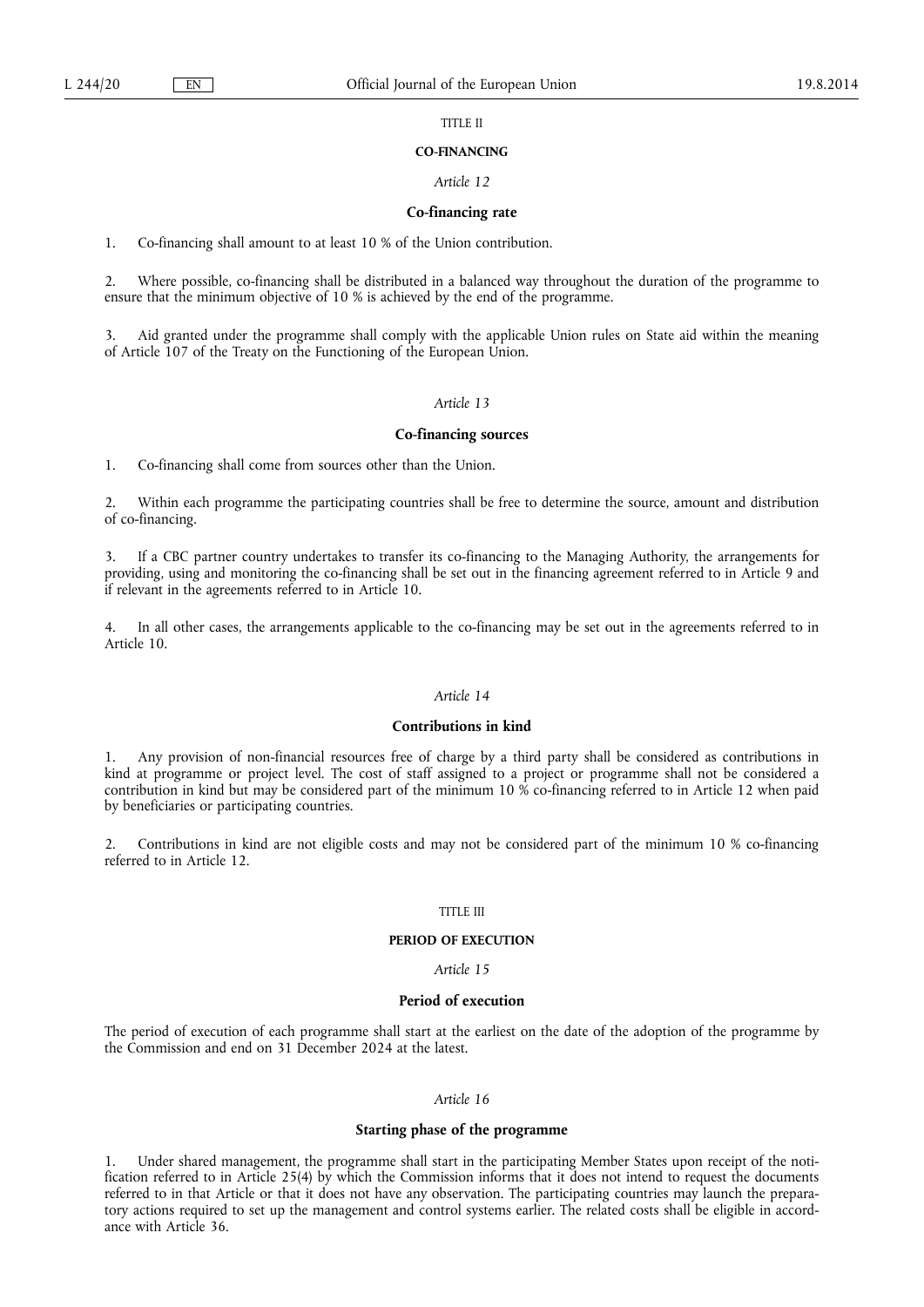2. Under indirect management referred to in Articles 80 and 82, the programme shall start in the participating Member States after the entry into force of the agreement entrusting budget implementation tasks to an international organisation or to a CBC partner country.

- 3. In addition, the following further preparatory actions required to start the programme may be undertaken:
- (a) the establishment of the Managing Authority and, where relevant, of the Joint Technical Secretariat;
- (b) the first meetings of the Joint Monitoring Committee, including also representatives of CBC partner countries that have not yet signed a financing agreement or where the financing agreement has not yet entered into force;
- (c) the preparation and launching of project selection or contract award procedures with a suspension clause linked to the entry into force of the financing agreements.

Pending the entry into force of the respective financing agreements, only preparatory actions referred to in paragraphs 1 and 3 may be launched with the relevant CBC partner country.

## *Article 17*

## **Discontinuation of the programme**

1. Where none of the CBC partner countries has signed the relevant financing agreement before the date referred to in Article 8(2), the programme shall be discontinued.

European Regional Development Fund annual instalments already committed shall remain available for their normal lifetime, but they may be used only for activities that take place exclusively in the Member States concerned and contracted before the Commission discontinuation decision. The Managing Authority shall transmit to the Commission the final report within three months from the closure of the contracts and the latter shall proceed in conformity with paragraphs 2 and 3.

2. Where the programme cannot be implemented due to problems arising in relations between participating countries and in other duly justified cases, the Commission may decide to discontinue the programme before the expiry date of the period of execution at the request of the Joint Monitoring Committee or on its own initiative after having consulted the Joint Monitoring Committee.

Where the programme is discontinued, the Managing Authority shall transmit the final report within six months following the Commission's decision. After clearing the previous prefinancing payments, the Commission shall pay the final balance or, where appropriate, issue a recovery order. The Commission shall also de-commit the balance of commitments.

As an alternative, it may be decided to reduce the programme budget allocation in accordance with point (c) of Article 6(2).

In the cases referred to in paragraphs 1 and 2, support from the European Regional Development Fund corresponding to annual instalments not yet committed or annual instalments committed and de-committed totally or partially during the same budgetary year, which have not been reallocated to another programme of the same category of external cooperation programmes shall be allocated to the internal cross-border cooperation programmes in accordance with Article 4 of Regulation (EU) No 1299/2013.

Support from Regulation (EU) No 232/2014 corresponding to annual instalments not yet committed or annual instalments committed and de-committed totally or partially during the same budgetary year shall be used to finance other programmes or projects eligible under Regulation (EU) No 232/2014.

## *Article 18*

## **Projects**

1. Contract for large infrastructure projects selected through direct award shall be signed and contribution to financial instruments shall be provided before 30 June 2019.

- 2. All other contracts shall be signed before 31 December 2021.
- 3. All project activities financed by the programme shall end on 31 December 2022 at the latest.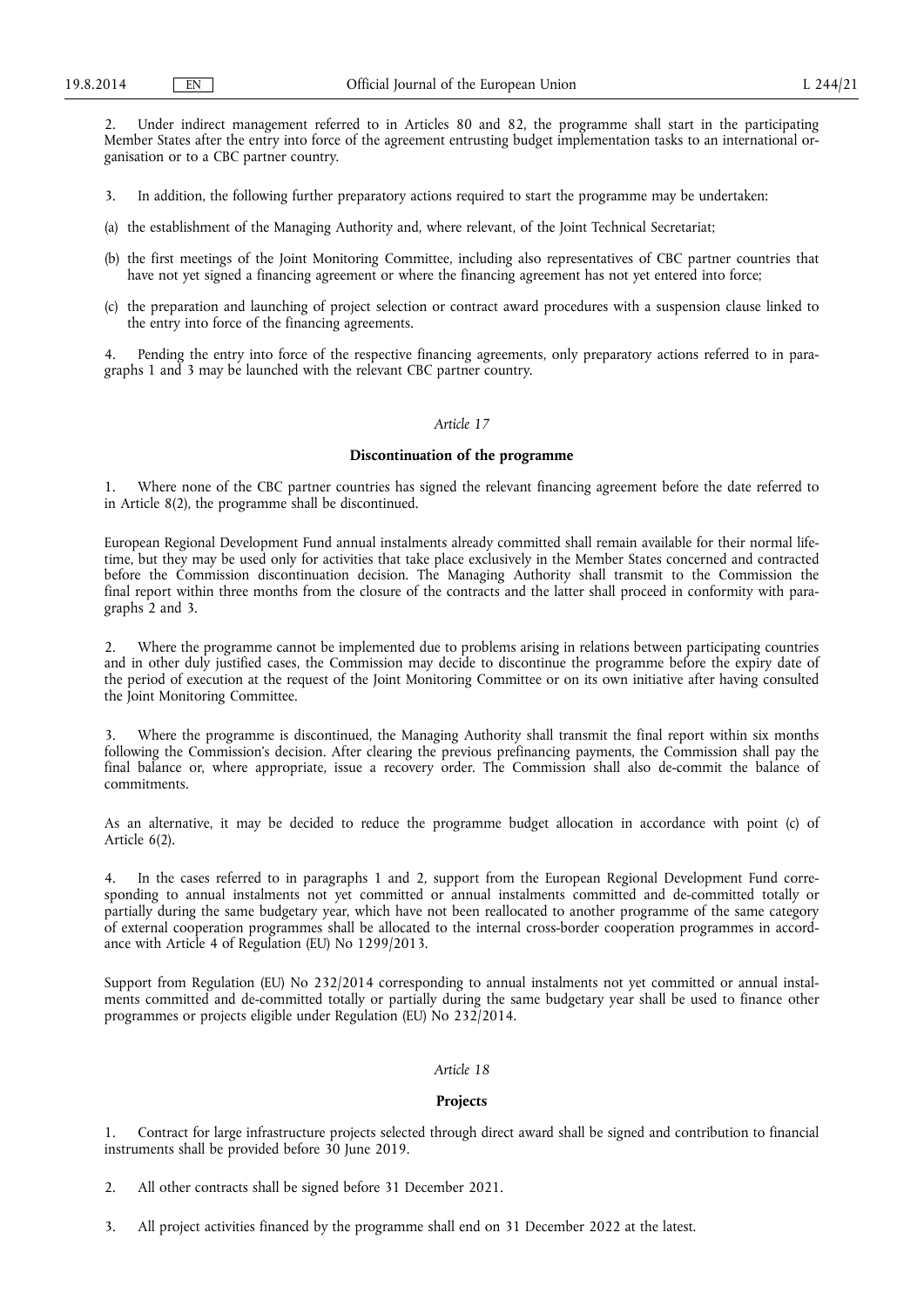# **Closure of the programme**

1. Only activities linked to the closure of the programme may be carried out between 1 January 2023 and 30 September 2024.

2. A programme shall be considered closed when:

(a) all contracts concluded under the programme have been closed;

- (b) the final balance has been paid or reimbursed;
- (c) remaining appropriations have been de-committed by the Commission.

3. The closure of the programme shall not prejudice the Commission's right to undertake, at a later stage, financial corrections vis-à-vis the Managing Authority or the beneficiaries if the final amount of the programme or the projects has to be readjusted as a result of controls or audits carried out after the closure date.

### TITLE IV

### **PROGRAMME STRUCTURES**

### *Article 20*

## **Appointment of authorities and management bodies**

1. A national, regional or local public authority or body, or a private law body with a public service mission shall be selected as Managing Authority by the participating countries. The same Managing Authority may be selected for more than one programme.

2. The participating countries shall appoint a national, regional or local public authority or body, functionally independent from the Managing Authority, as the single Audit Authority. The Audit Authority shall be situated in the Member State hosting the Managing Authority. The same Audit Authority may be appointed for more than one programme.

3. One or more intermediate bodies may be appointed to carry out certain tasks of the Managing Authority under the responsibility of the latter. The relevant arrangements between the Managing Authority and the intermediate bodies shall be formally recorded in writing. The intermediate body shall guarantee its solvency and competence in the domain concerned, as well as its administrative and financial management capacity.

4. The participating countries shall lay down in the management and control systems and where relevant in the financing agreements referred to in Articles 8 and 9 and/or the agreements referred to in Article 10, the rules governing their relations with the Managing Authority and Audit Authority, the relations between these authorities and the relations between these authorities and the Commission.

5. The Member State in which the Managing Authority is located may, at its own initiative, designate a coordinating body whose responsibility is to liaise with and inform the Commission, coordinate activities of the other relevant designated bodies and promote the harmonised application of applicable law.

- 6. Each participating country shall appoint:
- (a) a national authority to support the Managing Authority in the management of the programme in accordance with the principle of sound financial management;
- (b) a control contact point to support the Managing Authority in its control of the programme obligations;
- (c) a representative to the group of auditors referred to in Article 28(2);
- (d) representatives to the Joint Monitoring Committee referred to in Article 21.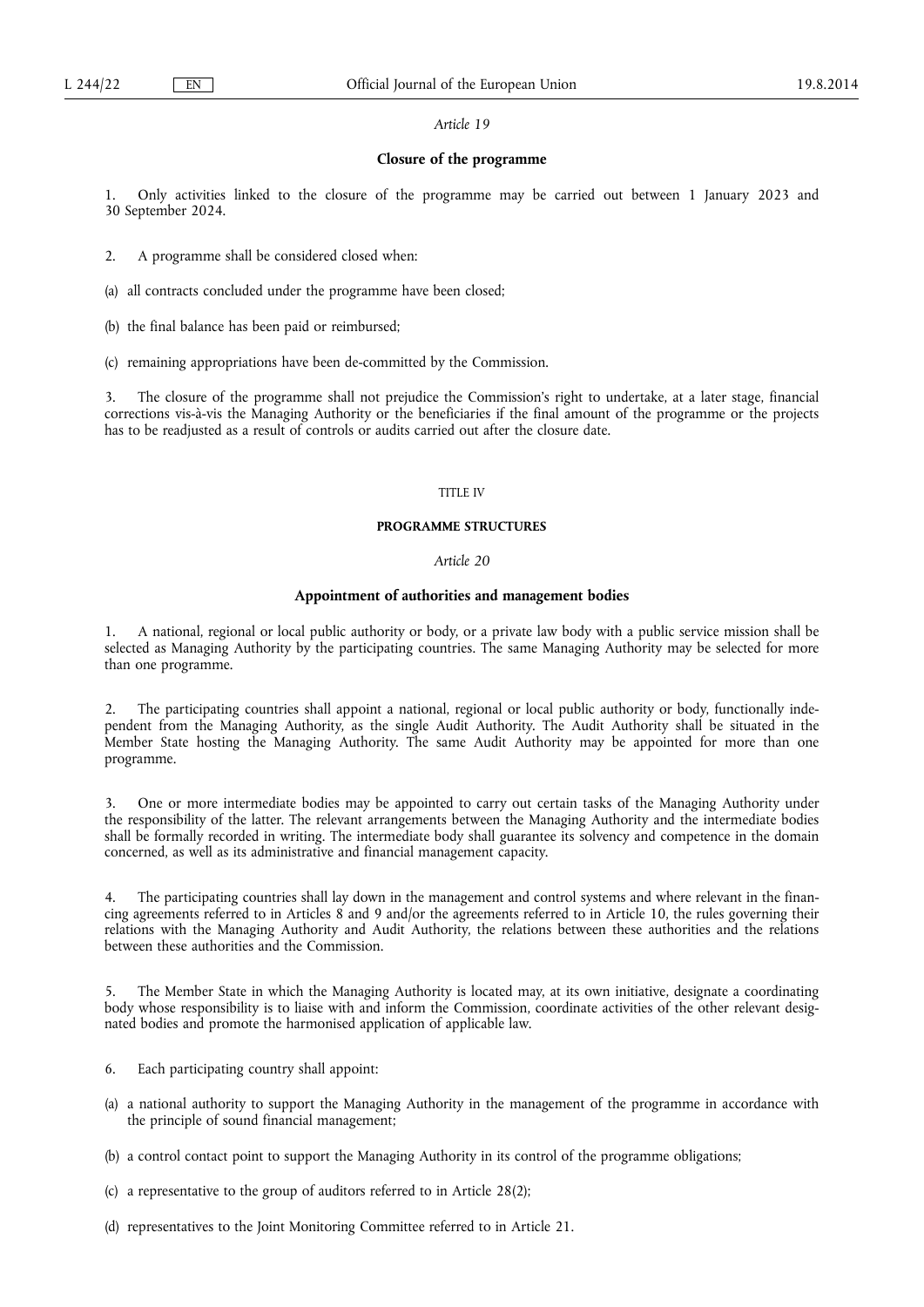*CHAPTER 1* 

#### *Joint Monitoring Committee*

#### *Article 21*

### **Joint Monitoring Committee**

Within three months of the date of the adoption of the programme by the Commission, the participating countries shall set up the Joint Monitoring Committee.

## *Article 22*

# **Composition of the Joint Monitoring Committee**

1. The Joint Monitoring Committee shall be composed of one or more representatives appointed by each participating country. Representatives shall be appointed on a functional basis and not on a personal basis. Other persons may be appointed as observers by the Joint Monitoring Committee.

2. Whenever possible and appropriate, participating countries shall ensure suitable participation of all actors concerned and in particular local stakeholders, including civil society organisations and local authorities, in order to ensure their participation in the implementation of the programme.

3. The Commission shall be involved in the work of the Joint Monitoring Committee as an observer. It shall be invited to each meeting of the Joint Monitoring Committee at the same time as the representatives of the participating countries. The Commission may decide whether it will participate or not in all or part of each Joint Monitoring Committee meeting.

4. The Joint Monitoring Committee shall be chaired by one of its members, representative of the Managing Authority or any other person, as set out in the rules of procedure.

5. A representative of the Managing Authority, of the Joint Technical Secretariat or of the intermediate body referred to in Article 20(3) shall be appointed as secretary of the Joint Monitoring Committee.

### *Article 23*

## **Functioning**

1. The Joint Monitoring Committee shall draw up and adopt its rules of procedure by unanimity.

2. The Joint Monitoring Committee shall seek to take decisions by consensus. It may put certain decisions to a vote, particularly those relating to the final selection of projects and the grant amounts allocated to them in accordance with its rules of procedure.

3. Each participating country has equal voting rights regardless of the number of representatives it has appointed.

4. The secretary, the Commission or any other observer have no voting rights.

5. The chairperson of the Joint Monitoring Committee shall act as moderator and lead the discussions. The chairperson shall have voting rights when he or she is a representative of a participating country.

The Joint Monitoring Committee shall meet at least once per year. It shall be convened by its chairperson at the request of the Managing Authority or upon duly justified request of any participating country or of the Commission. It may also take decisions through written procedure at the initiative of its chairperson, the Managing Authority or any participating country in conformity with its rules of procedure.

7. Minutes shall be drawn up after each meeting of the Joint Monitoring Committee for signature by the chairperson and the secretary. A copy of these minutes shall be shared with the participating countries representatives, the Commission and any other observer.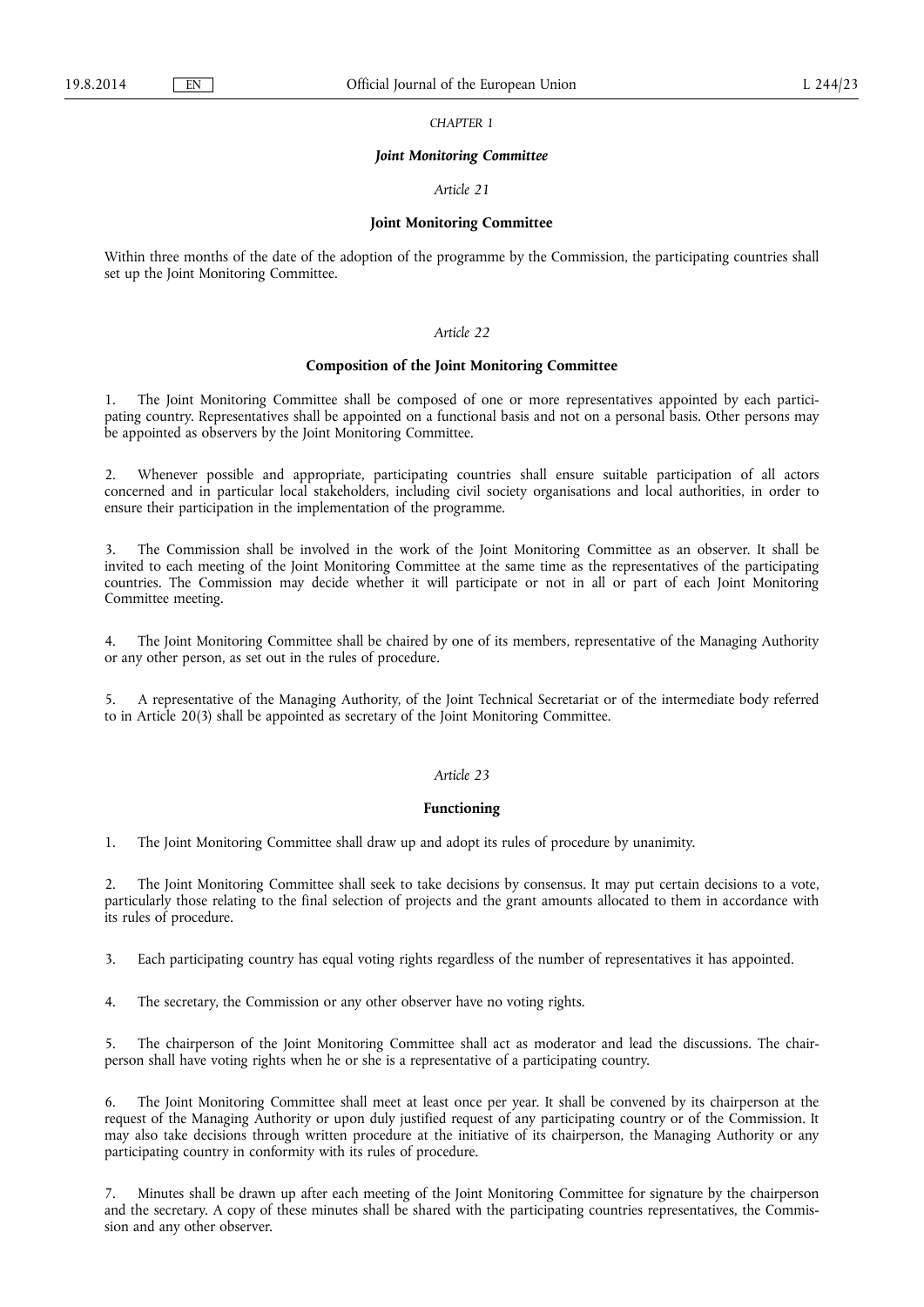# **Functions of the Joint Monitoring Committee**

1. The Joint Monitoring Committee shall follow the programme implementation and progress towards its priorities using the objectively verifiable indicators and related target values defined in the programme. The Joint Monitoring Committee shall examine all issues affecting the programme performance.

2. The Joint Monitoring Committee may issue recommendations to the Managing Authority regarding the programme implementation and evaluation. It shall monitor actions undertaken as a result of its recommendations.

3. The Joint Monitoring Committee shall in particular:

- (a) approve the Managing Authority's work programme and financial plan, including planned use of technical assistance;
- (b) monitor the implementation by the Managing Authority of the work programme and financial plan;
- (c) approve the criteria for selecting projects to be financed by the programme;
- (d) be responsible for the evaluation and selection procedure applicable to projects to be financed by the programme;
- (e) approve any proposal to revise the programme;
- (f) examine all reports submitted by the Managing Authority and, if necessary, take appropriate measures;
- (g) examine any contentious cases brought to its attention by the Managing Authority.
- (h) examine and approve the annual report referred to in Article 77;
- (i) examine and approve the annual monitoring and evaluation plan referred to in Article 78;
- (j) examine and approve the annual information and communication plans referred to in Article 79.

4. Notwithstanding point (d) of paragraph 3, the Joint Monitoring Committee may set up a project selection committee acting under its responsibility.

## *CHAPTER 2*

## *Managing Authority*

## *Article 25*

# **Designation**

1. The Managing Authority that has been selected by the participating countries of the programme shall undergo a designation procedure in the Member State in which it is located by decision at the appropriate level.

2. The designation procedure shall be based on a report and an opinion of an independent audit body that assesses the compliance of the management and control systems, including the role of intermediate bodies therein, with the designation criteria laid down in Annex I to this Regulation. The audit body shall take into account, where relevant, whether the management and control systems for the programme are similar to those in place for the previous programming period, as well as any evidence of their effective functioning.

The independent audit body shall be the Audit Authority, or another public or private law body with the necessary audit capacity, which is functionally independent of the Managing Authority. It shall carry out its work in accordance with internationally accepted audit standards.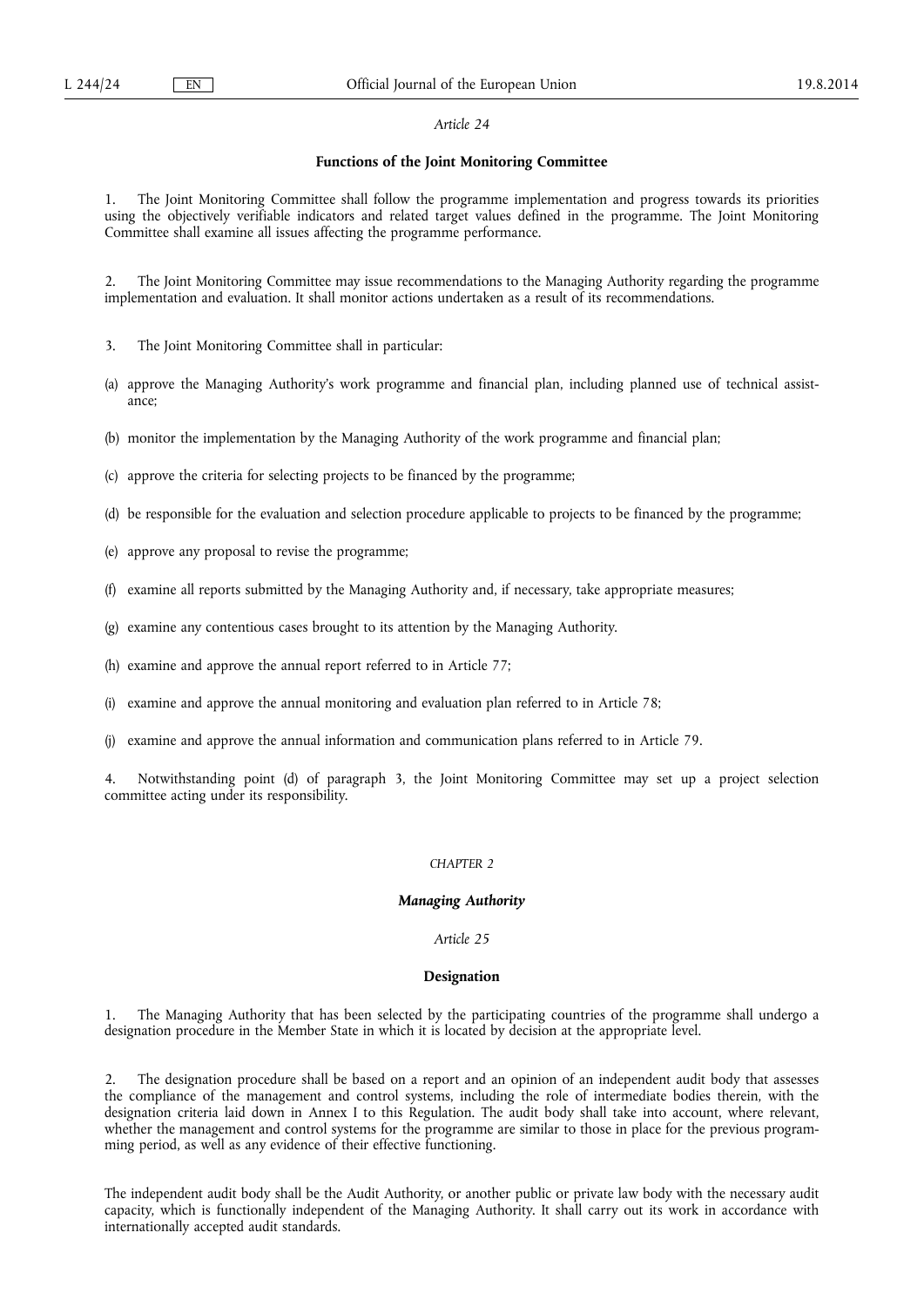3. The Member State shall submit the formal decision referred to in paragraph 1 to the Commission as soon as possible after the programme adoption by the Commission.

Within two months of receipt of the formal decision referred to in paragraph 1, the Commission may request the report and the opinion of the independent audit body and the description of the management and control system as regards, in particular, those parts concerning project selection. If the Commission does not intend to request these documents, it shall notify the Member State as soon as possible. If the Commission requests these documents, it may make observations within two months of receipt of these documents which shall be reviewed taking into account the observations. When the Commission does not have any initial or further observations it shall notify the Member State as soon as possible.

5. Where existing audit and control results show that the designated authority no longer complies with the criteria referred to in paragraph 2, the Member State shall, at an appropriate level, set the necessary remedial action and fix a period of probation according to the severity of the problem, during which such remedial action shall be taken.

Where the designated authority fails to implement the required remedial action within the period of probation determined by the Member State, the Member State, at an appropriate level, shall end its designation.

The Member State shall notify the Commission without delay when:

- a designated authority is put under probation, and provide information on the remedial actions and the respective probation period, or
- following implementation of remedial actions the probation is ended, or
- the designation of an authority is ended.

The notification that a designated body is put under probation by the Member State shall not, without prejudice to the application of Article 61, interrupt the handling of payment requests.

Where the designation of a Managing Authority is ended, the participating countries shall appoint a new authority or body, as referred to in Article 20(1), to take over the functions of the Managing Authority. That body or authority shall undergo the designation procedure foreseen in paragraph 2 and the Commission shall be notified thereof in conformity with paragraph 4. This change shall require a revision of the programme pursuant to Article 6.

## *Article 26*

# **Functions of the Managing Authority**

1. The Managing Authority shall be responsible for managing the programme in accordance with the principle of sound financial management and for ensuring that decisions of the Joint Monitoring Committee comply with the applicable law and provisions.

- 2. As regards the programme management, the Managing Authority shall:
- (a) support the work of the Joint Monitoring Committee and provide it with the information it requires to carry out its tasks, in particular data relating to the progress of the programme in achieving its expected results and targets;
- (b) draw up and, after approval by the Joint Monitoring Committee, submit the annual report and the final report to the Commission;
- (c) share information with intermediate bodies, the Joint Technical Secretariat, the Audit Authority and beneficiaries that is relevant to the execution of their tasks or project implementation;
- (d) establish and maintain a computerised system to record and store data on each project necessary for monitoring, evaluation, financial management, control and audit, including data on individual participants in projects, where applicable. In particular, it shall record and store technical and financial reports for each project. The system shall provide all data required for drawing up payment requests and annual accounts, including records of amounts recoverable, amounts recovered and amounts reduced following cancellation of all or part of the contribution for a project or programme;
- (e) carry out where relevant environmental impact assessment studies at programme level;
- (f) implement the information and communication plans in accordance with Article 79;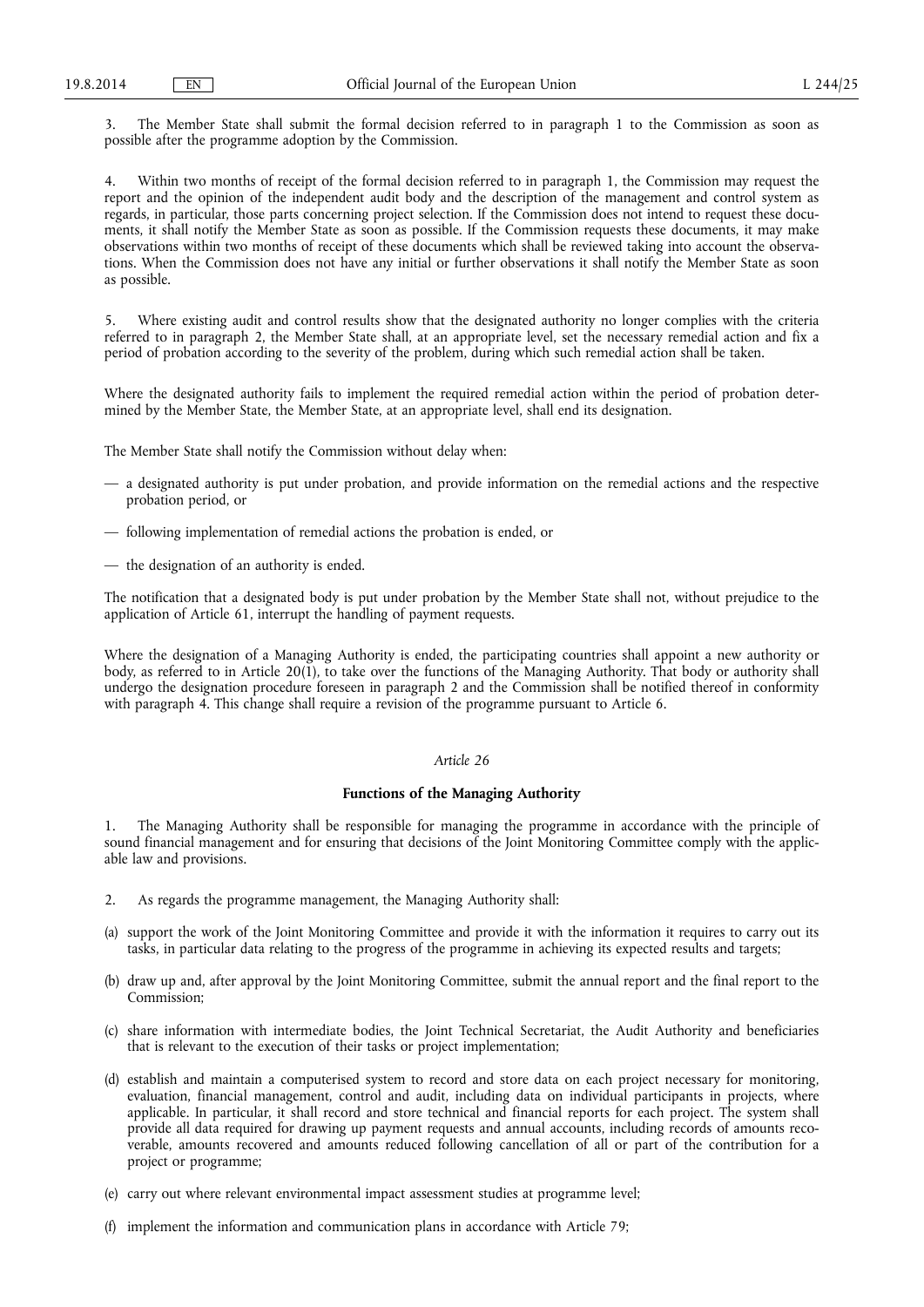- (g) implement the monitoring and evaluation plans in accordance with Article 78.
- 3. As regards the selection and management of projects, the Managing Authority shall:
- (a) draw up and launch the selection procedures;
- (b) manage the project selection procedures;
- (c) provide the lead beneficiary with a document setting out the conditions for support for each project including the financing plan and execution deadlines;
- (d) sign contracts with beneficiaries;
- (e) manage projects.
- 4. As regards the technical assistance, the Managing Authority shall:
- (a) manage the contract award procedures;
- (b) sign contracts with contractors;
- (c) manage contracts.
- 5. As regards the financial management and control of the programme, the Managing Authority shall:
- (a) verify that services, supplies or works have been performed, delivered and/or installed and whether expenditure declared by the beneficiaries has been paid by them and that this complies with applicable law, programme rules and conditions for support of the projects;
- (b) ensure that beneficiaries involved in project implementation maintain either a separate accounting system or a suitable accounting code for all transactions relating to a project;
- (c) put in place effective and proportionate anti-fraud measures taking into account the risks identified;
- (d) set up procedures to ensure that all documents regarding expenditure and audits required to ensure a suitable audit trail are held in accordance with the requirements of Article 30;
- (e) draw up the management declaration and annual summary referred to in Article 68;
- (f) draw up and submit payment requests to the Commission in accordance with Article 60;
- (g) draw up the annual accounts;
- (h) take account of the results of all audits carried out by or under the responsibility of the Audit Authority when drawing up and submitting payment requests;
- (i) maintain computerised accounting records for expenditure declared to the Commission and for payments made to beneficiaries;
- (j) keep an account of amounts recoverable and of amounts reduced following cancellation of all or part of the grant.
- 6. Verifications pursuant to point (a) of paragraph 5 shall include the following procedures:
- (a) administrative verifications for each payment request by beneficiaries;
- (b) on-the-spot project verifications.

The frequency and coverage of the on-the-spot verifications shall be proportionate to the amount of the grant to a project and the level of risk identified by these verifications and audits by the Audit Authority for the management and control systems as a whole.

7. On-the-spot project verifications pursuant to paragraph point (b) of paragraph 6 may be carried out on a sample basis

8. Where the institution hosting the Managing Authority is also a beneficiary under the programme, arrangements for the verifications referred to in point (a) of paragraph 5 shall ensure suitable segregation of functions.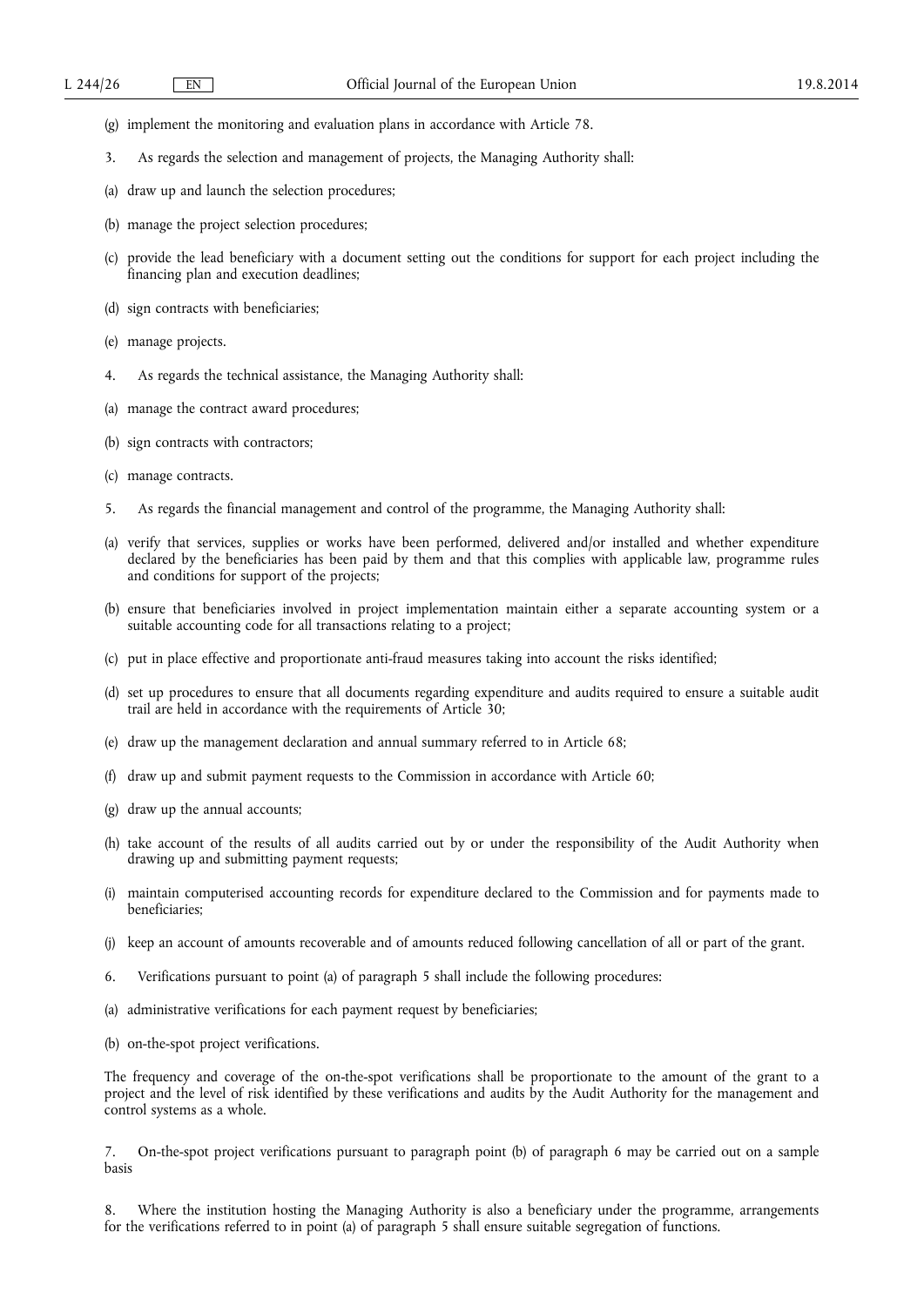### **Joint Technical Secretariat and branch offices**

1. The participating countries may decide to set up a Joint Technical Secretariat to be described in the programme in accordance with Article 4.

2. The Joint Technical Secretariat shall assist the Managing Authority, the Joint Monitoring Committee and, where relevant, the Audit Authority, in carrying out their respective functions. In particular, it shall inform potential beneficiaries about funding opportunities under programmes and shall assist beneficiaries in the project implementation. It may also be appointed as intermediate body referred to in Article 20(3).

3. Following a decision of the participating countries, branch offices may be set up in the participating countries. Their role shall be described in the programme and may include communication, information, assistance to the Managing Authority in the project evaluation and implementation follow-up. In no event, may the branch office be entrusted with a task involving exercise of public authority or the use of discretionary powers of judgment regarding projects.

4. The technical assistance budget shall finance the operation of the Joint Technical Secretariat and branch offices.

## *CHAPTER 3*

## *Audit Authority*

# *Article 28*

# **Functions of the Audit Authority**

1. The Audit Authority of the programme shall ensure that audits are carried out on the management and control systems, on an appropriate sample of projects and on the annual accounts of the programme.

2. The Audit Authority shall be assisted by a group of auditors comprising a representative of each participating country in the programme.

3. Where audits are carried out by a body other than the Audit Authority, the Audit Authority shall ensure that this body has the necessary functional independence.

4. The Audit Authority shall ensure that the audit work complies with internationally accepted auditing standards.

5. Within 9 months of the signature of the first financing agreement in accordance with Article 8(2), the Audit Authority shall submit an audit strategy for performance of audits to the Commission. The audit strategy shall set out the audit methodology on the annual accounts and on projects, the sampling method for audits on projects and the planning of audits for the current accounting year and the two subsequent accounting years. The audit strategy shall be updated annually from 2017 until end 2024. Where a common management and control system applies to more than one programme, a single audit strategy may be prepared for the programmes concerned. The updated audit strategy shall be submitted to the Commission together with the programme annual report.

6. The Audit Authority shall draw up in conformity with Article 68:

(a) an audit opinion on the annual accounts for the preceding accounting year;

(b) an annual audit report.

Where a common management and control system applies to more than one programme, the information required under point (b) may be covered by a single report.

## *Article 29*

## **Cooperation with the Audit Authority**

The Commission shall cooperate with the Audit Authority to coordinate its audit plans and methods and shall share the results of audits carried out on management and control systems of the concerned programme.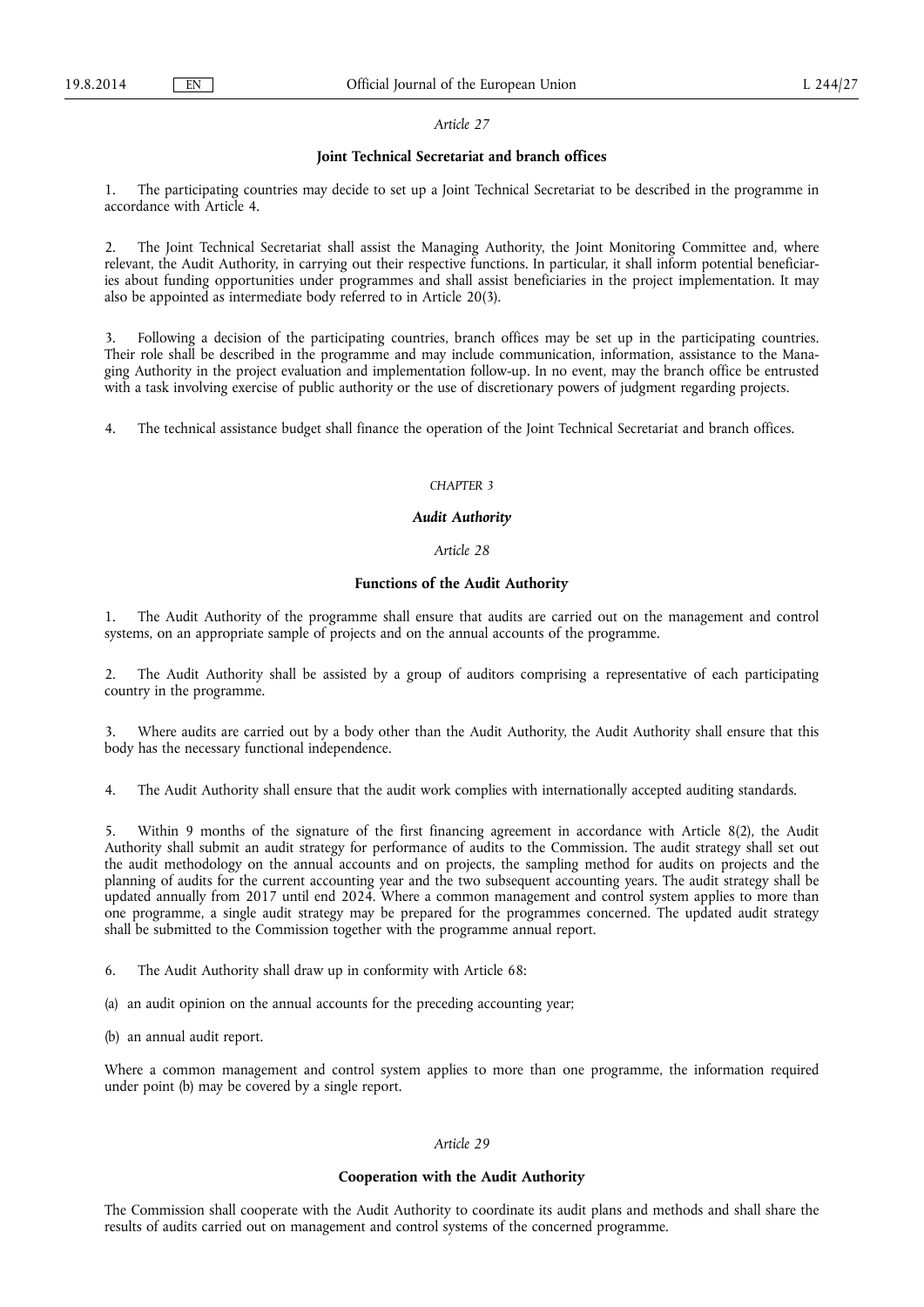#### TITLE V

## **MANAGEMENT AND CONTROL SYSTEMS**

## *Article 30*

## **General principles of management and control systems**

- 1. Management and control systems shall include:
- (a) the functions of each body involved in management and control, including division of functions within each body, their internal organisation in compliance with the principle of separation of functions between and within such bodies;
- (b) procedures for ensuring the correctness and regularity of expenditure declared;
- (c) electronic data systems for accounting, storage, monitoring and reporting;
- (d) systems for monitoring and reporting where the responsible body entrusts execution of tasks to another body;
- (e) arrangements for auditing the functioning of the management and control systems;
- (f) systems and procedures to ensure an adequate audit trail;
- (g) procedures for prevention, detection and correction of irregularities, including fraud and the recovery of amounts unduly paid, together with any interest;
- (h) contract award procedures for technical assistance and projects selection procedures
- (i) the role of national authorities and the responsibilities of the participating countries in accordance with Article 31.

2. The Managing Authority shall ensure that the management and control systems for the programme are set up in accordance with the provisions of this Regulation and that these systems function effectively.

# *Article 31*

## **National authorities and responsibilities of participating countries**

- 1. The national authority which has been appointed pursuant to point (a) of Article 20(6) shall inter alia:
- (a) be responsible for the set up and effective functioning of management and control systems at national level;
- (b) ensure the overall coordination of the institutions involved at national level in the programme implementation, including, inter alia, the institutions acting as control contact points and as member of the group of auditors;
- (c) represent its country in the Joint Monitoring Committee.

For CBC partner countries, the national authority is the ultimate responsible body for implementing the provisions set out in the financing agreement referred to in Articles 8 and 9.

2. Participating countries shall support the Managing Authority in its obligation referred to in Article 30(2).

3. Participating countries shall prevent, detect and correct irregularities, including fraud and the recovery of amounts unduly paid, together with any interest pursuant Article 74 on their territories. They shall notify these irregularities without delay to the Managing Authority and the Commission and keep them informed of the progress of related administrative and legal proceedings.

4. Responsibilities of participating countries for amounts unduly paid to a beneficiary are laid down in Article 74.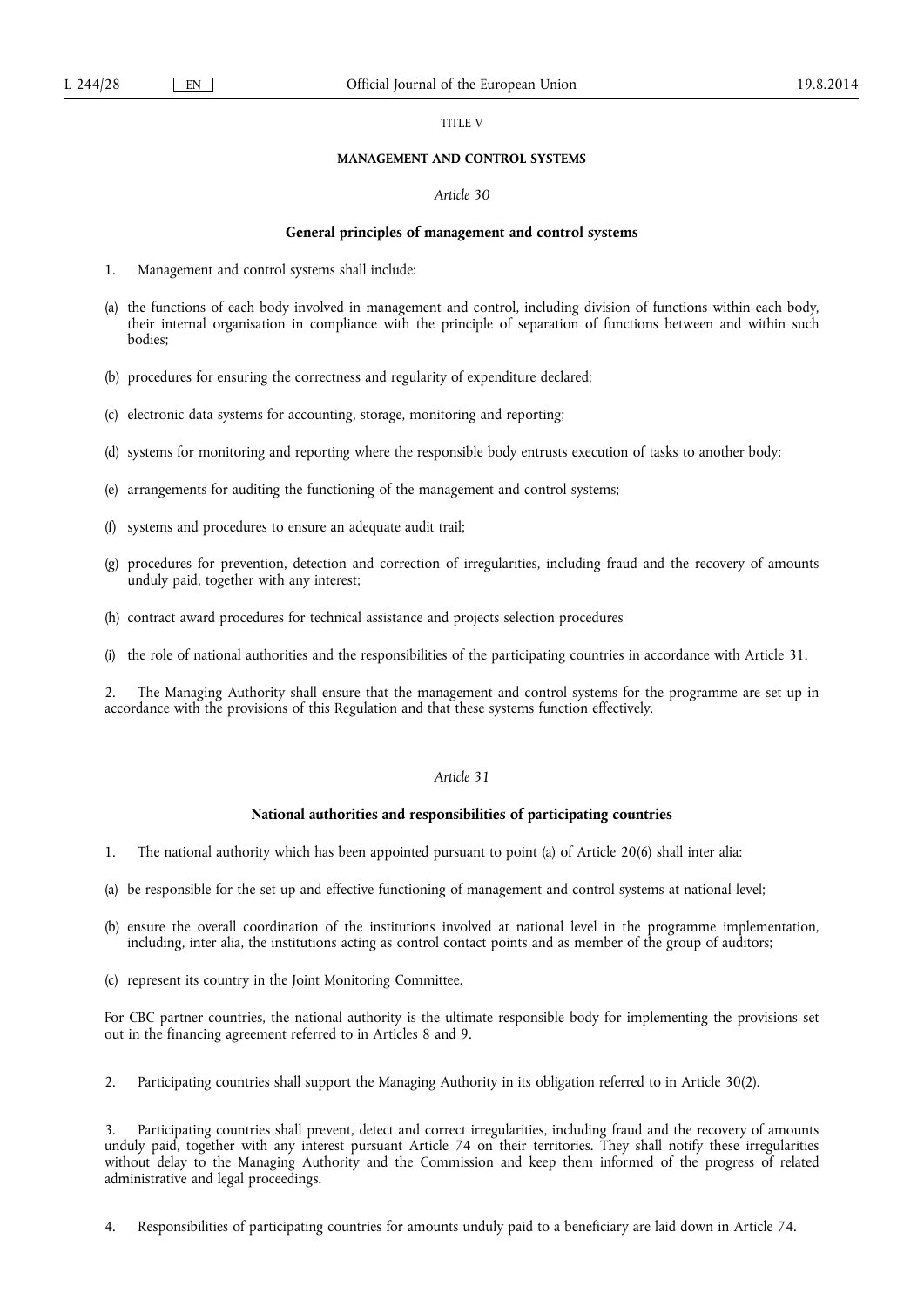5. A financial correction by the Commission shall not prejudice the Managing Authority's obligation to pursue recoveries under Articles 74 and 75 nor the obligation by Member States to recover State aid within the meaning of Article 107(1) of the Treaty on the Functioning of the European Union and under Article 14 of Council Regulation (EC) No 659/1999 ( 1 ).

## *Article 32*

### **Audit and control Structures**

1. Expenditure declared by the beneficiary in support of a payment request shall be examined by an auditor or by a competent public officer being independent from the beneficiary. The auditor or the competent public officer shall examine whether the costs declared by the beneficiary and the revenue of the project are real, accurately recorded and eligible in accordance with the contract.

This examination shall be performed on the basis of an agreed-upon procedure which will be undertaken in accordance with:

- (a) the International Standard on Related Services 4400 Engagements to perform Agreed-upon Procedures regarding Financial Information as promulgated by International Federation of Accountants (IFAC);
- (b) IFAC Code of Ethics for Professional Accountants, developed and issued by IFAC's International Ethics Standards Board for Accountants.

For public officers, those procedures and standards shall be laid down at national level taking account of international standards.

The auditor shall meet at least one of the following requirements:

- (a) be a member of a national accounting or auditing body or institution which in turn is member of IFAC;
- (b) be a member of a national accounting or auditing body or institution. Where this organisation is not a member of IFAC, the auditor shall commit to undertake the work in accordance with IFAC standards and ethics;
- (c) be registered as a statutory auditor in the public register of a public oversight body in a Member State in accordance with the principles of public oversight set out in Directive 2006/43/EC of the European Parliament and of the Council ( 2 );
- (d) be registered as a statutory auditor in the public register of a public oversight body in a CBC partner country, provided this register is subject to principles of public oversight as set out in the legislation of the country concerned.

The public officer shall have the necessary technical expertise in carrying out its examination work

2. In addition the Managing Authority shall perform its own verifications pursuant to point (a) of Article 26(5) and Article 26(6). For the purpose of carrying out verifications throughout the whole programme area, the Managing Authority may be assisted by the control contact points.

The participating countries shall take all possible measures to support the Managing Authority in its control tasks.

3. The Audit Authority shall ensure that audits are carried out on the management and control systems, on an appropriate sample of projects and on the annual accounts of the programme as referred to in Article 28. The group of auditors mentioned in Article 28(2) shall be set up within three months of the designation of the Managing Authority. It shall draw up its own rules of procedures. It shall be chaired by the Audit Authority appointed for the programme.

Each participating country may authorise the Audit Authority to carry out directly its duties on its territory.

4. The independence of the body(ies) mentioned in paragraphs 1, 2 and 3 shall be guaranteed.

<sup>(</sup> 1 ) Council Regulation (EC) No 659/1999 of 22 March 1999 laying down detailed rules for the application of Article 93 of the EC Treaty  $(OJ L 83, 27.3.1999, p. 1).$ 

<sup>(</sup> 2 ) Directive 2006/43/EC of the European Parliament and of the Council of 17 May 2006 on statutory audits of annual accounts and consolidated accounts, amending Council Directives 78/660/EEC and 83/349/EEC and repealing Council Directive 84/253/EEC (OJ L 157, 9.6.2006, p. 87).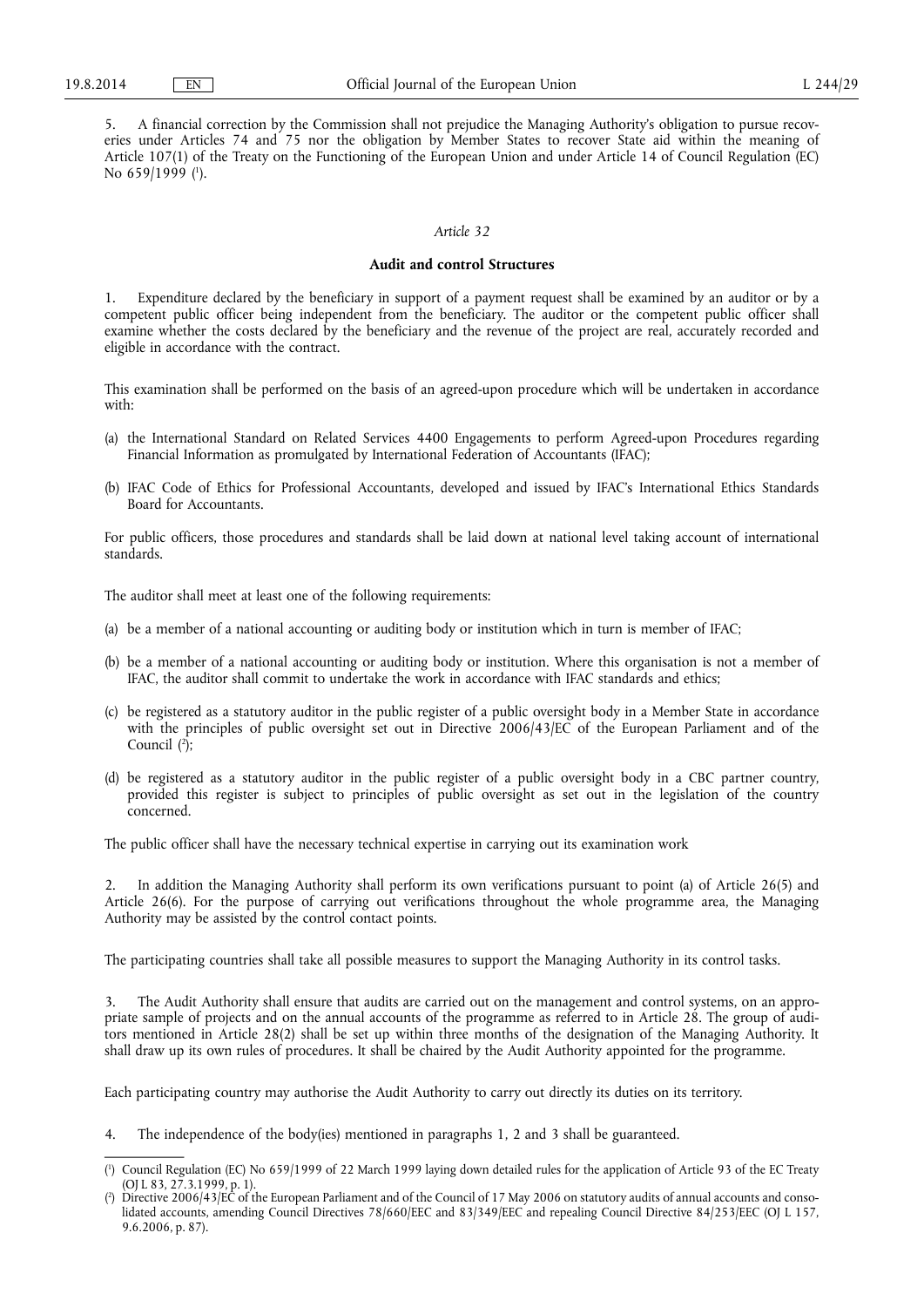## **Controls by the Union**

1. The Commission, the European Anti-Fraud Office, the European Court of Auditors and any external auditor authorised by these institutions and bodies may verify the use of Union funds by the Managing Authority, beneficiaries, contractors, subcontractors and third parties in receipt of financial support by examining documents and/or conducting on-the-spot checks. Each contract shall expressly stipulate that these institutions and bodies can exercise their power of control, concerning premises, documents and information, irrespective of the medium in which they are stored.

2. The Commission shall satisfy itself that, on the basis of available information, including the designation decision, annual management declaration, annual control reports, annual audit opinion, annual report and audits carried out by national and Union bodies, the management and control systems comply with this Regulation and that these function effectively.

3. The Commission may ask the Managing Authority to take the necessary actions to ensure the effectiveness of the management and control systems and the correctness of expenditure.

# TITLE VI

## **TECHNICAL ASSISTANCE**

# *Article 34*

# **Technical Assistance budget**

1. A maximum of 10 % of the Union's total contribution may be allocated to technical assistance. In duly justified cases in agreement with the Commission a higher amount may be allocated.

2. The technical assistance level should reflect the real needs of the programme, in particular taking into account factors such as the total budget of the programme, the size of the geographical area covered by a programme and the number of participating countries.

## *Article 35*

## **Purpose**

1. Technical assistance activities include preparation, management, monitoring, evaluation, information, communication, networking, complaint resolution, control and audit activities related to the implementation of the programme and activities to reinforce the administrative capacity for implementing the programme.

2. Technical assistance for activities referred to in paragraph 1 should be used for the needs, of both programme structures and beneficiaries.

Expenditure for activities concerning promotion and capacity building incurred outside the programme area may be covered within the limit indicated in Article 39(2) and provided the conditions set out therein are fulfilled.

### *Article 36*

## **Eligibility**

1. Eligibility requirements set out in Article 48 apply *mutatis mutandis* to technical assistance costs. Costs concerning officials of the participating countries assigned to the programme may be considered eligible as technical assistance costs. Parallel remuneration systems and topping ups shall be avoided. Costs referred to in Article 49 shall not be considered eligible as technical assistance costs.

2. Costs for preparatory actions referred to in Article 16 shall be eligible upon submission of the programme to the Commission pursuant to Article 4, but not earlier than 1 January 2014 provided the programme is approved by the Commission pursuant to Article 5.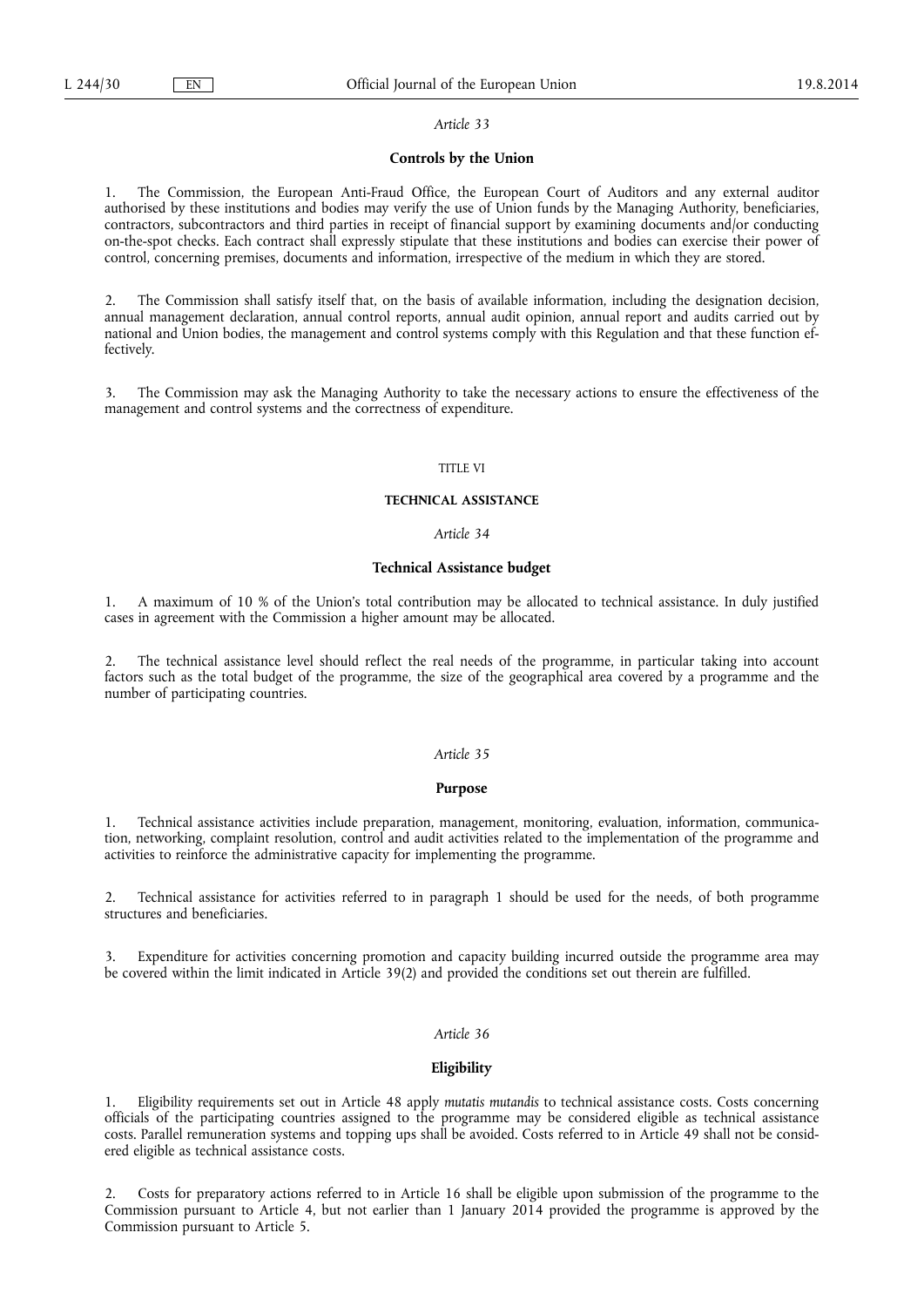#### **Procurement rules**

1. If the implementation of the annual plan for the use of the technical assistance budget requires procurement, the contract must be awarded according to the following rules:

- (a) where it is an entity established in a Member State it shall either apply national laws, regulations and administrative provisions adopted in connection with Union legislation applicable to public procurement or procurement rules set out in Title IV of Part Two of Regulation (EU, Euratom) No 966/2012 and Title II of Part Two of Delegated Regulation (EU) No 1268/2012;
- (b) in all other cases, the relevant procurement rules shall be described in the financing agreement referred to in Articles 8 and 9 or in the agreements referred to in Articles 81 and 82.

2. In all cases, the rules on nationality and origin set out in Articles 8 and 9 of Regulation (EU) No 236/2014 shall apply.

3. Procurement by branch offices shall be limited to ordinary running costs and costs for communication and visibility activities.

#### TITLE VII

## **PROJECTS**

### *CHAPTER 1*

#### *General Provisions*

### *Article 38*

## **Nature of support**

1. A project is a series of activities defined and managed in relation to the objectives, outputs, results and impacts which it aims at achieving within a defined time-period and budget. The objectives, outputs, results and impacts shall contribute to the priorities identified in the programme.

2. Financial contributions by a programme to projects shall be provided through grants and exceptionally through transfers to financial instruments. Projects financed through grants shall be subject to Chapters 2 to 4.

3. Grants shall be awarded to projects selected through calls for proposals in conformity with the rules set out in the programme, except in the duly substantiated exceptional cases of Article 41.

4. The share of the Union contribution allocated to large infrastructure projects and contributions to financial instruments referred to in Article 42 may not exceed 30 %.

# *Article 39*

# **Conditions for financing**

- 1. Projects may receive financial contribution from a programme provided they meet all the following conditions:
- (a) they deliver a clear cross-border cooperation impact and benefits as described in the programming document and demonstrate added value to Union strategies and programmes;
- (b) they are implemented in the programme area;
- (c) they fall within one of the following categories:
	- (i) integrated projects where each beneficiary implements a part of the activities of the project on its own territory;
	- (ii) symmetrical projects where similar activities are implemented in parallel in the participating countries;
	- (iii) single-country projects where projects are implemented mainly or entirely in one of the participating countries but for the benefit of all or some of the participating countries and where cross-border impacts and benefits are identified.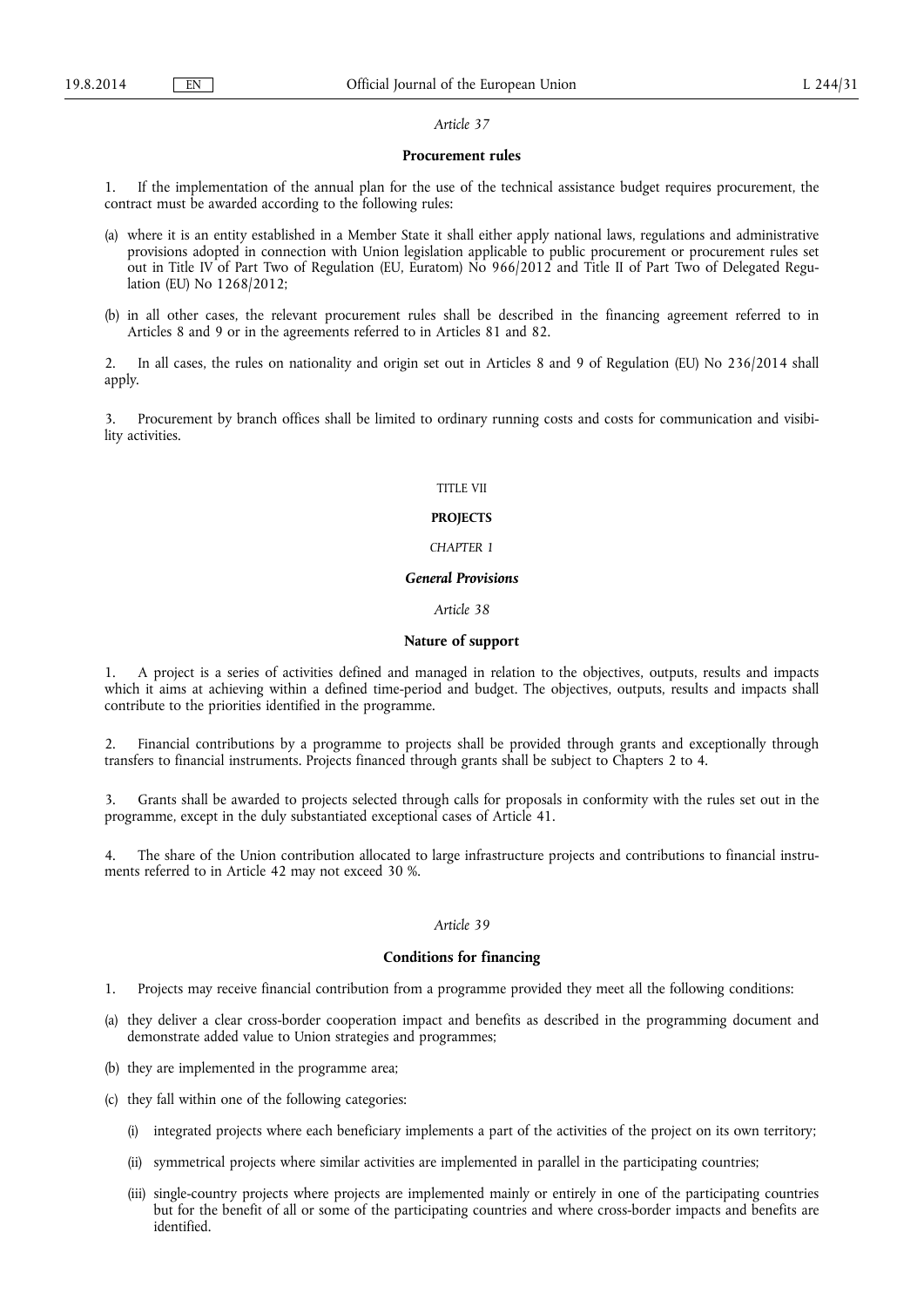2. Projects meeting the criteria of paragraph 1 may be partially implemented outside the programme area, provided that all the following conditions are met:

- (a) the projects are necessary for achieving the programme's objectives and they benefit the programme area;
- (b) the total amount allocated under the programme to activities outside the programme area does not exceed 20 % of the Union contribution at programme level;
- (c) the obligations of the Managing and Audit authorities in relation to management, control and audit concerning the project are fulfilled either by the programme authorities or through agreements concluded with authorities in the countries where the activity is implemented.

3. Any project including an infrastructure component shall repay the Union contribution if, within five years of the project closure or within the period of time set out in state aid rules, where applicable, it is subject to a substantial change affecting its nature, objectives or implementation conditions which would result in undermining its original objectives. Sums unduly paid in respect of the project shall be recovered by the Managing Authority in proportion to the period for which the requirement has not been fulfilled.

4. The Managing Authority shall seek to prevent duplication of activities among projects funded by the Union. For this purpose, the Managing Authority may conduct any consultation it deems appropriate and the consulted entities, including the Commission, shall provide the necessary support.

5. The Managing Authority shall provide the lead beneficiary for each selected project with a document setting out the conditions to support the project, including the specific requirements concerning the products or services to be delivered by the project, the financial plan and the time-frame for execution.

## *Article 40*

## **Calls for proposals**

For each call for proposals the Managing Authority shall provide applicants with a document setting out the conditions for the participation in the call, selection and implementation of the project. This document shall also include the specific requirements concerning the deliverables under the project, the financial plan, and the time-limit for execution.

## *Article 41*

### **Direct award**

1. Projects may be awarded without a call for proposals only in the following cases and provided this is duly substantiated in the award decision:

- (a) the body to which a project is awarded enjoys a *de jure* or *de facto* monopoly;
- (b) the project relates to actions with specific characteristics that require a particular type of body based on its technical competence, high degree of specialisation or administrative power.

2. A final list of large infrastructure projects proposed for selection without a call for proposals shall be included in the programme. After adoption of the programme, but not later than 31 December 2017, the Managing Authority shall provide the Commission with the full project applications including the information referred to in Article 43 together with the justification for a direct award.

3. An indicative list of projects other than large infrastructure projects proposed for selection without a call for proposals shall be included in the programme. The Joint Monitoring Committee may decide to select additional projects without a call for proposal any time after the adoption of the programme. In both cases, the Commission's prior approval shall be sought. For this purpose, the Managing Authority shall provide the Commission with the information referred to in Article 43 together with the justification for a direct award.

4. The projects proposed for selection without a call for proposals shall be approved by the Commission based on a two-step procedure, consisting in the submission of a project summary followed by a full project application. For each step, the Commission shall notify its decision to the Managing Authority within two months of the document submission date. This deadline may be extended where necessary. Where the Commission rejects a proposed project, it shall notify the Managing Authority of its reasons.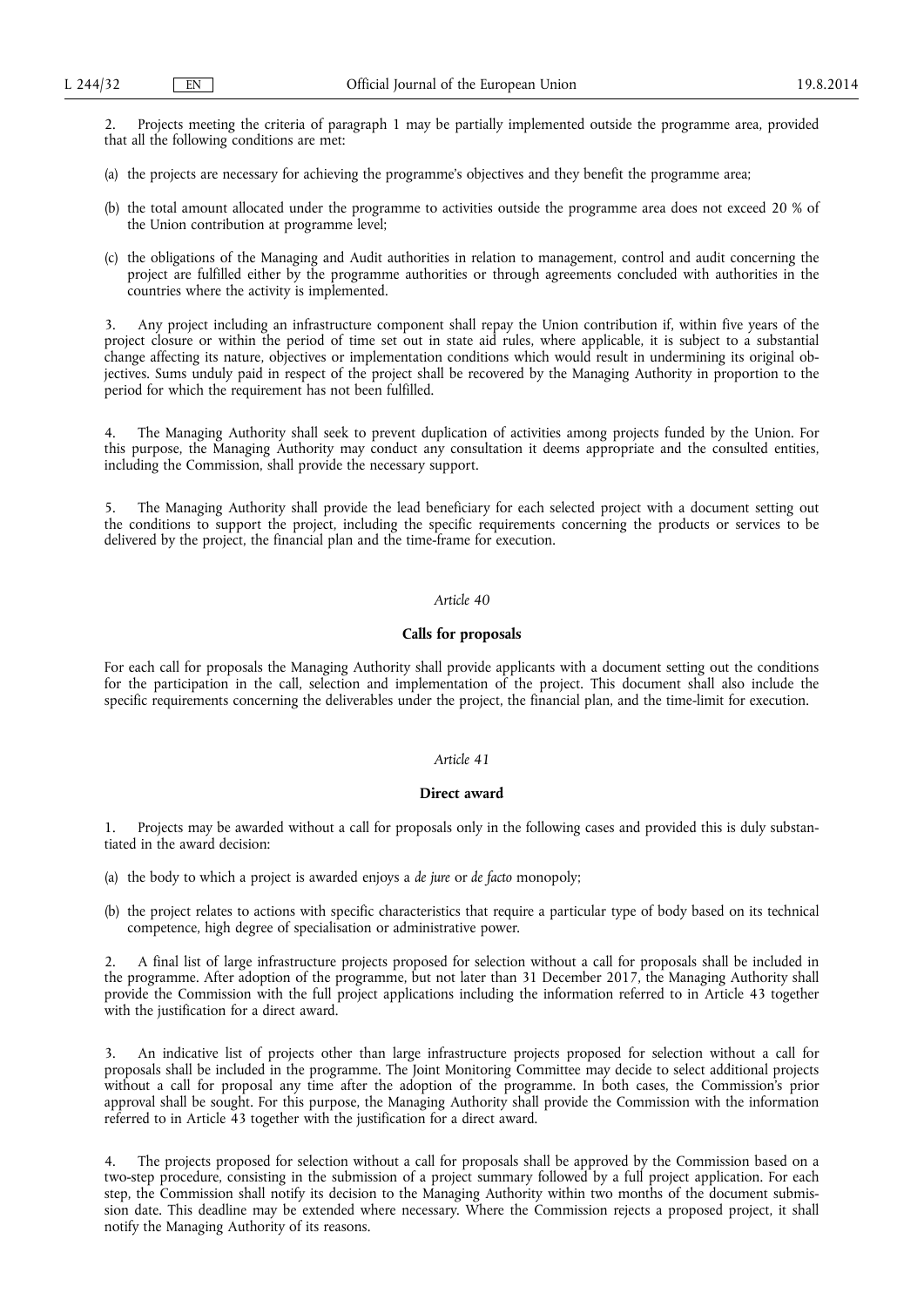### **Contributions to financial instruments**

1. The programme may contribute to a financial instrument provided the latter complies with the programme's priorities.

2. A final list of contributions to financial instruments shall be described in the programme. After adoption of the programme, but not later than 31 December 2017, the Managing Authority shall provide the Commission with the information referred to in Article 43.

The Commission shall examine the proposed contribution in order to determine its added value and its consistency with the programme.

4. The approval process shall follow the rules of these financial instruments. Where the Commission rejects a proposed contribution, it shall notify the Managing Authority of its reasons.

5. Contributions to these financial instruments shall be subject to the rules applicable to these financial instruments.

## *Article 43*

## **Content of projects**

- 1. Project application documents shall contain at least:
- (a) an analysis of the problems and needs justifying the project, taking into account the programme strategy and its expected contribution to address the corresponding priority;
- (b) an assessment of its cross-border impact;
- (c) the logical framework;
- (d) an assessment of the sustainability of the project's expected results after project's completion;
- (e) objectively verifiable indicators;
- (f) information on the geographic coverage and target groups of the project;
- (g) the expected project implementation period and detailed work plan;
- (h) an analysis of the effects of the project on the cross-cutting issues referred to in point 3(d) of Article 4 where relevant;
- (i) the project implementation requirements, including the following:
	- (i) identification of the beneficiaries and designation of the lead beneficiary, providing guarantees of its competence in the domain concerned as well as its administrative and financial management capacity;
	- (ii) description of the project management and implementation structure;
	- (iii) arrangements among beneficiaries in line with Article 46;
	- (iv) monitoring and evaluation arrangements;
	- (v) information and communication plans, in particular, measures to acknowledge the Union support to the project;
- (j) detailed financial plan and budget.
- 2. Project applications for projects including an infrastructure component of at least EUR 1 million shall in addition contain:
- (a) a detailed description of the infrastructure investment and its location;
- (b) a detailed description of the capacity building component of the project, except in duly justified cases;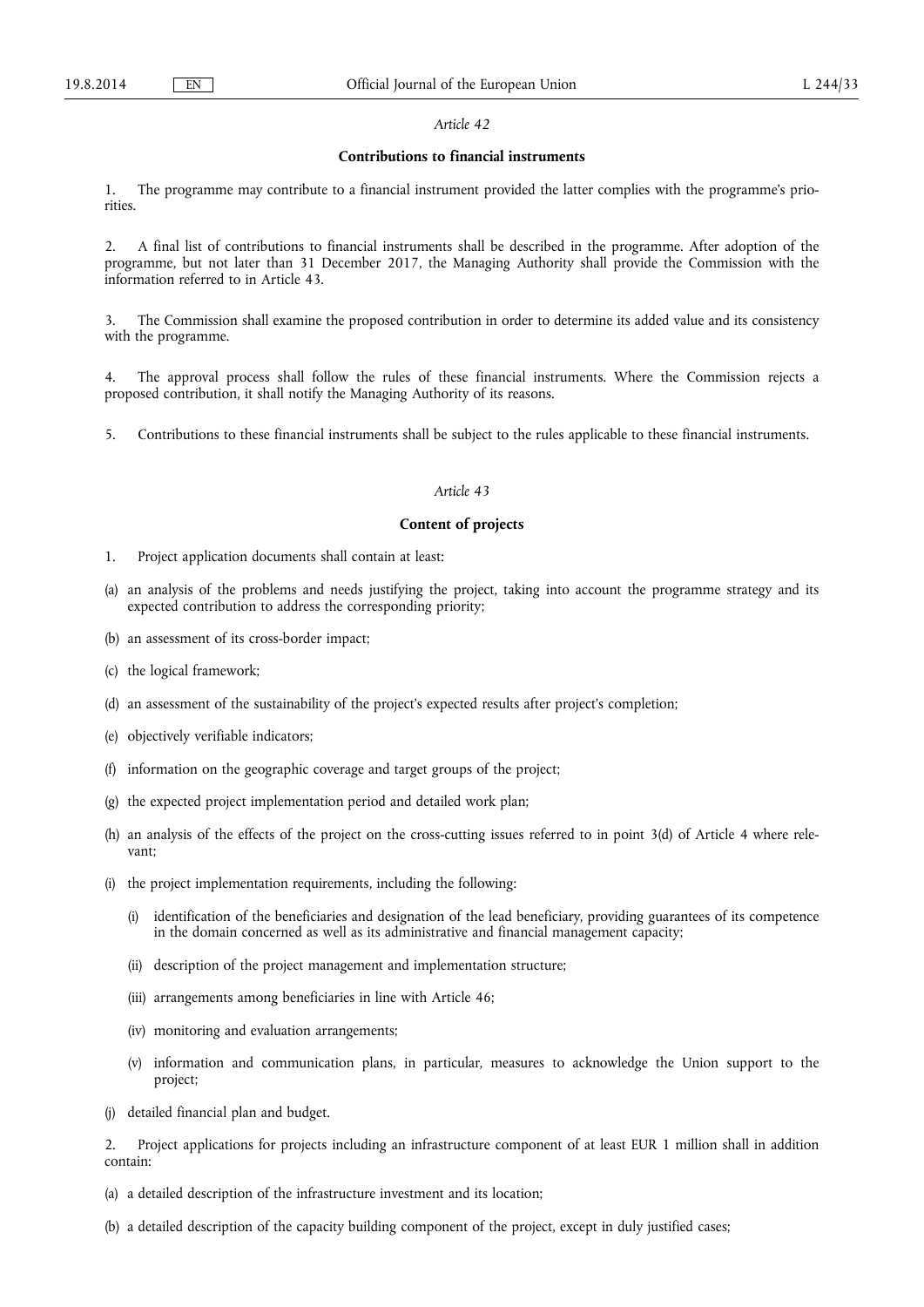- (c) a full feasibility study or equivalent carried out, including the options analysis, the results, and independent quality review;
- (d) an assessment of its environmental impact in compliance with the Directive 2011/92/EU of the European Parliament and of the Council ( 1 ) and, for the participating countries which are parties to it, UN/ECE Espoo Convention on Environmental Impact Assessment in a Transboundary Context of 25 February 1991;
- (e) evidence of ownership by the beneficiaries or access to the land;
- (f) building permit.

Exceptionally and in duly justified cases, the Managing Authority may accept a later submission of the documents referred to in point (f).

# *Article 44*

## **Publication of list of projects**

1. In order to ensure transparency concerning the projects supported by the programme, the Managing Authority shall maintain a list of awarded projects in a spread-sheet data format, allowing the data to be sorted, searched, extracted, compared and easily published on internet. The list of projects shall be accessible on the website of the programme and updated at least every six months. In order to encourage the re-use of the list of projects by the private sector, the civil society or national public administration, the website may include a clear reference to the applicable licensing rules under which the data are published.

- 2. The list shall contain the following information at least:
- beneficiary name (only legal entities; no natural persons shall be named),
- project name,
- project summary,
- project implementation period,
- total eligible expenditure,
- Union co-financing rate,
- project postcode; or other appropriate location indicator,
- geographical coverage,
- date of last update of the list of projects.

The list of projects shall be provided to the Commission not later than 30 June of the year following the financial year in which the projects were selected. This information shall be published on an internet site of the Union institutions.

#### *CHAPTER 2*

### *Beneficiaries*

### *Article 45*

## **Participation in projects**

1. Projects shall involve beneficiaries from at least one of the participating Member States and one of the participating partner countries listed in Annex I to Regulation (EU) No 232/2014 or the Russian Federation.

<sup>(</sup> 1 ) Directive 2011/92/EU of the European Parliament and of the Council of 13 December 2011 on the assessment of the effects of certain public and private projects on the environment (OJ L 26, 28.1.2012, p. 1).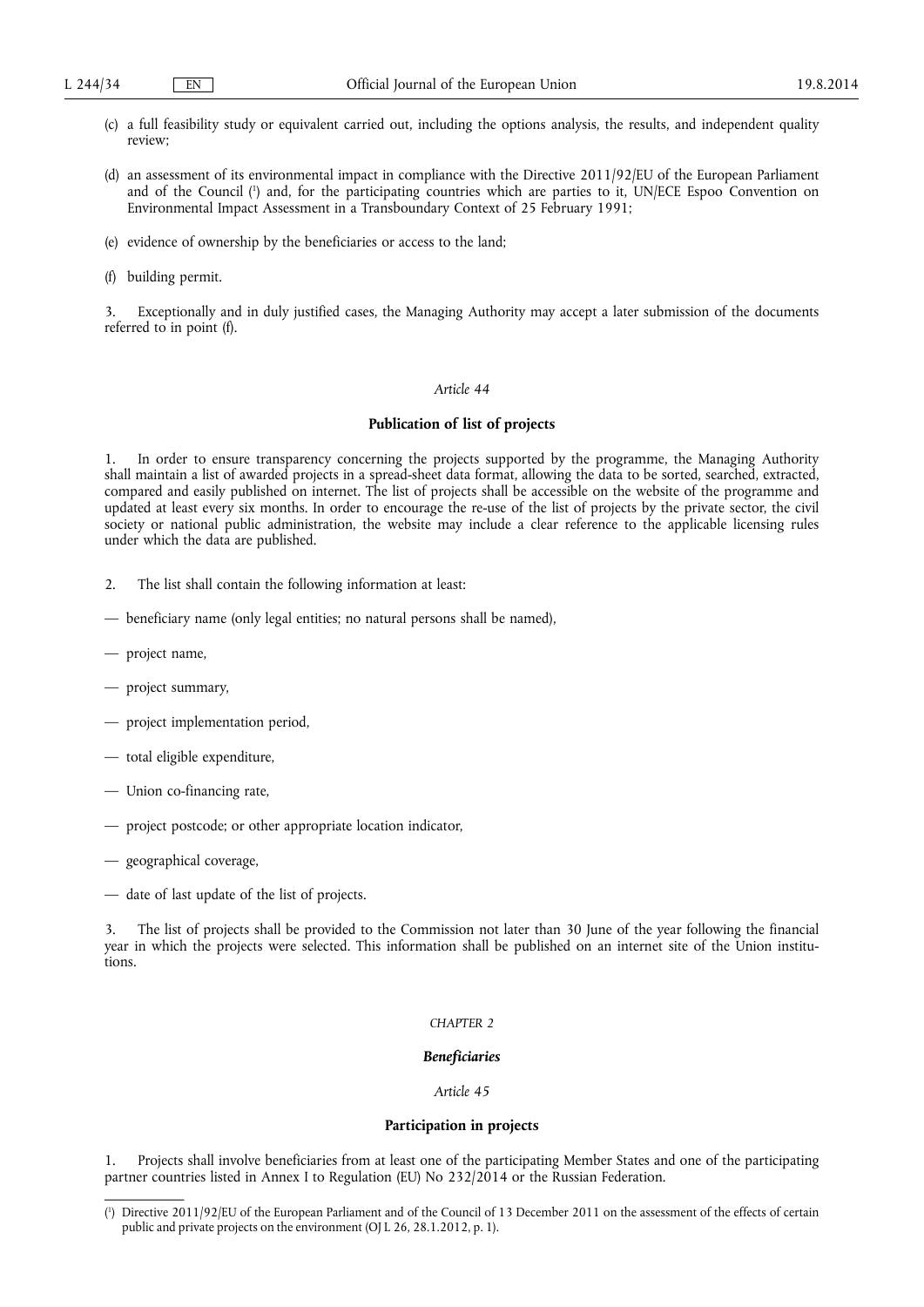2. Beneficiaries are natural or legal persons to whom a grant has been awarded for a project. Natural persons may be beneficiaries, if required by the nature or characteristics of the action or the objective pursued by the applicant. Participation of natural persons shall be decided at programme level.

- 3. Beneficiaries referred to in paragraph 1 must meet all the following conditions:
- (a) nationals of any of the participating countries, or legal persons who are effectively established in the programme area or international organisations with a base of operations in the programme area. A European grouping of territorial cooperation may be a beneficiary, regardless of its place of establishment, provided its geographic coverage is within the programme area;
- (b) comply with the eligibility criteria defined for each selection procedure;
- (c) not fall under any of the exclusion situations set out in Article 106(1) and Article 107 of Regulation (EU, Euratom) No 966/2012.

4. Beneficiaries that do not meet the criteria referred to in point (a) of paragraph 3 may participate in addition to beneficiaries referred to in paragraph 1, provided that all the following conditions are met:

- (a) they may participate in accordance with Articles 8 and 9 of Regulation (EU) No 236/2014;
- (b) their participation is required by the nature and by the objectives of the project and as necessary for its effective implementation;
- (c) the total amount allocated under the programme to beneficiaries that do not meet the criteria referred to in point (a) of paragraph 3 is within the limit indicated in point (b) of Article 39(2).

## *Article 46*

## **Beneficiaries' obligations**

1. Each project shall designate one lead beneficiary for representing the partnership.

2. All beneficiaries shall actively cooperate in the development and implementation of projects. In addition, they shall cooperate in the staffing and/or financing of projects. Each beneficiary shall be legally and financially responsible for the activities that it is implementing and for the share of the Union funds that it receives. The specific obligations as well as the financial responsibilities of the beneficiaries shall be laid down in the agreement referred to in point (c) of paragraph 3

- 3. The lead beneficiary shall:
- (a) receive the financial contribution from the Managing Authority for the implementation of project activities;
- (b) ensure that the beneficiaries receive the total amount of the grant as quickly as possible and in full in accordance with the arrangements referred to in (c). No amount shall be deducted or withheld and no specific charge with equivalent effect shall be levied that would reduce these amounts for the beneficiaries;
- (c) lay down the partnership arrangements with the beneficiaries in an agreement comprising, provisions that, inter alia, guarantee the sound financial management of the funds allocated to the project including the arrangements for recovery of funds unduly paid;
- (d) assume responsibility for ensuring implementation of the entire project;
- (e) ensure that the expenditure presented by the beneficiaries has been incurred for the purpose of implementing the project and corresponds to activities set in the contract and agreed between all beneficiaries;
- (f) verify that the expenditure presented by the beneficiaries has been examined pursuant Article 32(1).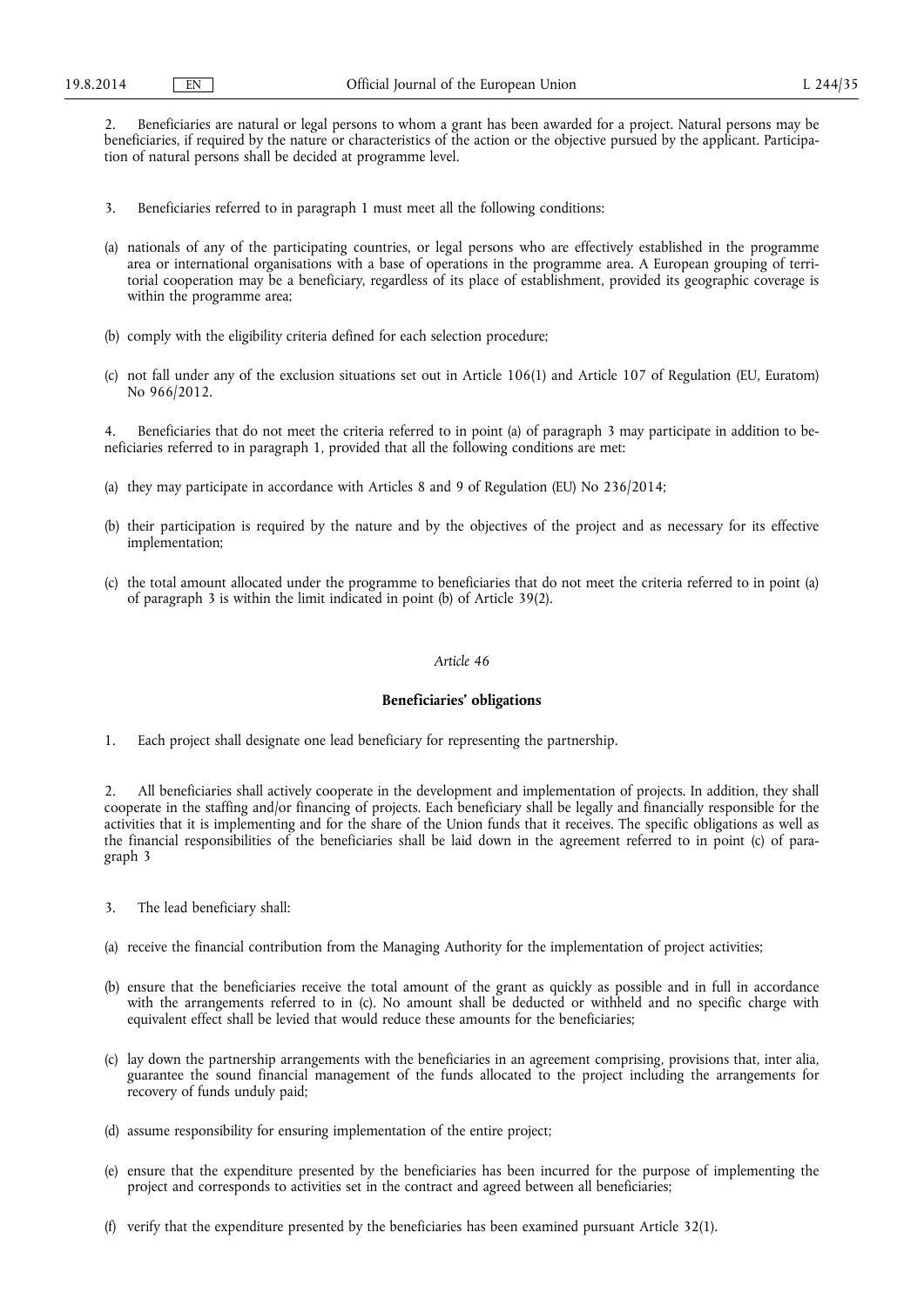#### *CHAPTER 3*

## *Eligibility of expenditure*

### *Article 47*

### **Forms of grants**

1. Grants may take any of the following forms:

(a) reimbursement of a specified proportion of the eligible costs referred to in Article 48 actually incurred;

(b) flat-rate financing, determined by the application of a percentage to one or several defined categories of costs;

(c) lump sums;

(d) reimbursement on the basis of unit costs;

(e) a combination of the forms referred to in points (a) to (d), only where each covers different categories of costs.

2. Grants in the form referred to in point (a) of paragraph 1 shall be calculated on the basis of the eligible costs actually incurred by the beneficiary, subject to a preliminary budget estimate as submitted with the proposal and included in the contract. Flat-rate financing as referred to in point (b) of paragraph 1 shall cover specific categories of eligible costs which are clearly identified in advance by applying a percentage. Lump sums as referred to in point (c) of paragraph 1 shall in global terms cover all or certain specific categories of eligible costs which are clearly identified in advance. Unit costs as referred to in point (d) of paragraph 1 shall cover all or certain specific categories of eligible costs which are clearly identified in advance by reference to an amount per unit.

3. Grants shall not have the purpose or effect of producing a profit within the framework of the project. The exceptions set out in Article 125(4) of Regulation (EU, Euratom) No 966/2012 shall apply.

# *Article 48*

## **Eligibility of costs**

1. Grants shall not exceed an overall ceiling expressed as a percentage and an absolute value which is to be established on the basis of estimated eligible costs. Grants shall not exceed the eligible costs.

2. Eligible costs are costs actually incurred by the beneficiary which meet all of the following criteria:

(a) they are incurred during the implementation period of the project. In particular:

- (i) costs relating to services and works shall relate to activities performed during the implementation period. Costs relating to supplies shall relate to delivery and installation of items during the implementation period. Signature of a contract, placing of an order, or entering into any commitment for expenditure within the implementation period for future delivery of services, works or supplies after expiry of the implementation period do not meet this requirement; cash transfers between the lead beneficiary and the other beneficiaries may not be considered as costs incurred;
- (ii) costs incurred should be paid before the submission of the final reports. They may be paid afterwards, provided they are listed in the final report together with the estimated date of payment;
- (iii) an exception is made for costs relating to final reports, including expenditure verification, audit and final evaluation of the project, which may be incurred after the implementation period of the project;
- (iv) procedures to award contracts, as referred to in Article 52 and following, may have been initiated and contracts may be concluded by the beneficiary(ies) before the start of the implementation period of the project, provided the provisions of Article 52 and following have been respected;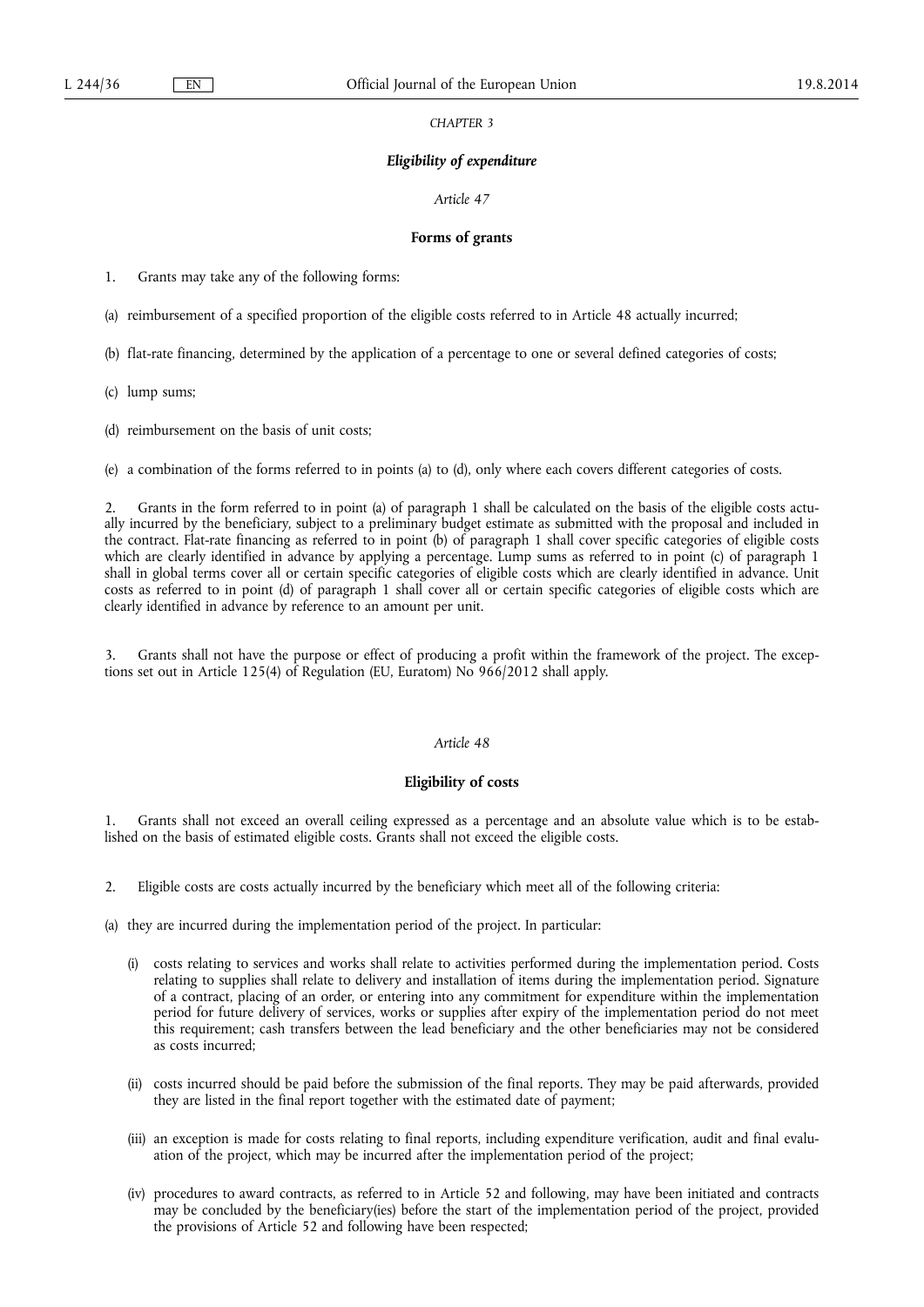- (b) they are indicated in the project's estimated overall budget;
- (c) they are necessary for the project implementation;
- (d) they are identifiable and verifiable, in particular being recorded in the accounting records of the beneficiary and determined according to the accounting standards and the usual cost accounting practices applicable to the beneficiary;
- (e) they comply with the requirements of applicable tax and social legislation;
- (f) they are reasonable, justified, and comply with the requirements of sound financial management, in particular regarding economy and efficiency;
- (g) they are supported by invoices or documents of equivalent probative value;
- 3. A grant may be awarded retroactively in the following cases:
- (a) where the applicant can demonstrate the need to start the project before the contract is signed. Costs eligible for financing shall however not have been incurred prior to the date of the submission of the grant application; or
- (b) for costs related to studies and documentation for projects including an infrastructure component.

No grant may be awarded retroactively for projects already completed.

4. To allow the preparation of strong partnerships, costs incurred before submission of the grant application by projects to which a grant has been awarded are eligible provided that the following conditions are also met:

- (a) they are incurred after the publication of the call for proposals;
- (b) they are limited to travel and subsistence costs of staff employed by the beneficiaries, provided they meet the conditions of point (b) of paragraph 5;
- (c) they do not exceed the maximum amount fixed at programme level.
- 5. Subject to paragraphs 1 and 2, the following direct costs of the beneficiary shall be eligible:
- (a) the costs of staff assigned to the project under the following cumulative conditions:
	- they relate to the costs of activities which the beneficiary would not carry out if the project was not undertaken,
	- they must not exceed those normally borne by the beneficiary unless it is demonstrated that this is essential to carry out the project,
	- they relate to actual gross salaries including social security charges and other remuneration-related costs;
- (b) travel and subsistence costs of staff and other persons taking part in the project, provided they exceed neither the costs normally paid by the beneficiary according to its rules and regulations nor the rates published by the Commission at the time of the mission if reimbursed on the basis of lump sums, unit costs or flat rate financing;
- (c) purchase or rental costs for equipment (new or used) and supplies specifically for the purpose of the project, provided they correspond to market prices;
- (d) the cost of consumables specifically purchased for the project;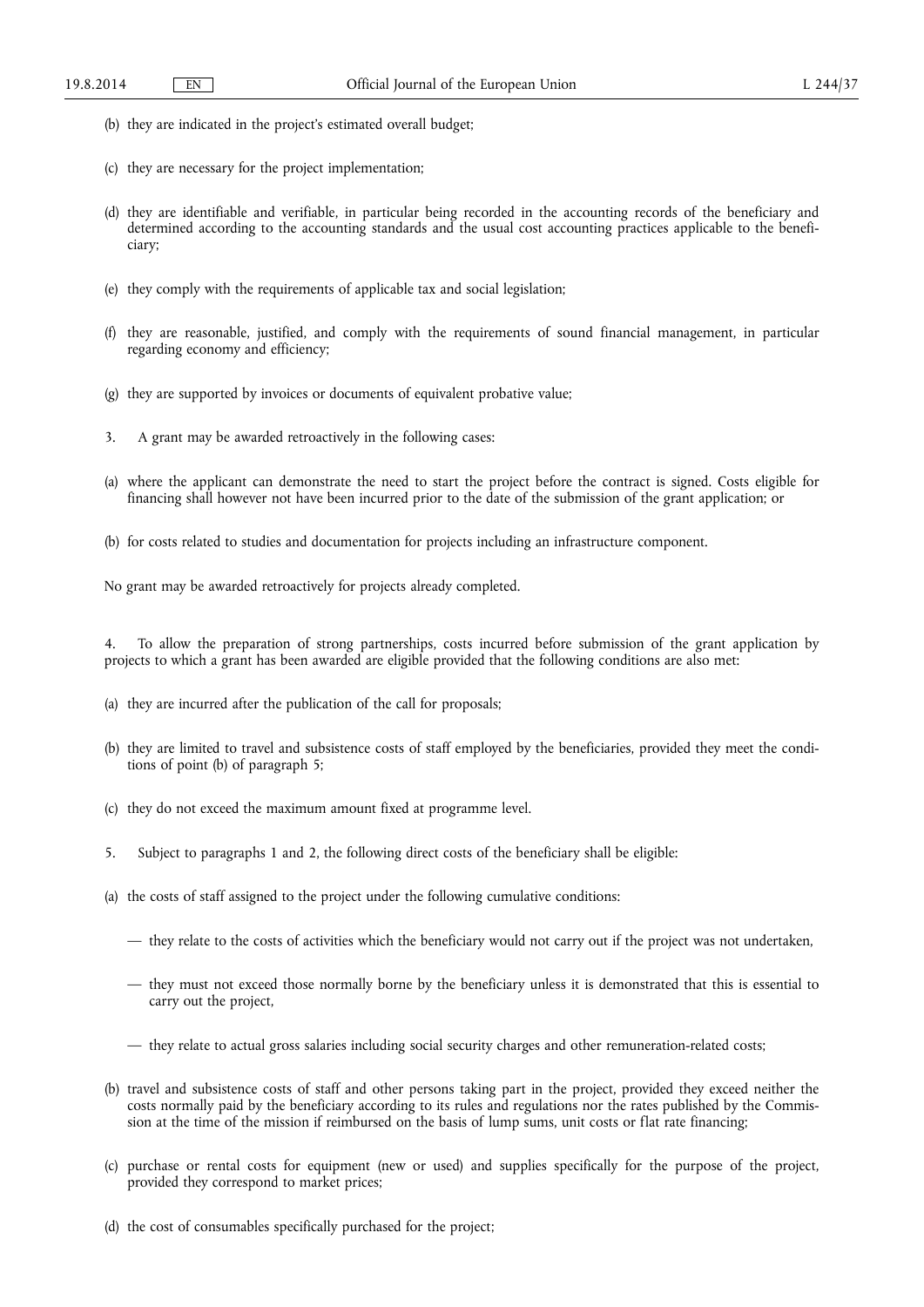- (e) costs entailed by contracts awarded by the beneficiaries for the purposes of the project;
- (f) costs deriving directly from requirements imposed by this Regulation and the project (such as information and visibility operations, evaluations, external audits, translations) including financial service costs (such as costs of bank transfers and financial guarantees).
- 6. Pursuant to Article 4 a programme may establish additional eligibility rules for the programme as a whole.

# **Non-eligible costs**

- 1. The following costs relating to the implementation of the project shall not be considered eligible:
- (a) debts and debt service charges (interest);
- (b) provisions for losses or liabilities;
- (c) costs declared by the beneficiary and already financed by the Union budget;
- (d) purchases of land or buildings for an amount exceeding 10 % of the eligible expenditure of the project concerned;
- (e) exchange-rate losses;
- (f) duties, taxes and charges, including VAT, except where non-recoverable under the relevant national tax legislation, unless otherwise provided in appropriate provisions negotiated with CBC partner countries;
- (g) loans to third parties;
- (h) fines, financial penalties and expenses of litigation;
- (i) contributions in kind as defined in Article 14(1).
- 2. Pursuant to Article 4 a programme may declare other categories of costs as ineligible.

# *Article 50*

## **Lump sums, unit costs and flat-rate financing**

1. The total amount of financing on the basis of lump sums, unit costs and flat rate financing may not exceed EUR 60 000 per beneficiary and per project, unless the programme establishes otherwise according to Article 4, but not exceeding EUR 100 000.

- 2. The use of lump sums, unit-costs and flat-rate financing shall at least be supported by the following:
- (a) justification concerning the appropriateness of such forms of financing with regard to the nature of the projects as well as to the risks of irregularities and fraud and costs of control;
- (b) identification of the costs or categories of costs covered by lump sums, unit costs or flat-rate financing, which shall exclude ineligible costs as referred to in Article 49.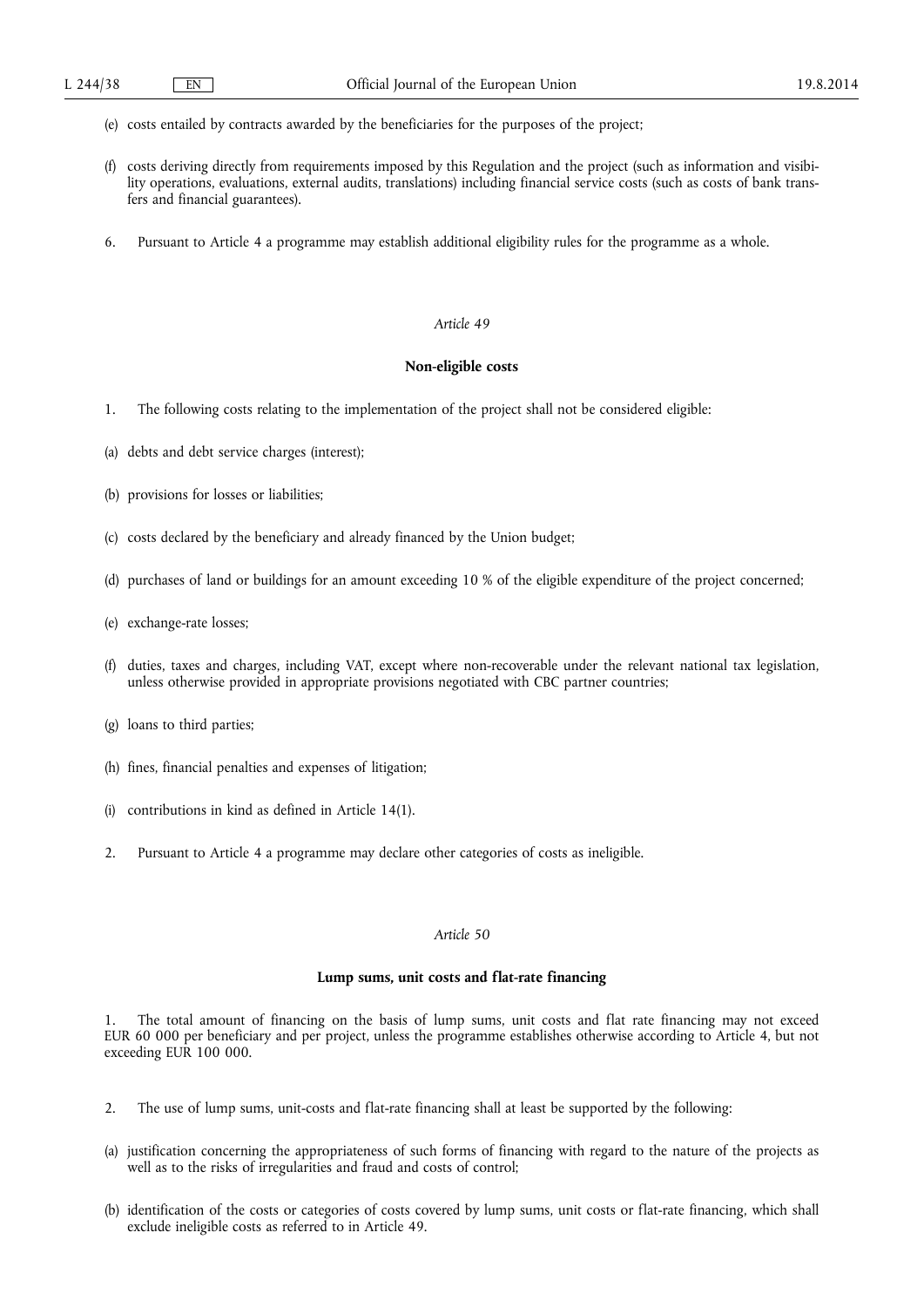- (c) description of the methods for determining lump sums, unit costs or flat-rate financing, and of the conditions for reasonably ensuring that the no-profit rule and co-financing principles are complied with and that double financing is avoided. These methods shall be based on:
	- (i) statistical data or similar objective means; or
	- (ii) a beneficiary-by-beneficiary approach, by reference to certified or auditable historical data of the beneficiary or to its usual cost accounting practices.

3. Once the amounts have been assessed and approved by the Managing Authority, they will not be challenged by *ex post* controls.

# *Article 51*

#### **Indirect costs**

1. Indirect costs may be calculated on a flat-rate of up to 7 % of eligible direct costs, excluding costs incurred in relation to the provision of infrastructure, provided that the rate is calculated on the basis of a fair, equitable and verifiable calculation method.

2. As indirect costs for a project shall be considered those eligible costs which may not be identified as specific costs directly linked to the implementation of the project and may not be booked to it directly according to the conditions of eligibility as defined in Article 48. They may not include ineligible costs as referred to in Article 49 or costs already declared under another cost item or heading of the budget of the project.

# *CHAPTER 4*

### Section 1

## **Procurement**

*Article 52* 

## **Applicable rules**

1. If the implementation of a project requires procurement of goods, works or services by a beneficiary, the following rules shall apply:

- (a) where the beneficiary is a contracting authority or a contracting entity within the meaning of the Union legislation applicable to procurement procedures, it may apply national laws, regulations and administrative provisions adopted in connection with Union legislation or rules of paragraph 2;
- (b) where the beneficiary is an international organisation, it may apply its own procurement rules if they offer guarantees equivalent to internationally accepted standards;
- (c) where the beneficiary is a public authority of a CBC partner country whose co-financing is transferred to the Managing Authority, it may apply national laws, regulations and administrative provisions, provided that the financing agreement allows it and the general principles set out in point (a) of paragraph 2 are respected.
- 2. In all other cases the following obligations shall be complied with:
- (a) the contract is awarded to the tender offering best value for money, or as appropriate, to the tender offering the lowest price, while avoiding any conflict of interests;
- (b) for contracts with a value of more than EUR 60 000, the following rules shall also apply:
	- an evaluation committee shall be set up to evaluate applications and/or tenders on the basis of the exclusion, selection and award criteria published by the beneficiary in advance in the tender documents. The committee must have an odd number of members with all the technical and administrative capacities necessary to give an informed opinion on the tenders/applications;
	- (ii) sufficient transparency, fair competition and adequate *ex-ante* publicity must be ensured;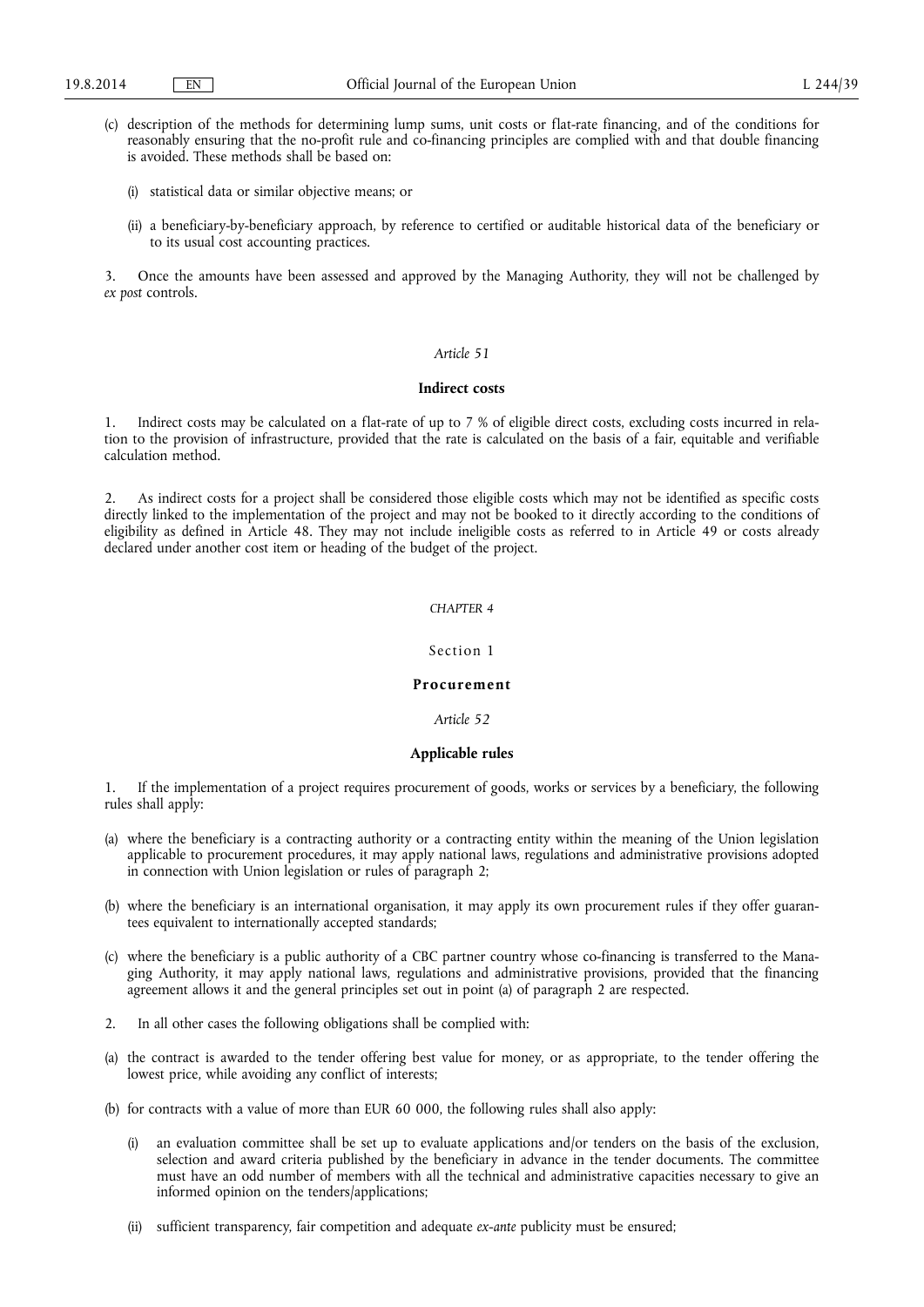- (iii) equal treatment, proportionality and non-discrimination shall be ensured;
- (iv) tender documents must be drafted according to best international practice;
- (v) deadlines for submitting applications or tenders must be long enough to give interested parties a reasonable period to prepare their tenders;
- (vi) candidates or tenderers shall be excluded from participating in a procurement procedure if they fall within one of the situations described in Article 106(1) of Regulation (EU, Euratom) No 966/2012. Candidates or tenderers must certify that they are not in one of these situations. In addition, contracts may not be awarded to candidates or tenderers which, during the procurement procedure fall within one of the situations referred to in Article 107 of Regulation (EU, Euratom) No 966/2012;
- (vii) procurement procedures set out in Articles 53 to 56 shall be followed.

3. In all cases, the rules of nationality and origin set forth in Articles 8 and 9 of Regulation (EU) No 236/2014 shall apply.

#### *Article 53*

# **Procurement procedures for service contracts**

Service contracts with a value of EUR 300 000 or more shall be awarded by means of an international restricted tender procedure following publication of a procurement notice. The procurement notice shall be published in all appropriate media beyond the programme area, stating the number of candidates which will be invited to submit tenders within a range of four to eight candidates and ensuring genuine competition.

2. Service contracts with a value of more than EUR 60 000 but less than EUR 300 000 shall be awarded by means of a competitive negotiated procedure without publication. The beneficiary shall consult at least three service providers of its choice and negotiate the terms of the contract with one or more of them.

## *Article 54*

### **Procurement procedures for supply contracts**

1. Supply contracts with a value of EUR 300 000 or more shall be awarded by means of an international open tender procedure following publication of a procurement notice, which shall be published in all appropriate media beyond the programme area.

2. Supply contracts with a value of EUR 100 000 or more but less than EUR 300 000 shall be awarded by means of an open tender procedure published in the programme area. Any eligible tenderer must be provided with the same opportunities as local firms.

3. Supply contracts with a value of more than EUR 60 000 but less than EUR 100 000 shall be awarded by means of a competitive negotiated procedure without publication. The beneficiary shall consult at least three suppliers of its choice and negotiate the terms of the contract with one or more of them.

## *Article 55*

### **Procurement procedures for works contracts**

1. Works contracts with a value of EUR 5 000 000 or more shall be awarded by means of an international open tender procedure, or in view of the specific characteristics of certain works by means of a restricted tender procedure, following publication of a procurement notice which shall be published in all appropriate media beyond the programme area.

2. Work contracts with a value of EUR 300 000 or more but less than EUR 5 000 000 shall be awarded by means of an open tender procedure published in the programme area. Any eligible tenderer must be provided with the same opportunities as local firms.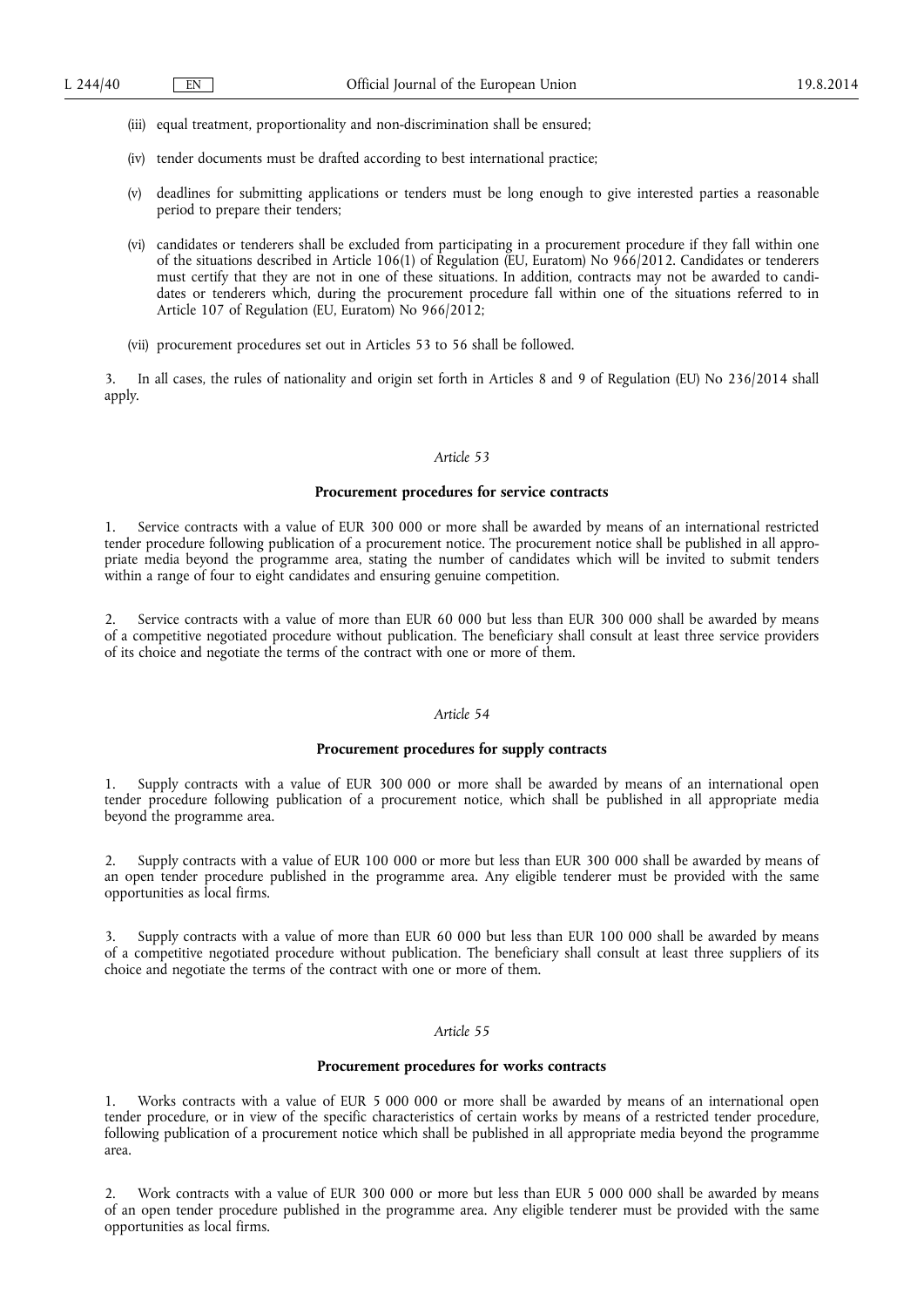3. Work contracts with a value of more than EUR 60 000 but less than EUR 300 000 shall be awarded by means of a competitive negotiated procedure without publication. The beneficiary shall consult at least three contractors of its choice and shall negotiate the terms of the contract with one or more of them.

# *Article 56*

### **Use of Negotiated Procedure**

The beneficiary may decide to use negotiated procedure on the basis of a single tender in the cases referred to in Articles 266, 268, 270 of Delegated Regulation (EU) No 1268/2012.

#### Section 2

### **Financial support to third parties**

## *Article 57*

## **Financial support to third parties**

- 1. If the project requires the award of financial support to third parties, it may be given on condition that:
- (a) each third party offers adequate guarantees as regards the recovery of amounts;
- (b) principles of proportionality, transparency, sound financial management, equal treatment and non-discrimination are complied with;
- (c) conflicts of interests are prevented;
- (d) financial support may not be cumulative or awarded retrospectively, it shall, in principle, involve co-financing and it may not have the purpose or the effect of producing a profit for each third party;
- (e) conditions for giving financial support are strictly defined in the contract to avoid the exercise of discretion by the beneficiary. In particular, the contract shall specify the categories of persons which are eligible for the support, the award criteria (including the criteria for determining the exact amount) and a fixed list of the different types of activity that may receive such financial support;
- (f) the maximum amount of financial support that can be paid does not exceed EUR 60 000 per third party, except where the financial support is the primary aim of the project.

2. Rules on nationality and origin set out in Articles 8 and 9 Regulation (EU) No 236/2014 shall apply. Where a subgrant exceeds EUR 60 000 the rules of participation laid down in point (b)(vi) of Article 52 shall apply *mutatis mutandis*.

# TITLE VIII

## **PAYMENTS, PRESENTATION AND ACCEPTANCE OF ACCOUNTS, FINANCIAL CORRECTIONS AND RECOVERIES**

### *CHAPTER 1*

### *Payments*

# *Article 58*

### **Annual commitments**

1. Under shared management, the Commission shall make the initial commitments after adoption of the programme by the Commission pursuant to Article 5.

2. Under indirect management, the Commission shall make the initial commitments after the adoption of the programme, after the entry into force of the agreement delegating budget execution tasks to an international organisation or to a CBC partner country referred to in Articles 81 and 82.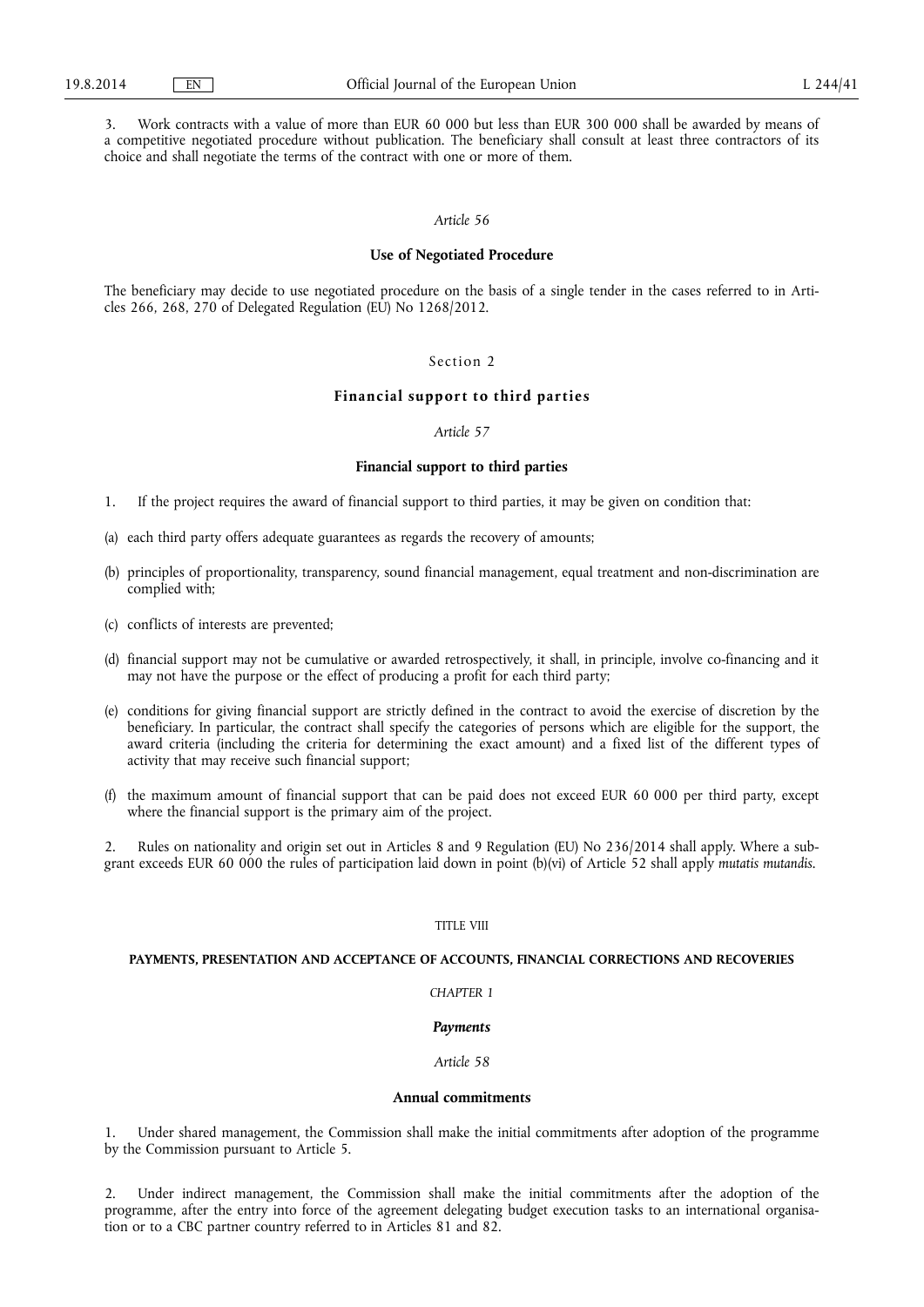3. Subsequently the Commission shall make the corresponding commitment each financial year no later than 1 May. The amount of the annual commitments shall be determined in accordance with the financial plan taking into account the programme's progress and the availability of funds. The Commission shall inform the Managing Authority when the annual commitment is made.

### *Article 59*

## **Common rules for payments**

1. Payments to managing authorities may take the form of prefinancing or payment of the final balance.

2. A bank account in euro, specifically dedicated to the programme shall be opened. When payments by the Commission are channelled through another bank account than the programme's, the related amounts and any accrued interest shall be transferred to the programme bank account without delay and in full.

3. No amount shall be deducted or withheld and no specific charge or other charge with equivalent effect shall be levied on these amounts or on any accrued interest.

# *Article 60*

## **Common rules for calculating prefinancing**

1. Each financial year, once the Managing Authority has been notified of the annual commitment, it may request as prefinancing the transfer of up to 80 % of the Union contribution for the financial year in question. From the second financial year, requests for prefinancing shall be accompanied by the provisional budget detailing the Managing Authority's commitments and payments for the two accounting years following the latest audit opinion referred to in Article 68. After reviewing that provisional budget, assessing actual financing needs of the programme and verifying the availability of funds, the Commission shall proceed with the payment of all or part of the requested prefinancing no later than 60 days after the date on which the payment request is registered with the Commission.

2. In the course of the financial year, the Managing Authority may ask for the transfer of all or part of the funds already committed, as additional prefinancing. In support of its request, the Managing Authority shall submit an interim financial report showing that the expenditure actually incurred or likely to be incurred before the end of the financial year exceeds the amount of prefinancing already paid. Such subsequent transfers shall constitute additional prefinancing provided they are not supported by an audit opinion referred to in Article 68.

Each financial year of the programme's implementation, the Commission shall clear previous prefinancing payments on the basis of eligible expenditure actually incurred, supported by the audit opinion referred to in Article 68 following the acceptance of accounts as described in Article 69(2). On the basis of the results of this clearance, the Commission may proceed with the necessary financial adjustments.

## *Article 61*

#### **Interruption of the payment deadline**

1. The authorising officer by delegation within the meaning of Regulation (EU, Euratom) No 966/2012 may interrupt payment deadline for a payment request for a maximum period of six months in any of the following circumstances:

- (a) following information provided by a national or Union audit body, there is a clear evidence to suggest a significant deficiency in the functioning of the management and control system;
- (b) the authorising officer by delegation has to carry out additional verifications following information coming to his attention alerting him that expenditure is linked to an irregularity having serious financial consequences;
- (c) there is a failure to submit one of the documents required under Article 77;
- (d) there is a failure to submit one of the documents required under Articles 60 and 64.

The Managing Authority may agree to an extension of the interruption period for another three months.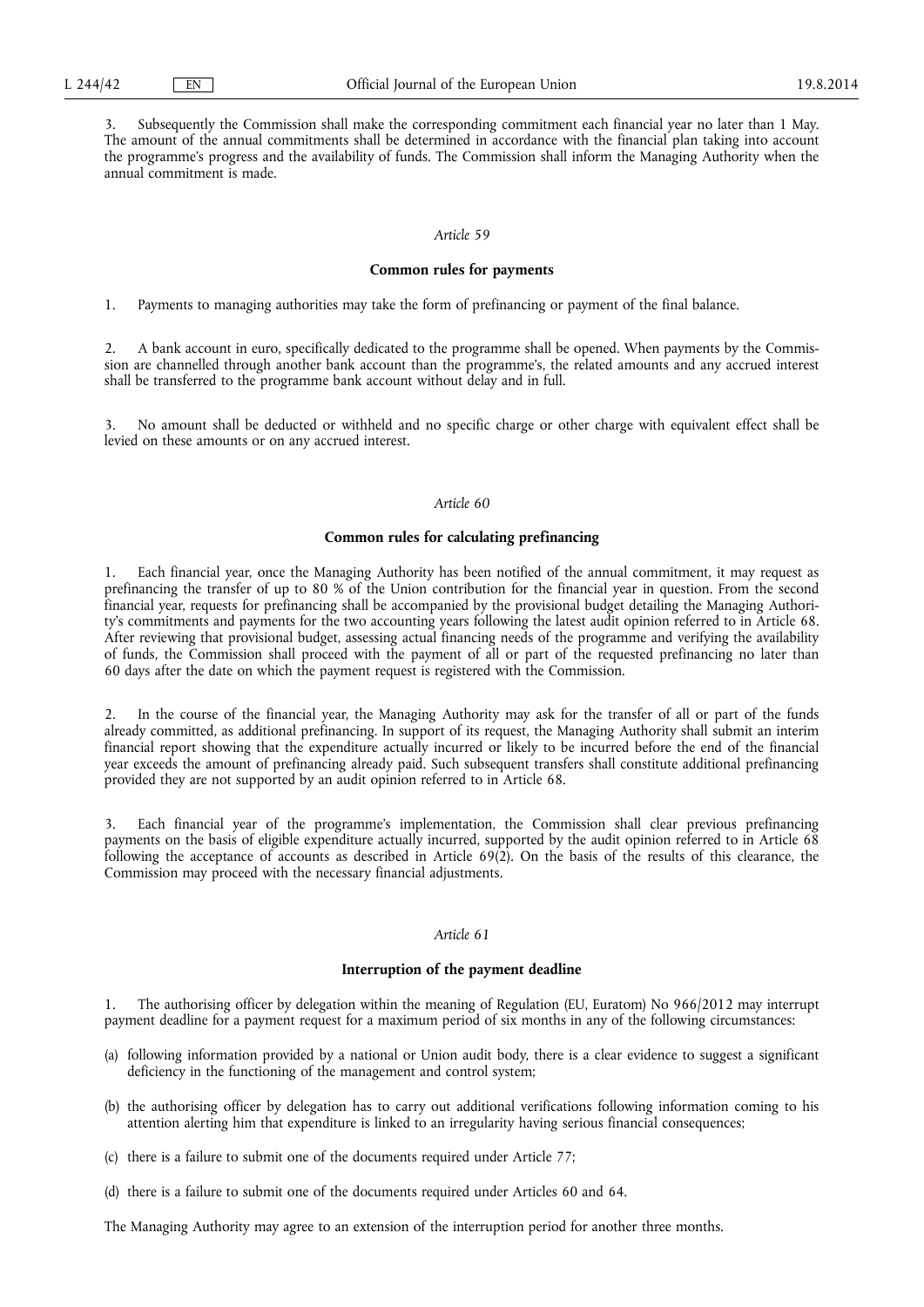2. The authorising officer by delegation shall limit the interruption to the part of the expenditure covered by the payment request affected by the elements referred to in the first subparagraph of paragraph 1, unless it is not possible to identify the part of the expenditure affected. The authorising officer by delegation shall inform the Member State hosting the Managing Authority and the Managing Authority immediately of the reasons for interruption and shall ask them to remedy the situation. The interruption shall be ended by the authorising officer by delegation as soon as the necessary measures have been taken. This interruption may be extended beyond six months if the necessary measures have not been taken.

## *Article 62*

### **Suspension of payments**

- 1. The Commission may suspend all or part of the payments in any of the following circumstances:
- (a) there is a serious deficiency in the effective functioning of the management and control systems of the programme which has put the Union contribution at risk and for which corrective measures have not been taken;
- (b) there is a serious breach by participating countries of their obligations under Article 31;
- (c) expenditure is linked to an irregularity which has not been corrected having serious financial consequences;
- (d) there is a serious deficiency in the quality and reliability of the evaluation and monitoring system;
- (e) there is evidence resulting from monitoring, evaluation or audit that the programme does not deliver in accordance with the time-frames indicated in Article 4 and as reported in accordance with Article 77.

2. The Commission may decide to suspend all or part of prefinancing payments after having given the Managing Authority the opportunity to present its observations.

3. The Commission shall end suspension of all or part of payments where the Managing Authority has taken the necessary measures to enable the suspension to be lifted.

## *Article 63*

#### **Payment to lead beneficiaries**

- 1. Payments to lead beneficiaries can take one of the following forms:
- (a) prefinancing;
- (b) interim payment;
- (c) payment of the final balance.

2. The Managing Authority shall ensure that payments to lead beneficiaries are processed as quickly as possible according to the signed contract. No amount shall be deducted or withheld, unless supported by the signed contract and no specific charge or other charge with equivalent effect shall be levied reducing these payments.

### *Article 64*

## **Payment of the final balance**

1. By 30 September 2024 the Managing Authority shall submit the payment request of the final balance accompanied by the documents referred to in Article 77(5).

2. The final balance shall be paid no later than three months after the date of clearance of accounts of the final accounting year or one month after the date of acceptance of the final implementation report, whichever date is later.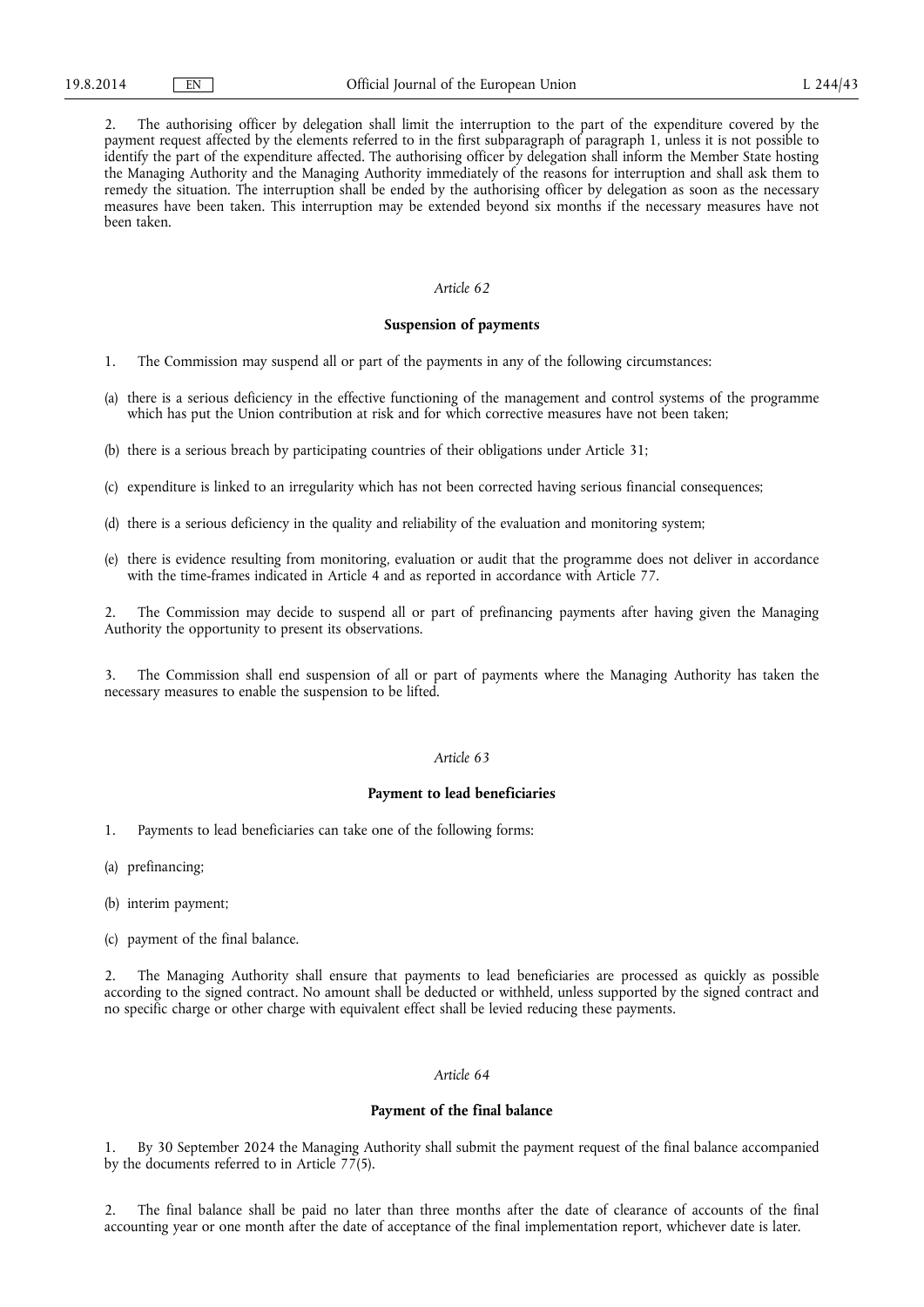## **Exception to the de-commitment**

1. The amount concerned by de-commitment shall be reduced by the amounts that the Managing Authority has not been able to declare to the Commission because of:

(a) projects suspended by a legal proceeding or by an administrative appeal having suspensory effect; or

(b) reasons of *force majeure* seriously affecting the implementation of all or part of the programme;

(c) application of Articles 61 or 62;

2. The Managing Authority claiming *force majeure* under point (b) of paragraph 1 shall demonstrate the direct consequences of the *force majeure* on the implementation of all or part of the programme. For the purpose of points (a) and (b) of paragraph 1 the reduction may be requested once, if the suspension or *force majeure* has lasted no longer than one year, or a number of times that corresponds to the duration of the *force majeure* or the number of years between the date of the legal or administrative decision suspending the implementation of the project and the date of the final legal or administrative decision.

3. By 15 February, the Managing Authority shall send to the Commission information on the exceptions referred to in paragraph 1 for the amount to be declared by 31 December of preceding financial year.

## *Article 66*

## **De-commitment procedure**

1. The Commission shall timely inform the Managing Authority whenever there is a risk of de-commitment pursuant to Article 6 of Regulation (EU) No 236/2014.

2. On the basis of information received as of 15 February, the Commission shall inform the Managing Authority of the amount of the de-commitment resulting from that information.

3. The Managing Authority shall have two months to agree to the amount to be de-committed or to submit its observations.

4. By 30 June, the Managing Authority shall submit a revised financial plan to the Commission reflecting the impact of the reduced amount of support on the thematic objectives or technical assistance of the programme for the financial year concerned. Failing such a submission, the Commission shall revise the financial plan by reducing the Union contribution for the financial year concerned. The reduction shall affect the thematic objectives and technical assistance proportionately.

5. The Commission shall amend the decision adopting the programme.

# *Article 67*

## **Use of the euro**

Expenditure incurred in a currency other than the euro shall be converted into euro by the Managing Authority and by the beneficiary using the monthly accounting exchange rate of the Commission of one of the following:

(a) the month during which the expenditure was incurred;

(b) the month during which the expenditure was submitted for examination in accordance with Article 32(1);

(c) the month during which the expenditure was reported to the lead beneficiary.

2. The method chosen shall be set out in the programme and shall apply throughout the programme duration. Different methods may be applied to technical assistance and to projects.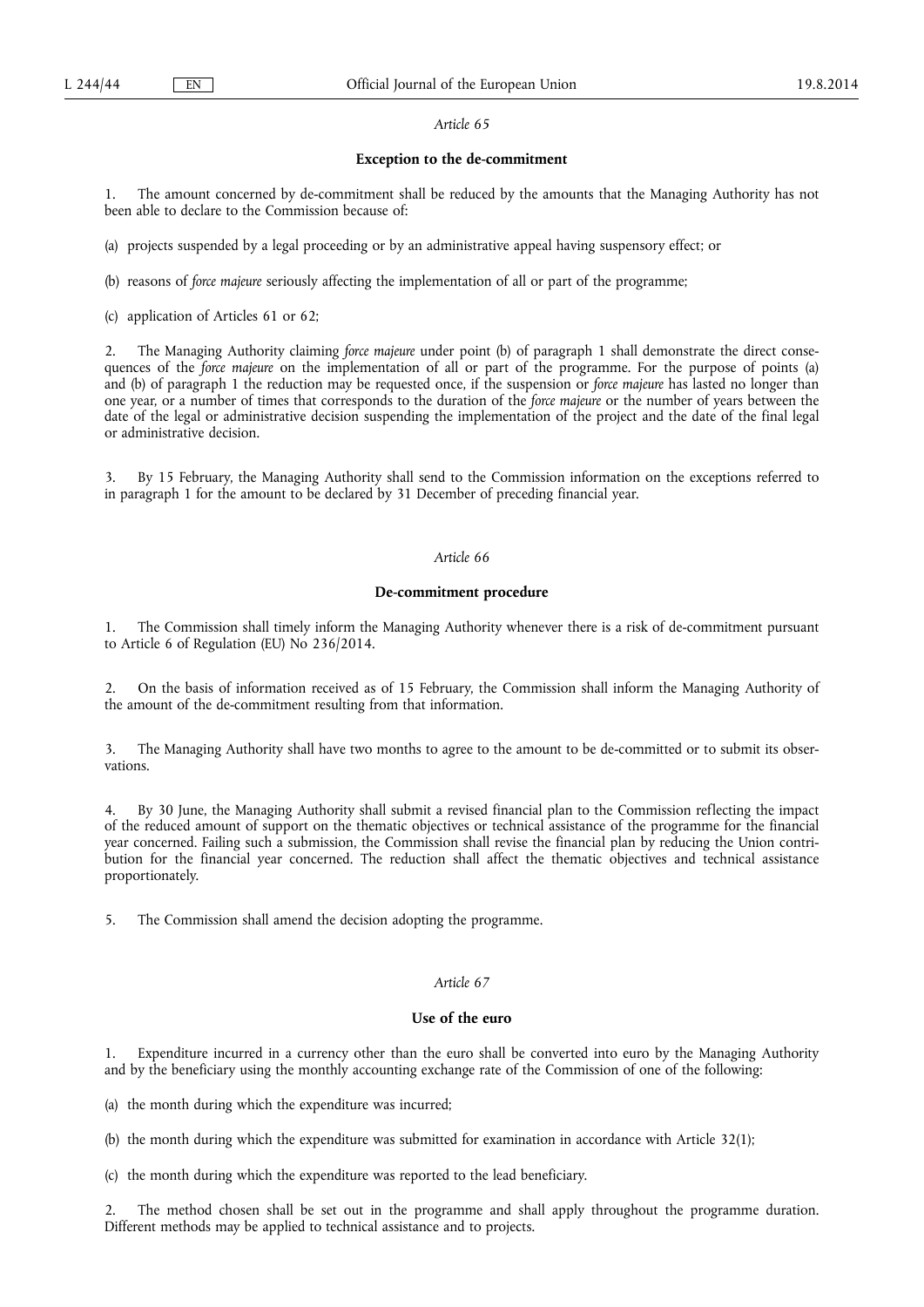*CHAPTER 2* 

#### *Presentation and acceptance of accounts*

## *Article 68*

### **Presentation of accounts**

1. The accounts of the programme shall be drawn up by the Managing Authority. These accounts shall be independent and separate and shall include only transactions relating to the programme. They shall be kept in such a way as to enable analytical monitoring of the programme by priority and technical assistance.

2. In its annual report, the Managing Authority shall, by 15 February, provide the Commission with the following financial information:

(a) the accounts for the preceding accounting year;

(b) a management declaration signed by the representative of the Managing Authority confirming that:

- (i) the information is properly presented, complete and accurate;
- (ii) the expenditure was used for its intended purpose;
- (iii) the control systems put in place give the necessary guarantees concerning the legality of the underlying transactions.
- (c) an annual summary of the controls carried out by the Managing Authority, including an analysis of the nature and extent of errors and weaknesses identified in systems, as well as corrective action taken or planned;
- (d) an audit opinion on the annual accounts;
- (e) an annual audit report drawn up by the Audit Authority providing a summary of audits carried out, including an analysis of the nature and extent of errors and weaknesses identified, both at system level and for projects, as well as the corrective actions taken or planned;
- (f) an estimate of costs incurred from 1 July to 31 December of the preceding year;
- (g) the list of projects closed during the accounting year.

The accounts referred to in point (a) of paragraph 2 shall be submitted for each programme and shall include at the level of each priority and technical assistance:

- (a) the expenditure incurred and paid and the revenue earned and received by the Managing Authority;
- (b) the amounts waived and recovered during the accounting year, the amounts to be recovered by the end of the accounting year and the unrecoverable amounts.

4. The audit opinion referred to in point (d) of paragraph 2 shall establish whether the accounts give a true and fair view, the related transactions are legal and regular and the control systems properly put in place function. The opinion shall also state whether the audit work puts in doubt the assertions made in the management declaration referred to in point (b) of paragraph 2.

# *Article 69*

### **Acceptance of accounts**

1. The Commission shall examine the accounts and inform the Managing Authority by 31 May of the year following the end of the accounting year whether it accepts that the accounts are complete, accurate and true.

2. On the basis of eligible expenditure incurred, as certified by the audit opinion referred to in point (d) of Article 68(2), the Commission shall clear the prefinancing.

3. Acceptance of the accounts shall be without prejudice to any subsequent financial corrections in accordance with Article 72.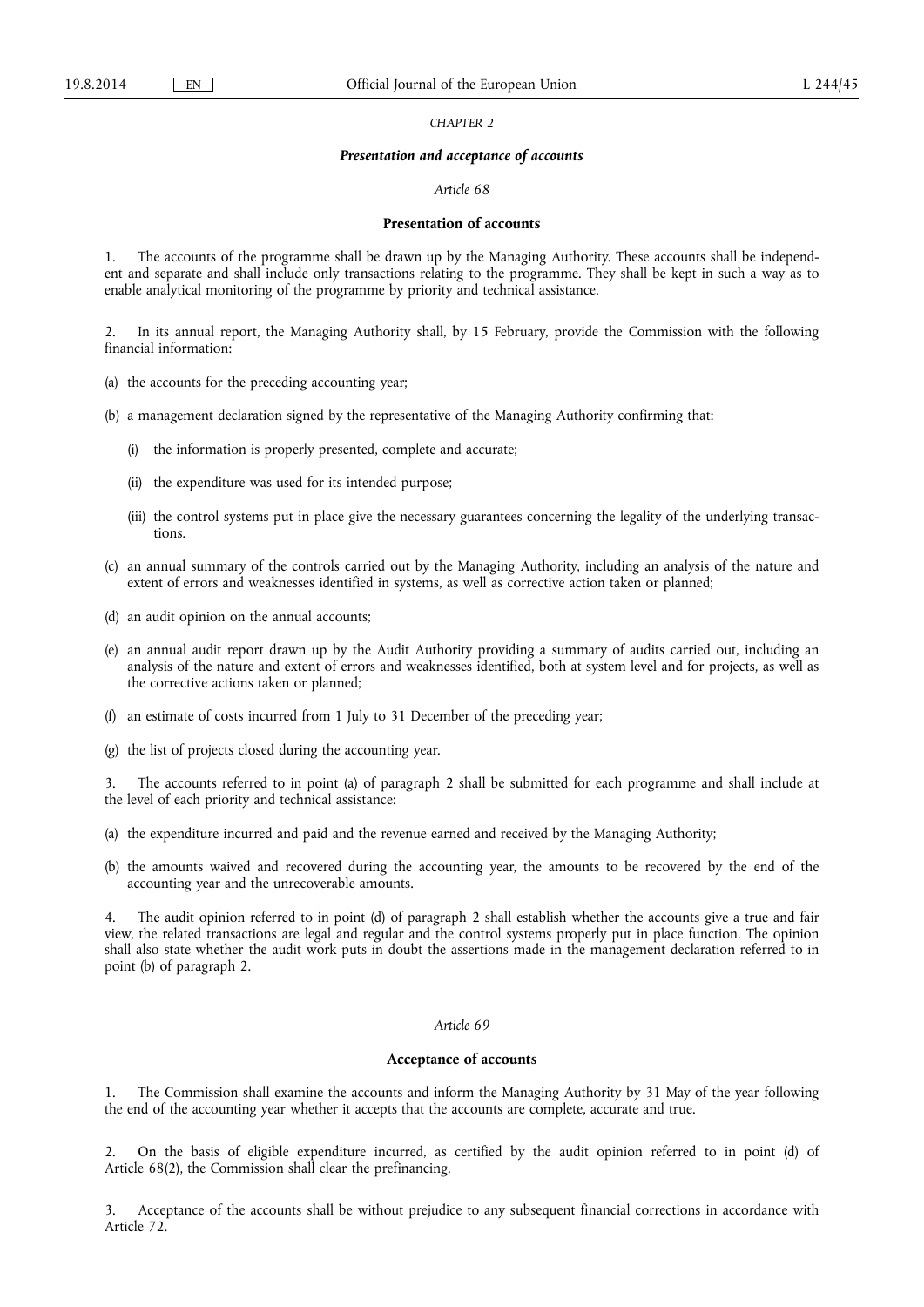## **Period for record-keeping**

1. The Managing Authority and the beneficiaries shall keep all documents related to the programme or a project for five years from the date of payment of the balance for the programme. In particular they shall keep reports, supporting documents, as well as accounts, accounting documents and any other document relating to the financing of the programme (including all documents relating to the contract award) and projects.

2. Notwithstanding paragraph 1, records pertaining to audits, appeals, litigation or pursuit of claims arising from the programme or project performance shall be retained until such audits, appeals, litigation or claims have been completed.

### *CHAPTER 3*

#### *Financial corrections and Recoveries*

Section 1

## **Financial Corrections**

## *Article 71*

### **Financial corrections by the Managing Authority**

1. The Managing Authority shall in the first instance be responsible for preventing and investigating irregularities and for making the financial corrections required and pursuing recoveries. In the case of a systemic irregularity, the Managing Authority shall extend its investigation to cover all operations potentially affected.

The Managing Authority shall make the financial corrections required in connection with individual or systemic irregularities detected in projects, technical assistance or in the programme. Financial corrections shall consist of cancelling all or part of the Union contribution to a project or to technical assistance. The Managing Authority shall take into account the nature and gravity of the irregularities and the financial loss and shall apply a proportionate financial correction. Financial corrections shall be recorded in the annual accounts by the Managing Authority for the accounting year in which the cancellation is decided.

2. The Union contribution cancelled in accordance with paragraph 1 may be reused within the concerned programme, subject to paragraph 3.

3. The contribution cancelled in accordance with paragraph 1 may not be reused for the project that was the subject of a financial correction or, where a financial correction is made for a systemic irregularity and for any project affected by the systemic irregularity.

#### *Article 72*

### **Financial corrections by the Commission**

The Commission shall make financial corrections by cancelling all or part of the Union contribution to a programme and effecting recovery from the Managing Authority in order to exclude from Union financing expenditure which is in breach of applicable law or related to deficiencies in the programme management and control systems which have been detected by the Commission or the European Court of Auditors.

2. A breach of applicable law shall lead to a financial correction only in relation to expenditure which has been declared to the Commission and where one of the following conditions is met:

- (a) the breach has affected the selection of a project or a technical assistance contract or in cases where, due to the nature of the breach, it is not possible to establish that impact but there is a substantiated risk that the breach has had such an effect;
- (b) the breach has affected the amount of expenditure declared by the programme or in cases where, due to the nature of the breach, it is not possible to quantify its financial impact but there is a substantiated risk that the breach has had such an effect.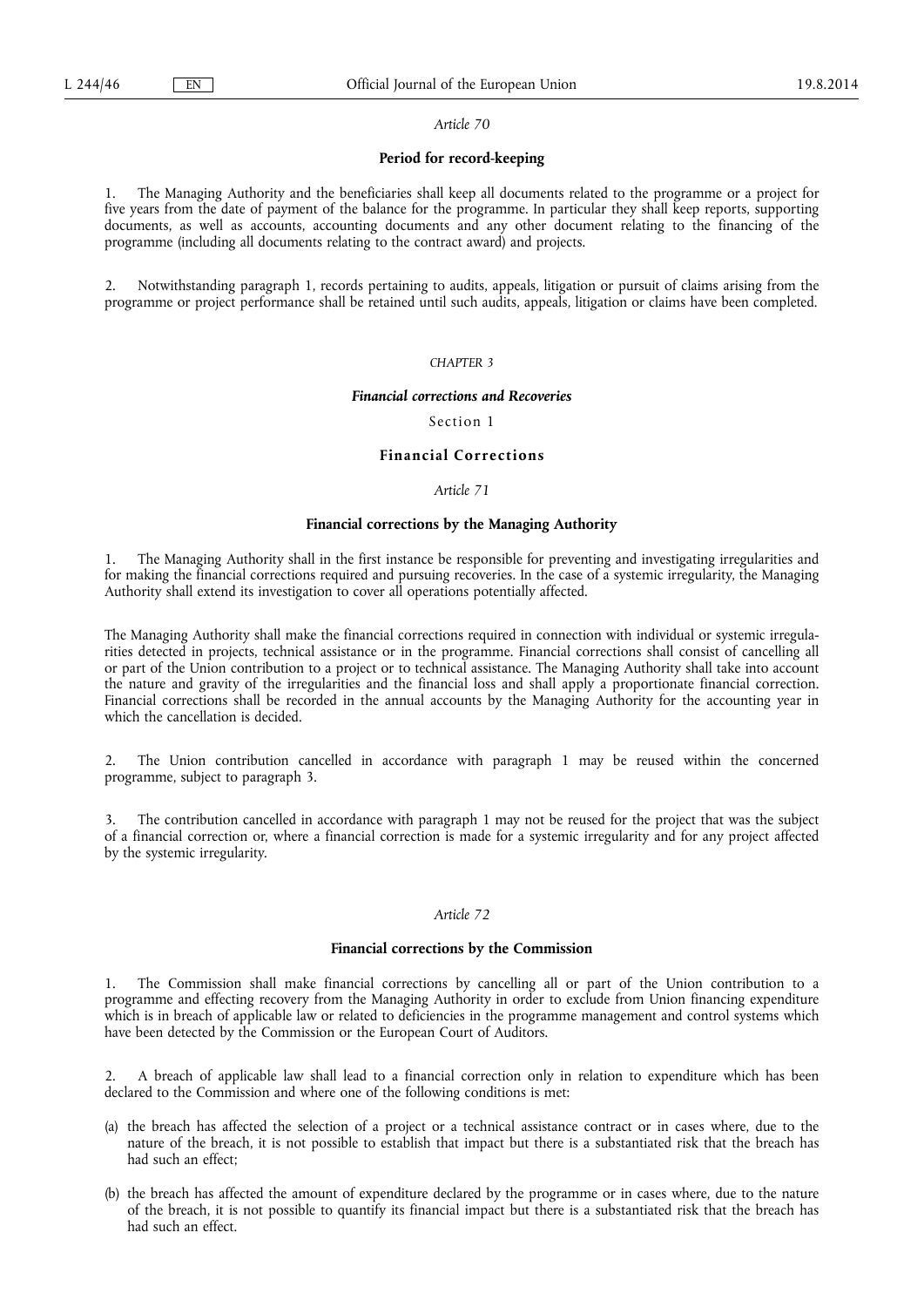3. In particular the Commission shall make financial corrections where, after carrying out the necessary examination, it draws any of the following conclusions:

- (a) there is a serious deficiency in the programme management and control systems of the programme which has put at risk the Union contribution already paid;
- (b) the Managing Authority has not complied with its obligations under Article 71 prior to the opening of the financial correction procedure under this paragraph;
- (c) the expenditure declared in the annual or final report is irregular and has not been corrected by the Managing Authority prior to the opening of the financial correction procedure under this paragraph.

The Commission shall base its financial corrections on individual cases of irregularity identified and shall take account of whether an irregularity is systemic. When it is not possible to quantify precisely the amount of irregular expenditure, the Commission shall apply a flat rate or extrapolated financial correction.

4. The Commission shall, when deciding the amount of a financial correction under paragraph 3, respect the principle of proportionality taking into account the nature and gravity of the irregularity and the extent and financial implications of the deficiencies in management and control systems found in the programme.

5. Where the Commission bases its position on reports of auditors other than those of its own services, it shall draw its own conclusions regarding the financial consequences after having heard the Managing Authority and the auditors.

6. The closure of the programme shall not prejudice the Commission's right to undertake, at a later stage, financial corrections vis-à-vis the Managing Authority.

The criteria for establishing the level of financial correction to be applied and the criteria for applying flat rates or extrapolated financial correction are those adopted in accordance with Regulation (EU) No 1303/2013 ( 1 ), in particular Article 144, as well as those contained in the Commission Decision of 19 December 2013 (?).

## *Article 73*

## **Procedure**

1. Before taking a decision on a financial correction, the Commission shall inform the Managing Authority of the provisional conclusions of its examination and request the Managing Authority to submit its comments within two months.

2. Where the Commission proposes a financial correction on the basis of extrapolation or a flat rate, the Managing Authority shall be given the opportunity to demonstrate through an examination of the documentation concerned that the actual extent of irregularity is less than the Commission's assessment. In agreement with the Commission, the Managing Authority may limit the scope of that examination to an appropriate proportion or sample of the documentation concerned. Except in duly justified cases, the time allowed for that examination shall not exceed a further period of two months after the two-month period referred to in paragraph 1.

<sup>(</sup> 1 ) Regulation (EU) No 1303/2013 of the European Parliament and of the Council of 17 December 2013 laying down common provisions on the European Regional Development Fund, the European Social Fund, the Cohesion Fund, the European Agricultural Fund for Rural Development and the European Maritime and Fisheries Fund and laying down general provisions on the European Regional Development Fund, the European Social Fund, the Cohesion Fund and the European Maritime and Fisheries Fund and repealing Council Regulation (EC) No 1083/2006 (OJ L 347, 20.12.2013, p. 320).

<sup>(</sup> 2 ) Commission Decision of 19 December 2013 on the setting out and approval of the guidelines for determining financial corrections to be made by the Commission to expenditure financed by the Union under shared management for non-compliance with the rules on public procurement (C(2013)9527).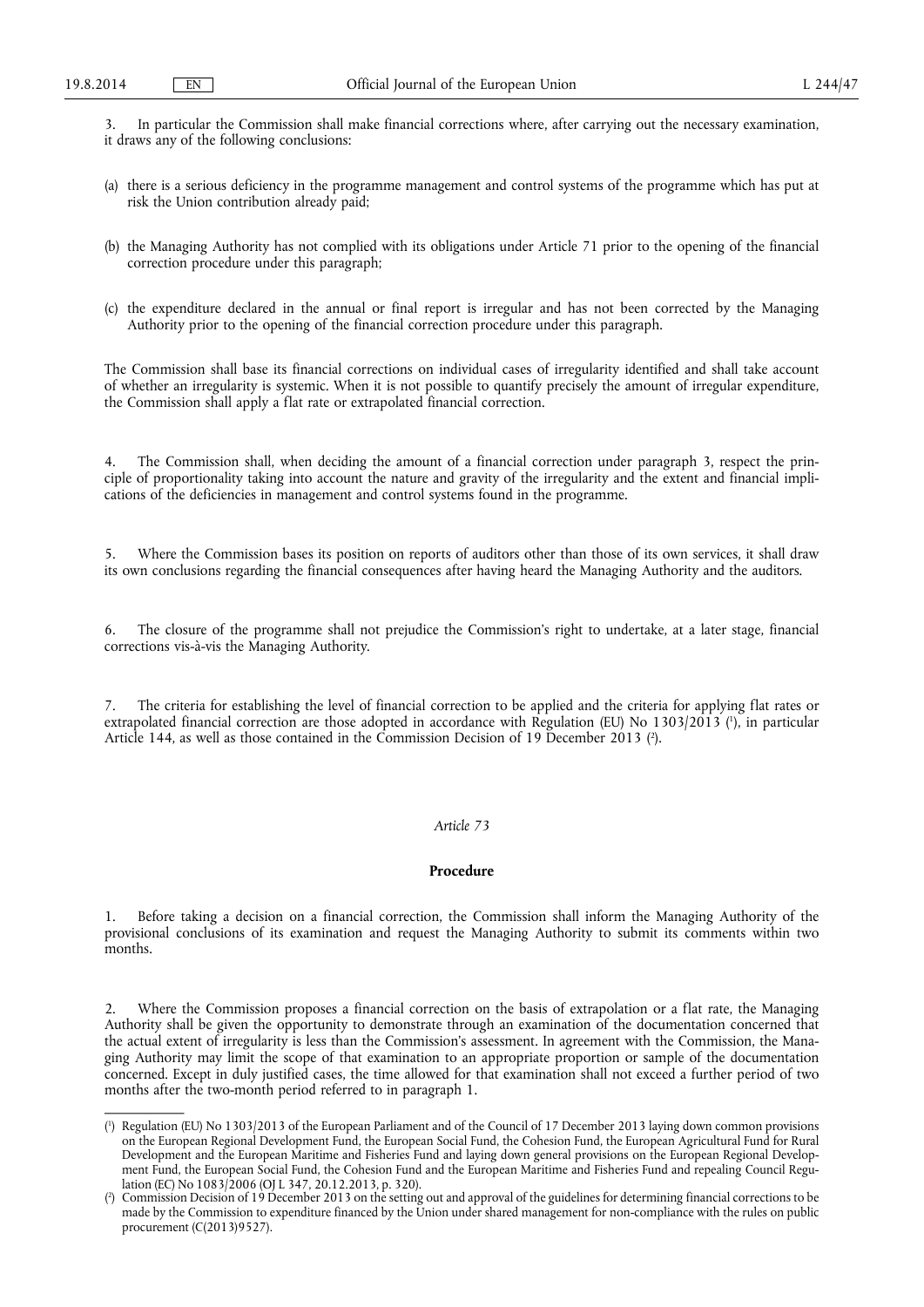3. The Commission shall take account of any evidence supplied by the Managing Authority within the time limits set out in paragraphs 1 and 2.

4. Where the Managing Authority does not accept the provisional conclusions of the Commission, the Managing Authority shall be invited to a hearing by the Commission, to ensure that all relevant information and observations are available for the conclusions of the Commission on the application of the financial correction.

5. In case of an agreement and without prejudice to paragraph 6, the Managing Authority may reuse the cancelled contribution for the concerned programme in accordance with Article 71(2).

6. In order to apply financial corrections, the Commission shall take a decision within six months of the date of the hearing or of the date of receipt of additional information where the Managing Authority agrees to submit such additional information following the hearing. The Commission shall take account of all information and observations submitted during the course of the procedure. If no hearing takes place, the six-month period shall begin to run two months after the date of the invitation letter to the hearing sent by the Commission.

7. Where the Commission or the European Court of Auditors detect irregularities demonstrating a serious deficiency in the effective functioning of the management and control systems, the resulting financial correction shall reduce the Union contribution.

The first subparagraph shall not apply in the case of a serious deficiency in the effective functioning of management and control systems which, prior to the date of detection by the Commission or the European Court of Auditors:

- (a) had been identified in the management declaration, annual control report or the audit opinion submitted to the Commission in accordance with Article 68, or in other audit reports of the Audit Authority submitted to the Commission and appropriate measures taken; or
- (b) had been the subject of appropriate remedial measures by the Managing Authority.

The assessment of serious deficiencies in the effective functioning of management and control systems shall be based on the applicable law when the relevant management declarations, annual control reports and audit opinions were submitted.

When deciding on a financial correction the Commission shall:

- (a) respect the principle of proportionality by taking account of the nature and gravity of the serious deficiency in the effective functioning of a management and control system and its financial implications for the budget of the Union;
- (b) for the purpose of applying a flat rate or extrapolated correction, exclude irregular expenditure previously detected by the Managing Authority which has been the subject of an adjustment in the accounts and expenditure subject to an ongoing assessment of its legality and regularity;
- (c) take into account flat rate or extrapolated corrections applied to the expenditure by the Managing Authority for other serious deficiencies detected by the Managing Authority when determining the residual risk for the budget of the Union.

## Section 2

## **Recove ries**

## *Article 74*

## **Financial responsibilities and Recoveries**

1. The Managing Authority shall be responsible for pursuing the recovery of amounts unduly paid.

2. Where the recovery relates to a breach of legal obligations on the part of the Managing Authority stemming from this Regulation and Regulation (EU, Euratom) No 966/2012 the Managing Authority shall be responsible for reimbursing the amounts concerned to the Commission.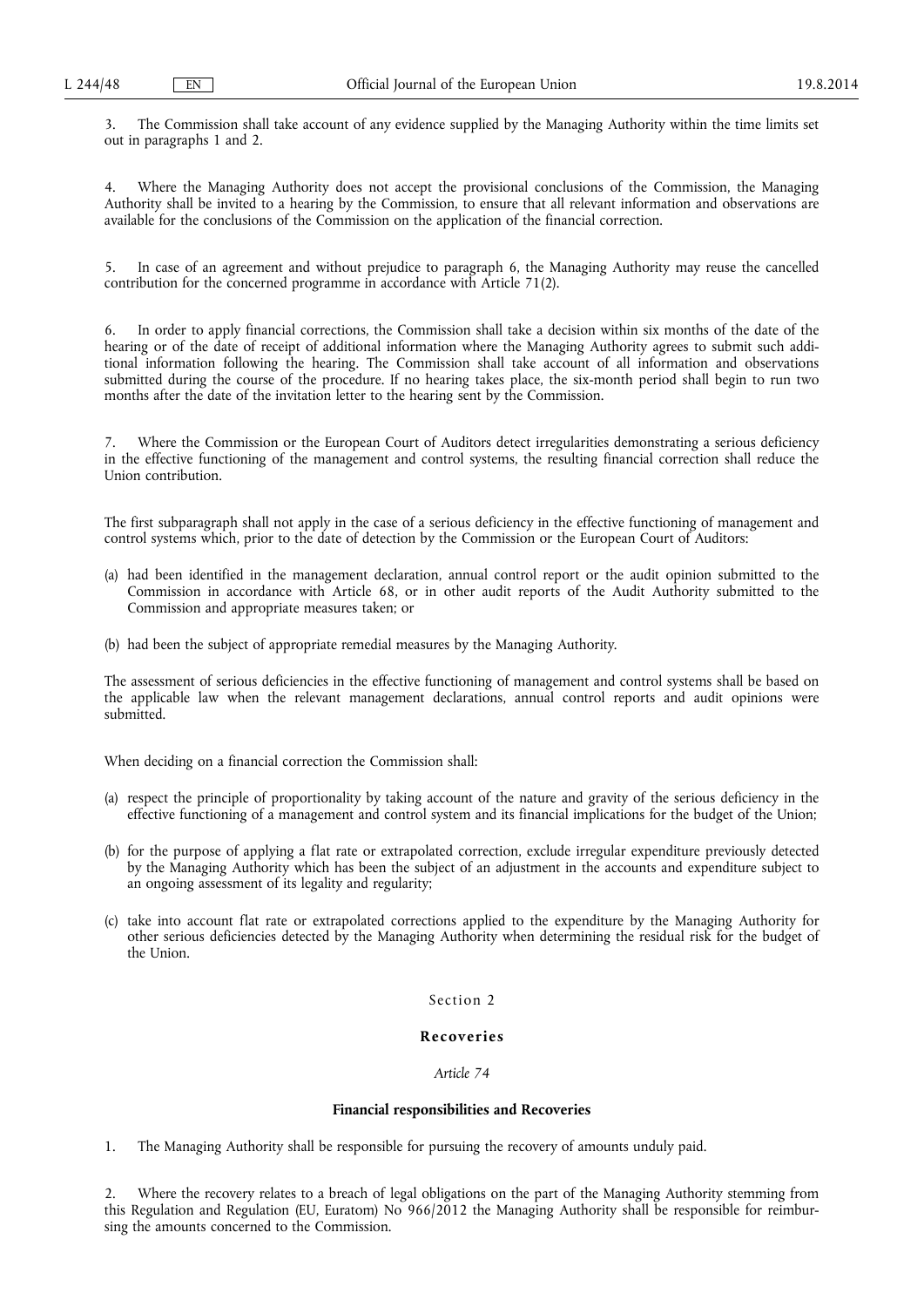3. Where the recovery relates to systemic deficiencies in the programme management and control systems, the Managing Authority shall be responsible for reimbursing the amounts concerned to the Commission in accordance with the apportionment of liabilities among the participating countries as laid down in the programme.

4. Where the recovery relates to a claim against a beneficiary established in a Member State and the Managing Authority is unable to recover the debt, the Member State in which the beneficiary is established shall pay the due amount to the Managing Authority and claim it back from the beneficiary.

5. Where the recovery relates to a claim against a beneficiary established in a CBC partner country and the Managing Authority is unable to recover the debt, the level of responsibility of the CBC partner country in which the beneficiary is established shall be such as it is laid down in the relevant financing agreements referred to in Articles 8 and 9.

## *Article 75*

## **Repayment to the Managing Authority**

1. The Managing Authority shall recover the amounts unduly paid together with any interest on late payments from the lead beneficiary. The concerned beneficiaries shall repay the lead beneficiary the amounts unduly paid in accordance with the partnership agreement signed between them. If the lead beneficiary does not succeed in securing repayment from the concerned beneficiary, the Managing Authority shall formally notify the latter to repay to the lead beneficiary. If the concerned beneficiary does not repay, the Managing Authority shall request the participating country in which the concerned beneficiary is established to reimburse the amounts unduly paid in accordance with Article 74(2) to (5).

2. The Managing Authority shall exercise due diligence to ensure reimbursement of the recovery orders with support from the participating countries. The Managing Authority shall in particular ensure that the claim is certain, of a fixed amount and due. Where the Managing Authority is planning to waive recovery of an established debt, it shall ensure that the waiver is in order and complies with the principles of sound financial management and proportionality. The waiver decision must be submitted to the Joint Monitoring Committee for prior approval.

3. The Managing Authority shall keep the Commission informed of all steps taken to recover the due amounts. The Commission may at any time take over the task of recovering the amounts directly either from the beneficiary or from the concerned participating country.

4. Files transferred to a participating country or to the Commission shall contain all the documents needed for recovery as well as proof of steps taken by the Managing Authority to recover the due amounts.

5. Contracts concluded by the Managing Authority shall contain a clause allowing the Commission or the participating country in which the beneficiary is established to recover any amounts due to the Managing Authority which the latter was not able to recover.

# *Article 76*

### **Repayment to the Commission**

1. Any repayment due to the Commission shall be effected before the due date indicated in the recovery order. The due date shall be 45 days from the date of the issuing of the debit note.

2. Any delay in effecting repayment shall give rise to interest on account of late payment, starting on the due date and ending on the date of actual payment. The rate of such interest shall be three and a half percentage points above the rate applied by the European Central Bank in its main refinancing operations on the first working day of the month in which the due date falls. Amounts to be repaid may be offset against amounts of any kind due to the beneficiary or participating country. This shall not affect the parties' right to agree on payment in instalments.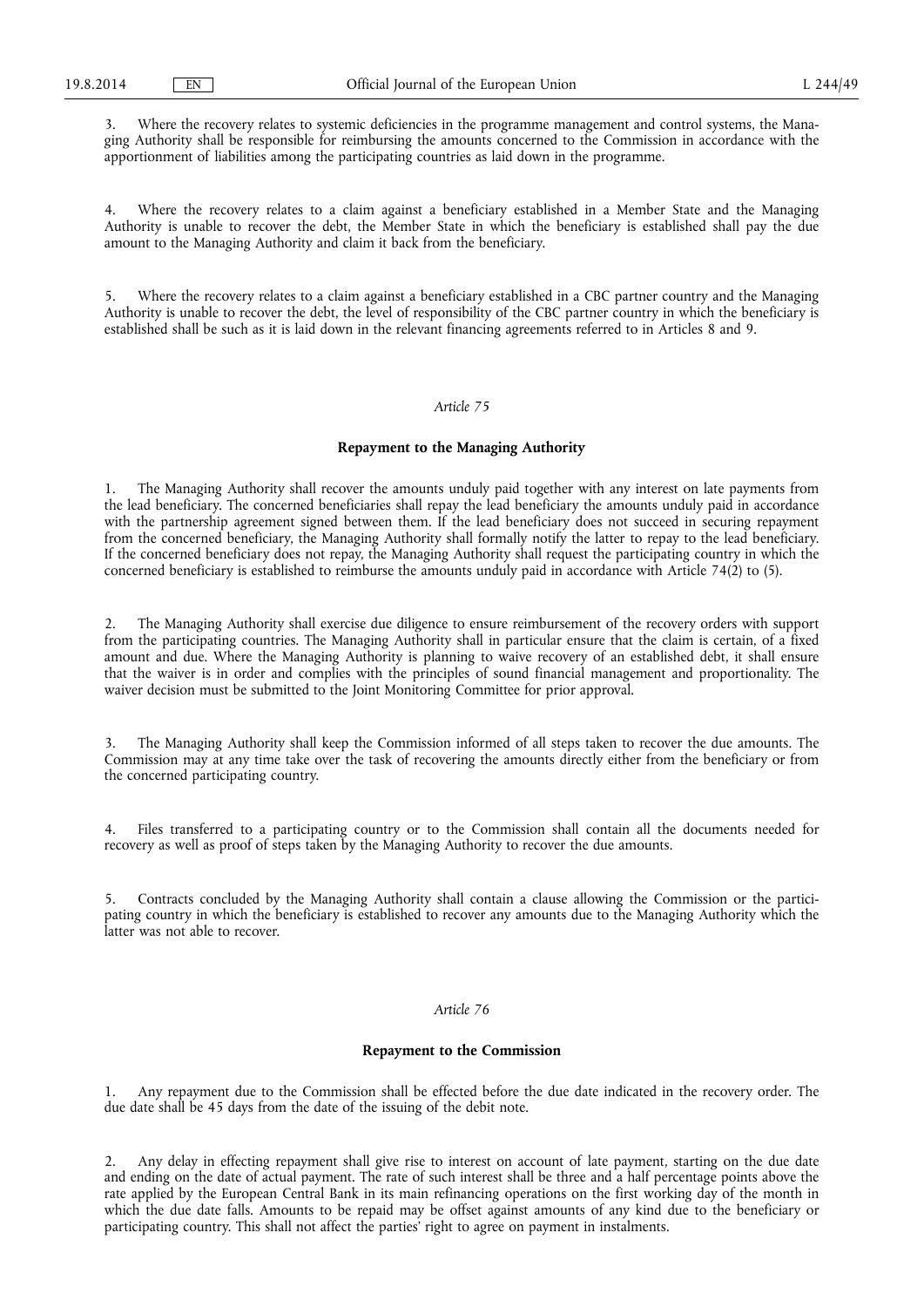### TITLE IX

#### **REPORTING, MONITORING AND EVALUATION**

### *Article 77*

### **Annual reports of the Managing Authority**

1. By 15 February the Managing Authority shall submit an annual report approved by the Joint Monitoring Committee to the Commission. That annual report shall include one technical and one financial part covering the preceding accounting year.

2. The technical part shall describe:

(a) the progress achieved in implementing the programme and its priorities;

(b) the detailed list of signed contracts as well as the list of selected projects not yet contracted, including reserve lists;

- (c) the technical assistance activities carried out;
- (d) the measures undertaken to monitor and evaluate projects, their results and actions undertaken to remedy the problems identified;
- (e) the implemented information and communication activities.
- 3. The financial part shall be prepared in accordance with Article 68(2).

In addition, the annual report shall contain the forecast of activities to be implemented in the following accounting year. It shall include:

- (a) an updated audit strategy;
- (b) the work programme, financial plan and planned use of technical assistance;
- (c) the annual monitoring and evaluation plan in accordance with Article 78(2);
- (d) the annual information and communication plan in accordance with Article 79(4).

5. By 30 September 2024 the Managing Authority shall submit a final report approved by the Joint Monitoring Committee to the Commission. This final report shall contain *mutatis mutandis* the information requested under paragraphs 2 and 3 above for the last accounting year and for the entire duration of the programme.

## *Article 78*

## **Monitoring and Evaluation**

1. Programme monitoring and evaluation shall aim at improving the quality of the design and implementation, as well as at assessing and improving its consistency, effectiveness, efficiency and impact. The findings of monitoring and evaluations shall be taken into account in the programming and implementation cycle.

2. An indicative monitoring and evaluation plan shall be included in the programme for its whole duration. Each programme shall subsequently draw up an annual monitoring and evaluation plan to be carried out by the Managing Authority in accordance with the Commission's guidance and evaluation methodology. The annual plan shall be submitted to the Commission not later than 15 February.

3. The Managing Authority shall carry out result-oriented programme and project monitoring in addition to the dayto-day monitoring.

4. The Commission shall have access to all monitoring and evaluation reports.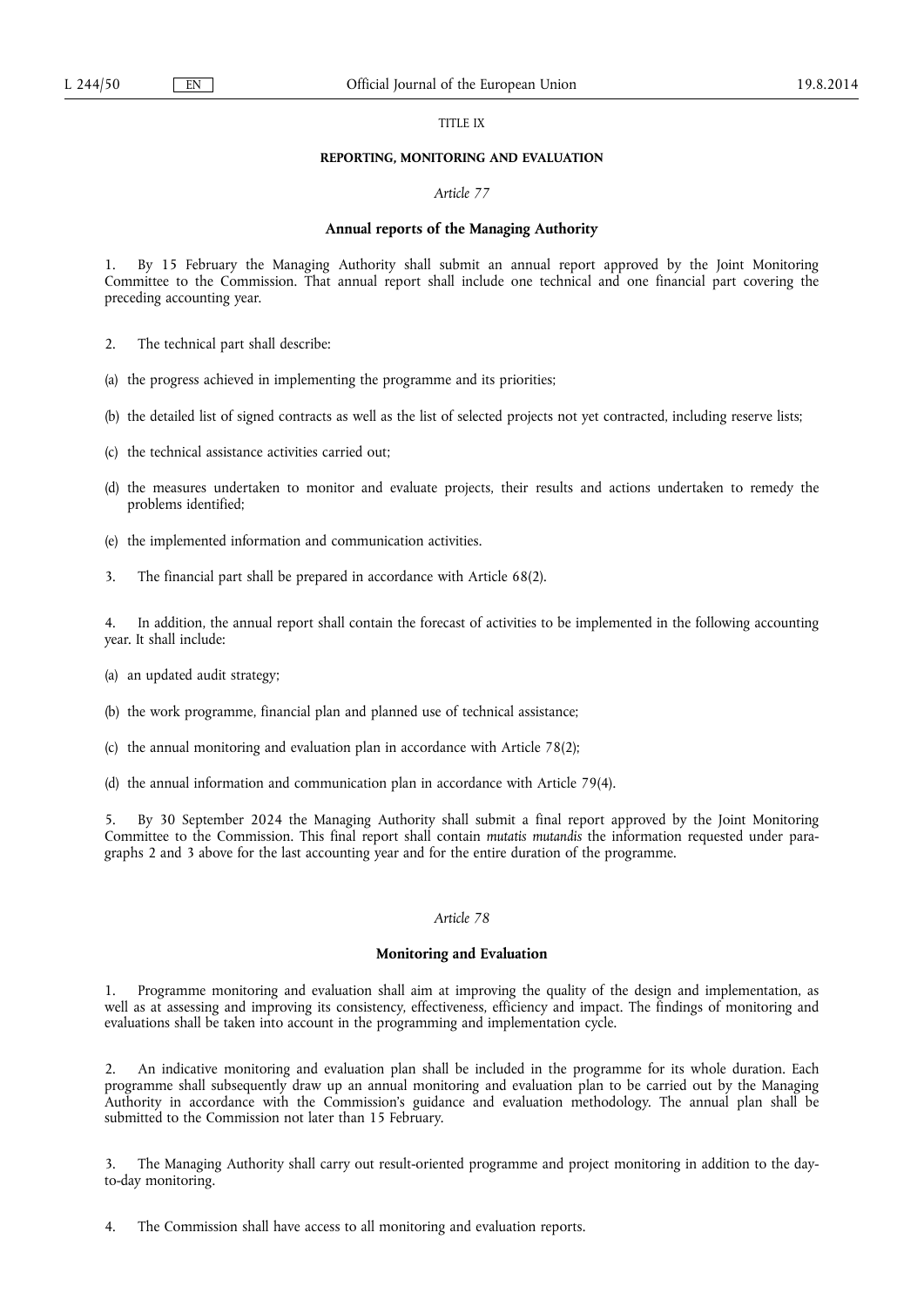5. The Commission can at any moment, launch evaluation or monitoring of the programme or of a part thereof. The results of these exercises, which shall be communicated to the Joint Monitoring Committee and the Managing Authority of the programme, may lead to adjustments in the programme.

## TITLE X

# **VISIBILITY**

*Article 79* 

### **Visibility**

1. The responsibility to ensure that appropriate information is communicated to the public shall lie with both the Managing Authority and the beneficiaries.

2. The Managing Authority and the beneficiaries shall ensure adequate visibility of the Union contribution to programmes and projects in order to strengthen public awareness of the Union action and create a consistent image of the Union support in all participating countries.

3. The Managing Authority shall ensure that its visibility strategy and visibility measures undertaken by the beneficiaries comply with the Commission's guidance.

4. The communication strategy for its whole duration and an indicative information and communication plan for the first year, including visibility measures, shall be included in the programme. Each programme shall subsequently draw up an annual information and communication plan to be carried out by the Managing Authority. That plan shall be submitted to the Commission not later than 15 February.

## PART THREE

#### **SPECIAL PROVISIONS**

# TITLE I

# **INDIRECT MANAGEMENT WITH INTERNATIONAL ORGANISATIONS**

### *Article 80*

## **International organisations as Managing Authority**

1. Participating countries may propose that the programme be managed by an international organisation.

2. Only international organisations in the sense of Article 43 of Delegated Regulation (EU) No 1268/2012 may be proposed as Managing Authority.

3. An international organisation shall meet the requirements set out in Article 60 of Regulation (EU) No 966/2012.

4. Before the Commission adopts a programme it shall obtain evidence that the requirements set out in paragraph 3 are fulfilled.

### *Article 81*

### **Rules applicable to programmes managed by an international organisation**

1. The Commission and the international organisation shall conclude an agreement detailing the arrangements applicable to the programme. In case the programme makes a contribution to a financial instrument pursuant to Article 42, conditions and reporting requirements set out in Article 140 of Regulation (EU, Euratom) No 966/2012 shall be respected.

2. The provisions contained in Part Two shall apply to programmes managed by an international organisation unless the agreement referred to in paragraph 1 provides otherwise.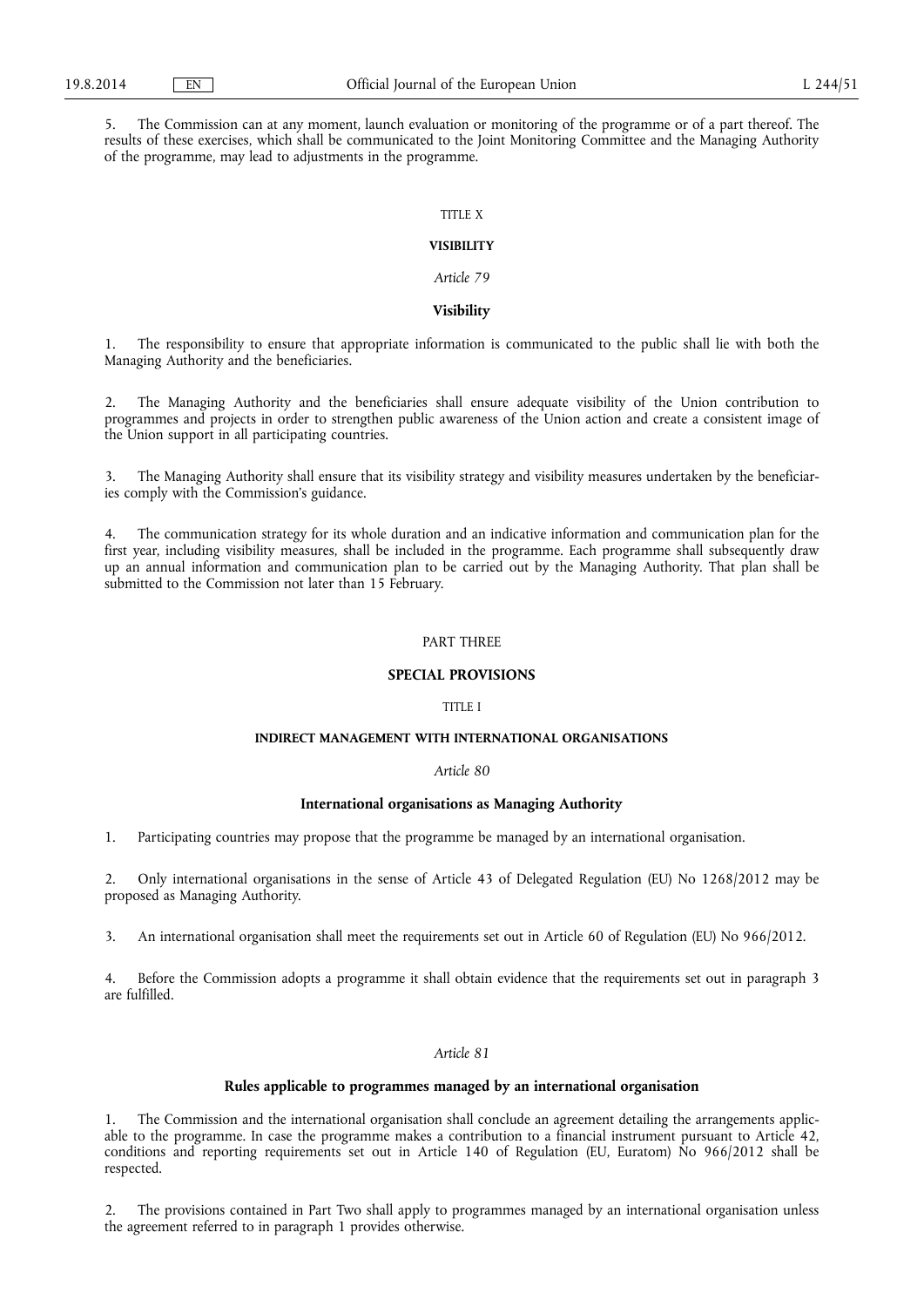### TITLE II

### **INDIRECT MANAGEMENT WITH A CBC PARTNER COUNTRY**

# *Article 82*

### **CBC partner countries as Managing Authority**

1. Participating countries may propose that the programme is managed by a CBC partner country.

2. The nature of the tasks entrusted to the appointed CBC partner country shall be set out in the agreement signed by the Commission and the CBC partner country pursuant to the provisions on indirect management contained in the Regulation (EU, Euratom) No 966/2012 and Delegated Regulation (EU) No 1268/2012.

3. The agreement referred to in paragraph 2 shall detail the arrangements applicable to the programme. In particular, it shall lay down which provisions of Part Two apply in view of the nature of the tasks entrusted to the Managing Authority and the amounts involved.

# PART FOUR

# **FINAL PROVISIONS**

*Article 83* 

## **Transitional provisions**

Commission Regulation (EC) No 951/2007 (<sup>1</sup>) shall continue to apply for legal acts and commitments implementing the budget years preceding 2014.

## *Article 84*

#### **Entry into force**

This Regulation shall enter into force on the third day following that of its publication in the *Official Journal of the European Union*.

It shall apply from 1 January 2014.

This Regulation shall be binding in its entirety and directly applicable in all Member States.

Done at Brussels, 18 August 2014.

*For the Commission The President*  José Manuel BARROSO

<sup>(</sup> 1 ) Commission Regulation (EC) No 951/2007 of 9 August 2007 laying down implementing rules for cross-border cooperation programmes financed under Regulation (EC) No 1638/2006 of the European Parliament and of the Council laying down general provisions establishing a European Neighbourhood and Partnership Instrument (OJ L 210, 10.8.2007, p. 10).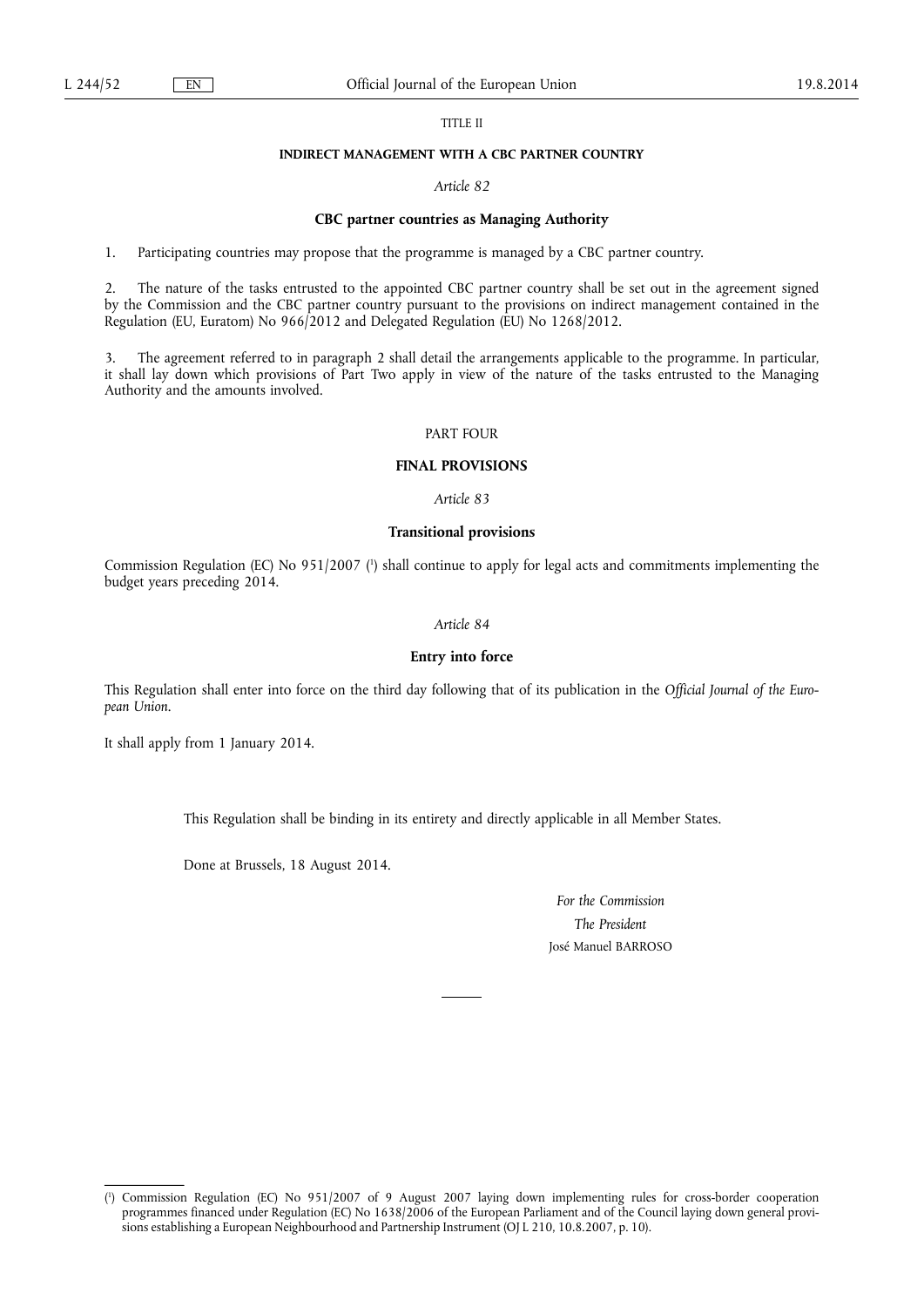#### *ANNEX*

### **Designation Criteria for the Managing Authority**

The designation procedure shall be based on the following components of internal control:

### 1. **Internal control environment**

- (i) An organisational structure covering the functions of managing authority and the allocation of functions between and within each body as described in Chapter 2 of Title IV of Part Two, ensuring that the principle of segregation of functions, where appropriate, is respected.
- (ii) If delegation of tasks to intermediate bodies, a framework for ensuring the definition of their respective responsibilities and obligations, verification of their capacities to carry out delegated tasks and the existence of reporting procedures.
- (iii) Reporting and monitoring procedures for preventing, detecting and correcting irregularities and for recovering amounts unduly paid.
- (iv) Plan for allocation of appropriate human resources with necessary skills, at different levels and for different functions in the organisation.

## 2. **Risk management**

Taking into account the principle of proportionality, a system for ensuring that an appropriate risk management exercise is conducted at least once per year, and in particular, in the event of major modifications of the activities.

### 3. **Management and control activities**

- Project selection procedures, ensuring the principles of transparency, equal treatment, non-discrimination, objectivity and fair competition. With a view to respect these principles:
	- (a) the projects shall be selected and awarded on the basis of pre-announced selection and award criteria which are defined in the evaluation grid. The selection criteria serve to assess the applicant's ability to complete the proposed action or work programme. The award criteria are used to assess the quality of the project's proposal against the set objectives and priorities;
	- (b) the grants shall be subject to *ex ante* and *ex post* publicity rules;
	- (c) the applicants shall be informed in writing about the evaluation results. If the grant requested is not awarded, the Managing Authority shall provide the reasons for the rejection of the application with reference to the selection and award criteria that are not met by the application;
	- (d) any conflict of interest shall be avoided;
	- (e) the same rules and conditions shall be applied to all applicants.
- (ii) Contract management procedures.
- (iii) Verification procedures including administrative verifications in respect of each payment request by beneficiaries and the on-the-spot verifications of projects.
- (iv) Procedures for processing and authorising payments.
- (v) Procedures for establishing a system to collect, record and store electronically data on each project and for ensuring that the IT systems are secured in line with internationally accepted standards.
- (vi) Procedures established by the managing authority to ensure that beneficiaries maintain either a separate accounting system or an adequate accounting code for all transactions relating to a project.